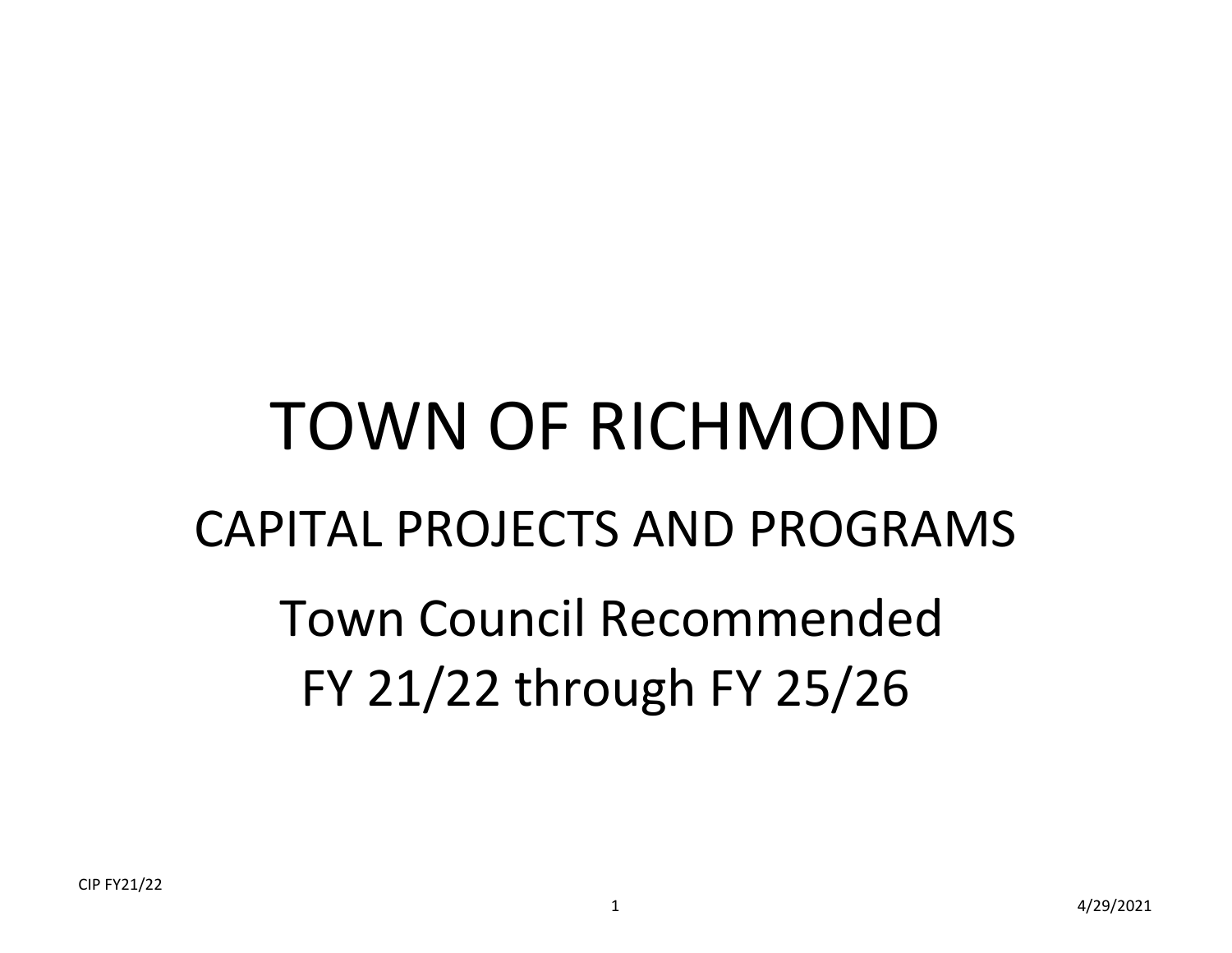## Table of Contents CAPITAL Budget

|                                        | Page |
|----------------------------------------|------|
| <b>Table of Contents</b>               |      |
| <b>Narrative</b>                       | 3    |
| Comparisons                            | 5    |
| Five year summary                      | 7    |
| <b>Funding Source Summary</b>          | 9    |
| <b>Fund/Department</b>                 |      |
| Planning                               | 11   |
| Information Technology (IT)            | 13   |
| Police                                 | 20   |
| <b>Public Works</b>                    | 28   |
| Parks                                  | 36   |
| <b>Land Trust</b>                      | 41   |
| Administration Community/Senior Center | 44   |
| Water                                  | 47   |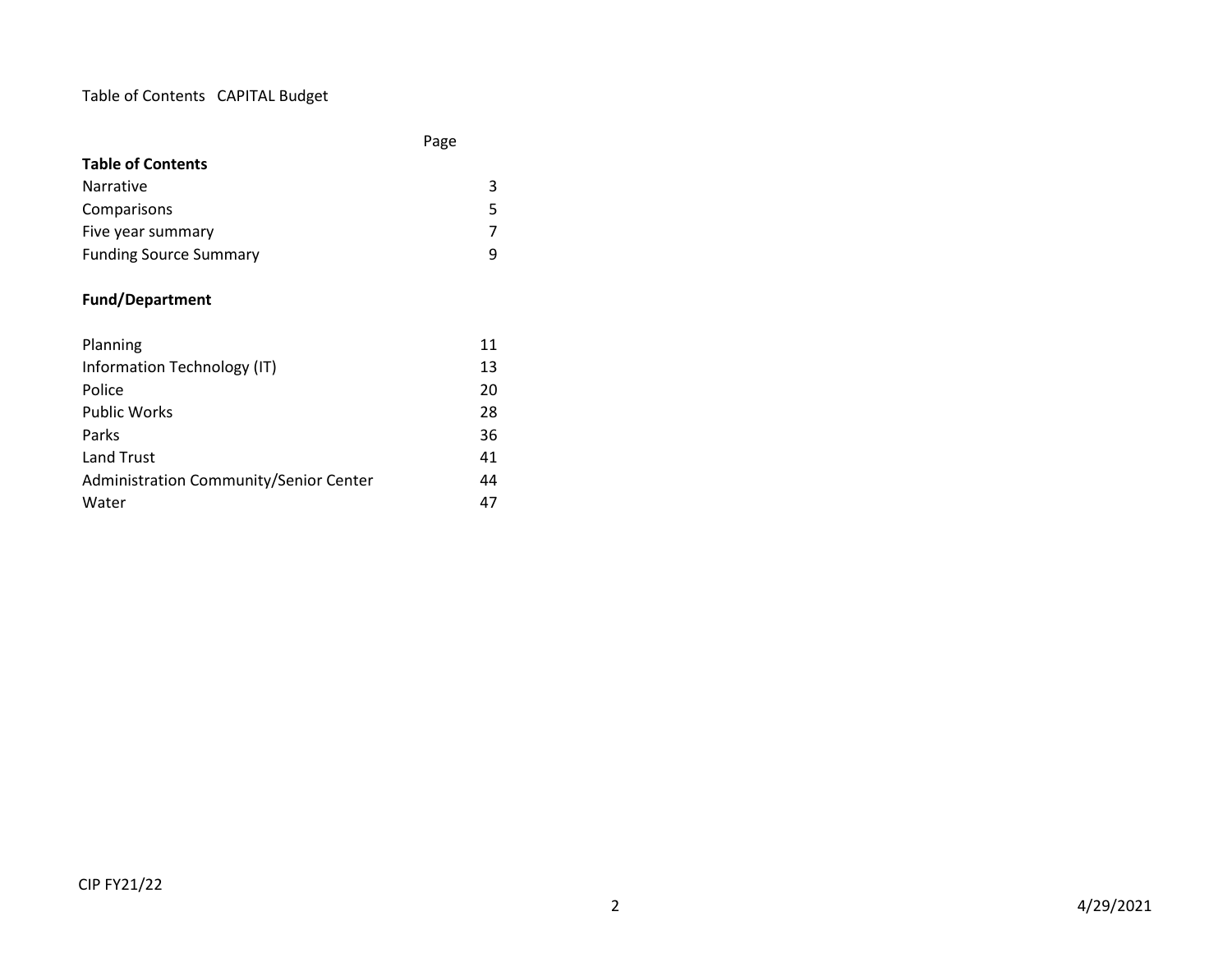#### TOWN OF RICHMOND INTER OFFICE MEMORANDUM

| To:   | Honorable Town Council            | Date: April 29, 2021                                                     |
|-------|-----------------------------------|--------------------------------------------------------------------------|
| From: | Karen Pinch<br>Town Administrator | Subiect: Capital Improvement Program Budget<br>Beginning Year FY 2021/22 |

As part of the overall budget process, the staff prepares a Capital Improvement Program (CIP) budget. By definition, capital improvements are equipment purchases and physical projects that have a life expectancy of greater than one (1) year, or require multi-year funding. The CIP is prepared for a five (5) year period, with the adoption of the first year only as part of the annual budget process.

Funding sources for capital improvement projects can come from prior year carry-overs (typically for multi-year projects, or projects with bond referenda), grants, donations, loans, user fees (Enterprise Funds only), special assessments, and new General Fund appropriations (general tax revenues). It is this last category that is the most crucial when considering the financial implications of adopting the CIP portion of the budget. While each department is represented separately, those under the General Fund (subject to property taxes) are then summarized together. The Water Enterprise Fund is listed individually.

Attached please find the proposed Capital Improvement Program (CIP) budget for FY 2021-22 through FY 2026-27. A number of spreadsheets are included to wit:

Capital Improvement Program by Funding Source (General Fund, Enterprise Water Fund and Special Funds (Land Trust). Capital Improvement Program by Fiscal Years (sorted by Funds as identified above). Departmental Summaries and back-up sheets.

The total requested CIP amounts by Funding Source for FY 2021/22 only are listed below. These figures are entered into the FY 2021/22 budget development process as requests for "new" money. The figures below do not include carry-over funds from prior years or grants in the General fund.

General Fund \$706,899<br>Water Fund \$100.000 Water Fund

Some Projects have been slated to use the Capital Project Construction Fund. The total available at 6/30/2020 was \$886,472. The projects slated from FY 21 are water related: water chlorination system \$350,000 and \$100,000 water line extension. The Chlorination system will be a separate issuance with Rhode Island Infrastructure Bank or General Obligation Bonds in the amount of no more than \$350,000.

The Road Bond Project is slated for funding of \$300,000.

The prior year funding reserve of \$25,000 previously delegated to the Landfill Capping Project has been moved to the Public Works Equipment project to ensure the bond proceeds from 2017 are spent in a timely manner. The Landfill project now shows a current year allocation of \$25,000 to replace that prior year reserve.

When reviewing the individual departmental requests, it is important to note that each department was asked to submit those projects and equipment purchases that they deem necessary to at least maintain a comparable level of service to the public, based on prior years. As can be seen, the financial impact of maintaining that high standard is high as well. Upon review of the departmental requests, with the Annual Budget being considered, some projects were cut from the FY 21/22 requests. These will be revisited with the FY 22/23 budget process. In general, this year's CIP submittal includes the following broad categories by department:

IT - network infrastructure and computer replacement program Police – Vehicle replacement and building renovations . DPW – Vehicle and Equipment Replacements, road repairs additional \$300,000 or bond. Parks & Rec - Senior – Park Upgrades (fencing and courts), Community Center renovations - New building. Water Fund – Continuation of funding for water filtration system , reserve for master meters.

The proposed Capital Improvement Budget also includes projects funded through grants and prior year(s) carry-forward funds. All projects and their funding sources have been identified on the attached spreadsheets.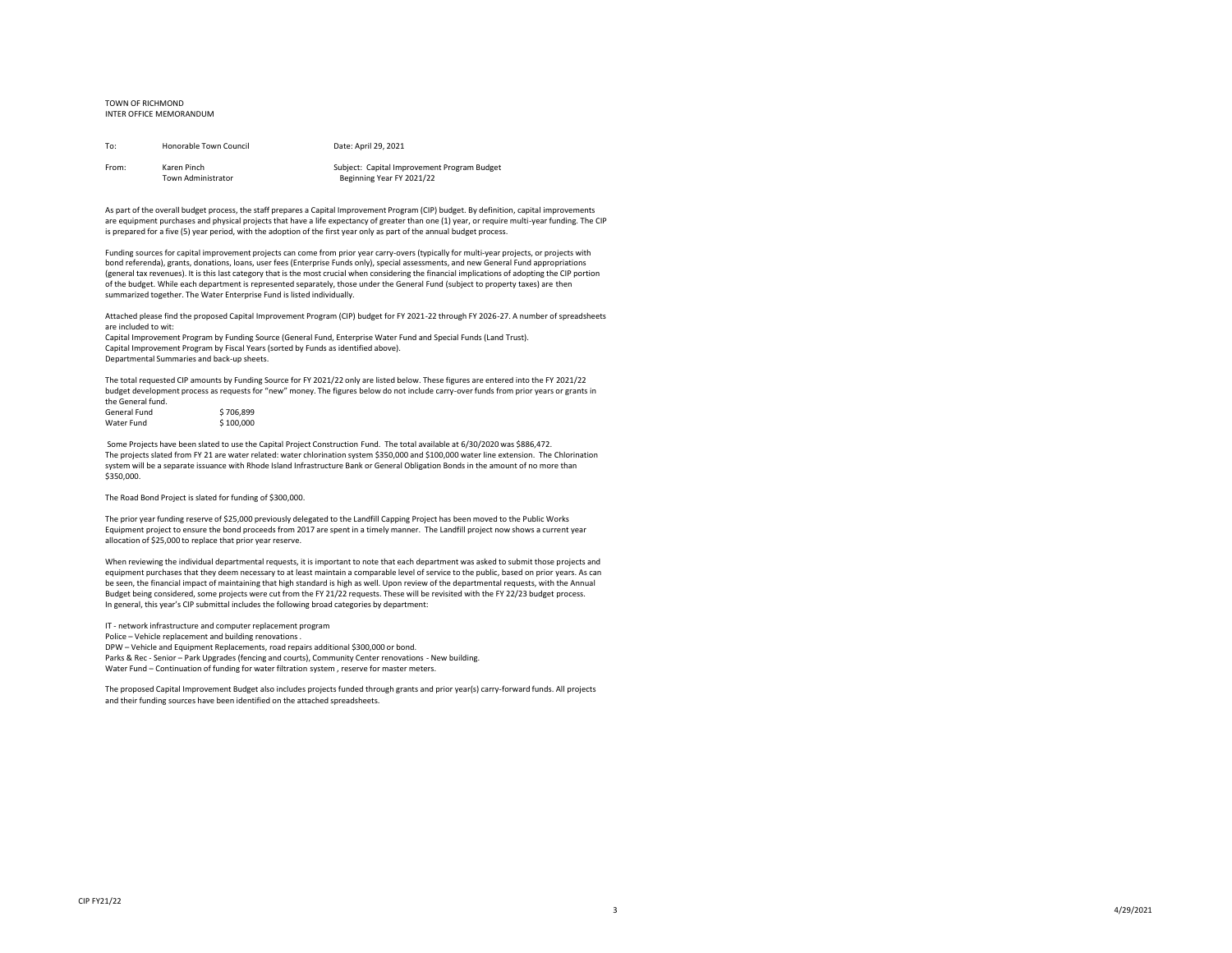# **THE TOTAL OF THE PROJECT FOR THE TOWN OVER THE NEXT 5 YEARS TOTAL \$16,589,244** Town Council **\$16,439,244** Department/Finance Board GENERAL FUND \$16,157,994 Town Council \$16,157,994 Department/Finance Board WATER FUND \$431,250 Town Council \$281,250 Department/Finance Board **PROJECT TOTAL FOR THE FY21/22 TOTAL \$14,449,444** Town Council **\$14,299,444** Department/Finance Board GENERAL FUND \$14,018,194 Town Council \$14,018,194 Department/Finance Board WATER FUND \$431,250 Town Council \$281,250 Department/Finance Board **PROJECT FUNDING WILL BE NECESSARY THROUGH THE FY21/22 OPERATING BUDGETS: TOTAL \$806,899** Town Council **\$806,899** Department/Finance Board GENERAL FUND \$706,899 Town Council \$706,899 Department/Finance Board WATER FUND

\$100,000 Town Council

\$100,000 Department/Finance Board

CIP FY21/22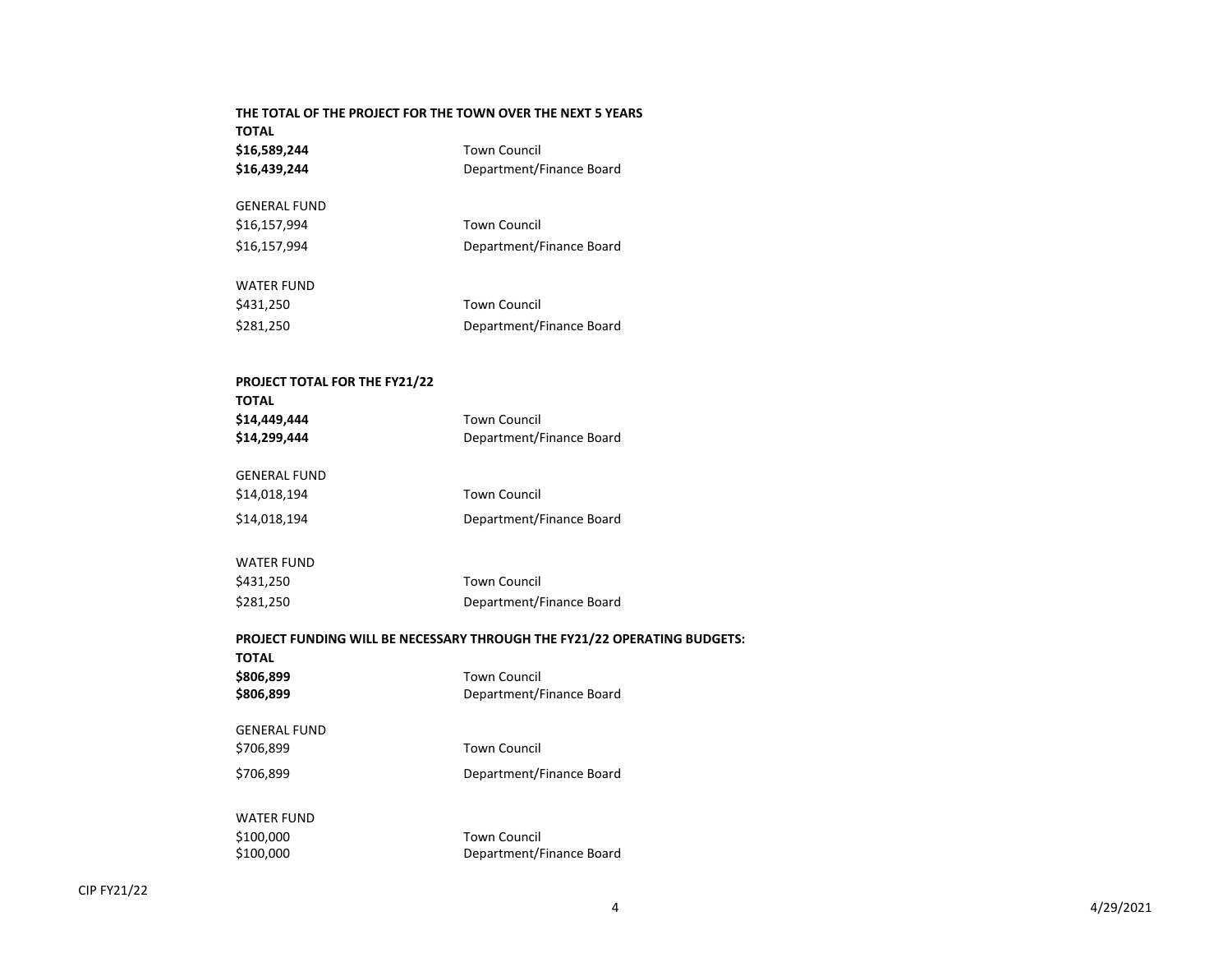

|                  | general    |              | water          |    | total      |
|------------------|------------|--------------|----------------|----|------------|
| $2022 \;$ \$     | 14,018,194 | - S          | 431,250        |    | 14,449,444 |
| $2023 \; \simeq$ | 572,200    | -S           | $\overline{a}$ | Ś  | 572,200    |
| $2024 \;$ \$     | 549,200    | <sup>5</sup> |                | Ś  | 549,200    |
| $2025$ \$        | 639,200    |              | -              | \$ | 639,200    |
| $2026$ \$        | 379,200    | S            |                | \$ | 379,200    |
|                  | 16,157,994 |              | 431,250        |    | 16,589,244 |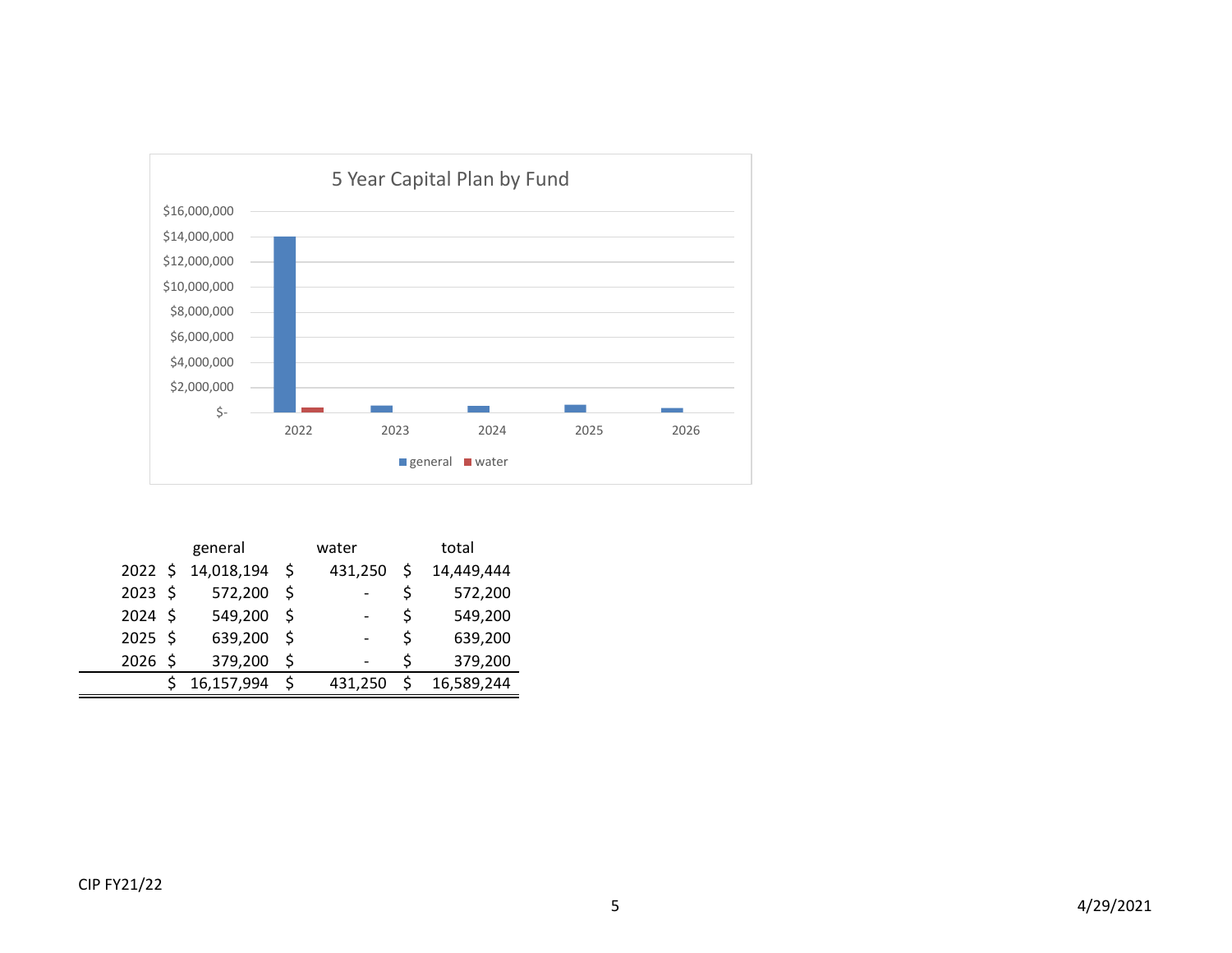

|           | general    | water   |   | Total     |
|-----------|------------|---------|---|-----------|
| $2018$ \$ | 108,917    |         |   | 108,917   |
| 2019 \$   |            |         |   |           |
| 2020 \$   | 298,416 \$ |         |   | 298,416   |
| $2021$ \$ | 277,264    |         |   | 277,264   |
| 2022 \$   | 706,899    | 100,000 | S | 806,899   |
|           | 1,391,496  | 100,000 |   | 1,491,496 |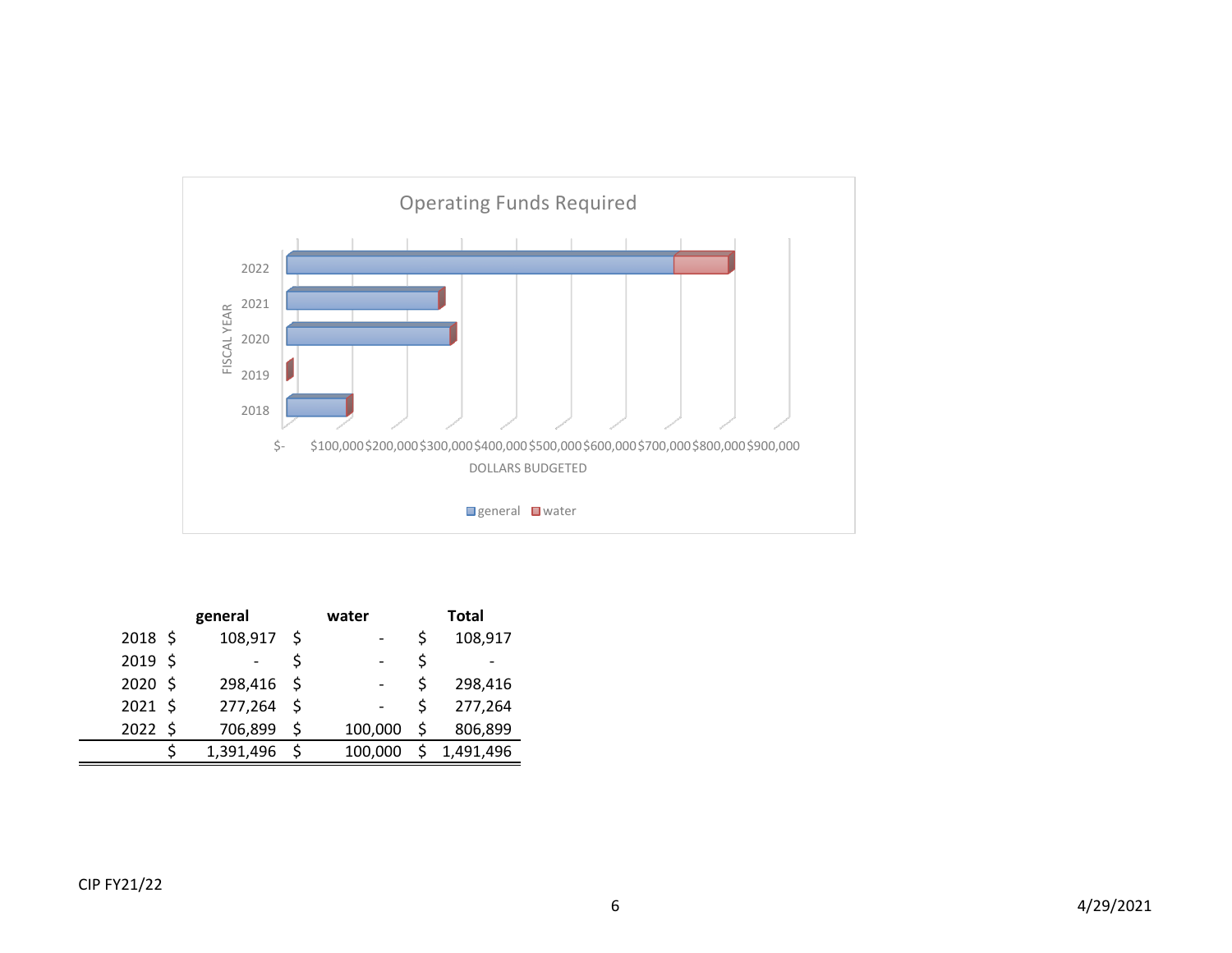|                          | Capital Improvement Program by Fiscal Years General Fund |     | <b>Fiscal Year</b> | <b>Fiscal Year</b> | <b>Fiscal Year</b> | <b>Fiscal Year</b> | <b>Fiscal Year</b> |              |             |             |
|--------------------------|----------------------------------------------------------|-----|--------------------|--------------------|--------------------|--------------------|--------------------|--------------|-------------|-------------|
| Project#                 | <b>Project Name</b>                                      |     | 2021/22            | 2022/23            | 2023/24            | 2024/25            | 2025/26            | <b>Total</b> | Total 5 yrs | Total Yr 1  |
| Comp Plan                | Comprehensive Plan                                       |     | \$0                | \$3,000            | \$0                | \$0                | \$0                | \$3,000      |             |             |
|                          |                                                          |     |                    |                    |                    |                    |                    |              | \$3,000     | \$0         |
| IT equip                 | <b>Equipment Replacement</b>                             |     | \$10,000           | \$7,000            | \$7,000            | \$7,000            | \$7,000            | \$38,000     |             |             |
| Blg sec IT               | <b>Building Security</b>                                 |     | \$0                | \$0                | \$0                | \$0                | \$0                | \$0          |             |             |
| Tax Software IT          | Assessor and Collector software                          |     | \$67,500           | \$0                | \$0                | \$0                | \$0                | \$67,500     |             |             |
| Livescan IT              | Police Livescan                                          |     | \$7,200            | \$7,200            | \$7,200            | \$7,200            | \$7,200            | \$36,000     |             |             |
| GIS IT                   | <b>GIS Project</b>                                       |     | \$0                | \$0                | \$0                | \$0                | \$0                | \$0          |             |             |
| Server Replacement       | Server Replacement                                       |     | \$4,000            | \$0                | \$0                | \$0                | \$0                | \$4,000      |             |             |
|                          |                                                          |     |                    |                    |                    |                    |                    |              | \$145,500   | \$88,700    |
| Vehicle Pol              | Vehicle Replacement                                      |     | \$60,000           | \$60,000           | \$60,000           | \$60,000           | \$60,000           | \$300,000    |             |             |
| <b>Bldg Pol</b>          | <b>Building renovations</b>                              |     | \$50,000           | \$50,000           | \$25,000           | \$25,000           | \$0                | \$150,000    |             |             |
| Radio Pol                | Radio Backup                                             |     | \$5,000            | \$5,000            | \$5,000            | \$5,000            | \$5,000            | \$25,000     |             |             |
| Copier Pol               | Copier lease                                             |     | \$1,000            | \$0                | \$0                | \$0                | \$0                | \$1,000      |             |             |
| Parking Pol              | Repave Parking Lot                                       |     | \$90,000           | \$0                | \$0                | \$0                | \$0                | \$90,000     |             |             |
| ACO Veh                  | ACO Vehicle update                                       |     | \$0                | \$0                | \$0                | \$0                | \$0                | \$0          |             |             |
| <b>Bldg Maint POL CC</b> | <b>Stairwell Repairs</b>                                 |     | \$0                | \$0                | \$0                | \$0                | \$0                | \$0          |             |             |
|                          |                                                          |     |                    |                    |                    |                    |                    |              | \$566,000   | \$206,000   |
| Equip Rep PW             | Equipment replacement                                    |     | \$245,000          | \$285,000          | \$125,000          | \$160,000          | \$0                | \$815,000    |             |             |
| <b>Bldg PW</b>           | <b>Building Improvements</b>                             |     | \$0                | \$0                | \$0                | \$0                | \$0                | \$0          |             |             |
| Road Repair PW           | Road Repairs                                             |     | \$50,000           | \$50,000           | \$50,000           | \$50,000           | \$50,000           | \$250,000    |             |             |
| Landfill PW              | Landfill Cap                                             |     | \$100,000          | \$0                | \$0                | \$0                | \$0                | \$100,000    |             |             |
| Rd Constr. PW            | Road Repairs Bond Funding                                |     | \$2,800,000        | \$0                | \$0                | \$0                | \$0                | \$2,800,000  |             |             |
| Gen Bldg PW              | <b>Public Building Maintenance</b>                       |     | \$83,160           | \$0                | \$0                | \$0                | \$0                | \$83,160     |             |             |
| town hall PW             | <b>Town Hall Repairs</b>                                 |     | \$0                | \$0                | \$0                | \$0                | \$0                | \$0          |             |             |
|                          |                                                          |     |                    |                    |                    |                    |                    |              | \$4,048,160 | \$3,278,160 |
| <b>Beaver Park</b>       | <b>Beaver River Park</b>                                 |     | \$20,000           | \$0                | \$0                | \$0                | \$0                | \$20,000     |             |             |
| Dog Park                 | Dog Park Construction                                    |     | \$3,932            | \$0                | \$0                | \$0                | \$0                | \$3,932      |             |             |
| <b>Beaver Rvr</b>        | <b>Beaver River Preservation</b>                         |     | \$0                | \$0                | \$0                | \$0                | \$0                | \$0          |             |             |
|                          | \$0                                                      | \$0 | \$0                | \$0                | \$0                | \$0                | \$0                | \$0          |             |             |

|                          |                                        |              |           |           |           |           |              | \$23.932     | \$23,932     |
|--------------------------|----------------------------------------|--------------|-----------|-----------|-----------|-----------|--------------|--------------|--------------|
| Land Acq                 | Open Space Acquistion                  | \$526.249    | \$90,000  | \$255,000 | \$325.000 | \$250.000 | \$1,446,249  | \$1,446.249  | \$526,249    |
| Land Imp                 | Land improvements                      | \$15.000     | \$15,000  | \$15,000  | Ś0        | \$0       | \$45,000     | \$45,000     | \$15,000     |
| <b>Bldg Constr Admin</b> | <b>Public Facilities Construction</b>  | \$810,153    | \$0       | \$0       | \$0       | \$0       | \$810,153    | \$810.153    | \$810,153    |
| Senior Center            | Cooperative Proiect                    | \$9,070,000  | \$0       | S0        | S0        | \$0       | \$9,070,000  | \$9.070.000  | \$9,070,000  |
|                          | TOTAL GENERAL FUND INCLUDING TRANSFERS | \$14,018,194 | \$572,200 | \$549,200 | \$639,200 | \$379,200 | \$16,157,994 | \$16,157,994 | \$14,018,194 |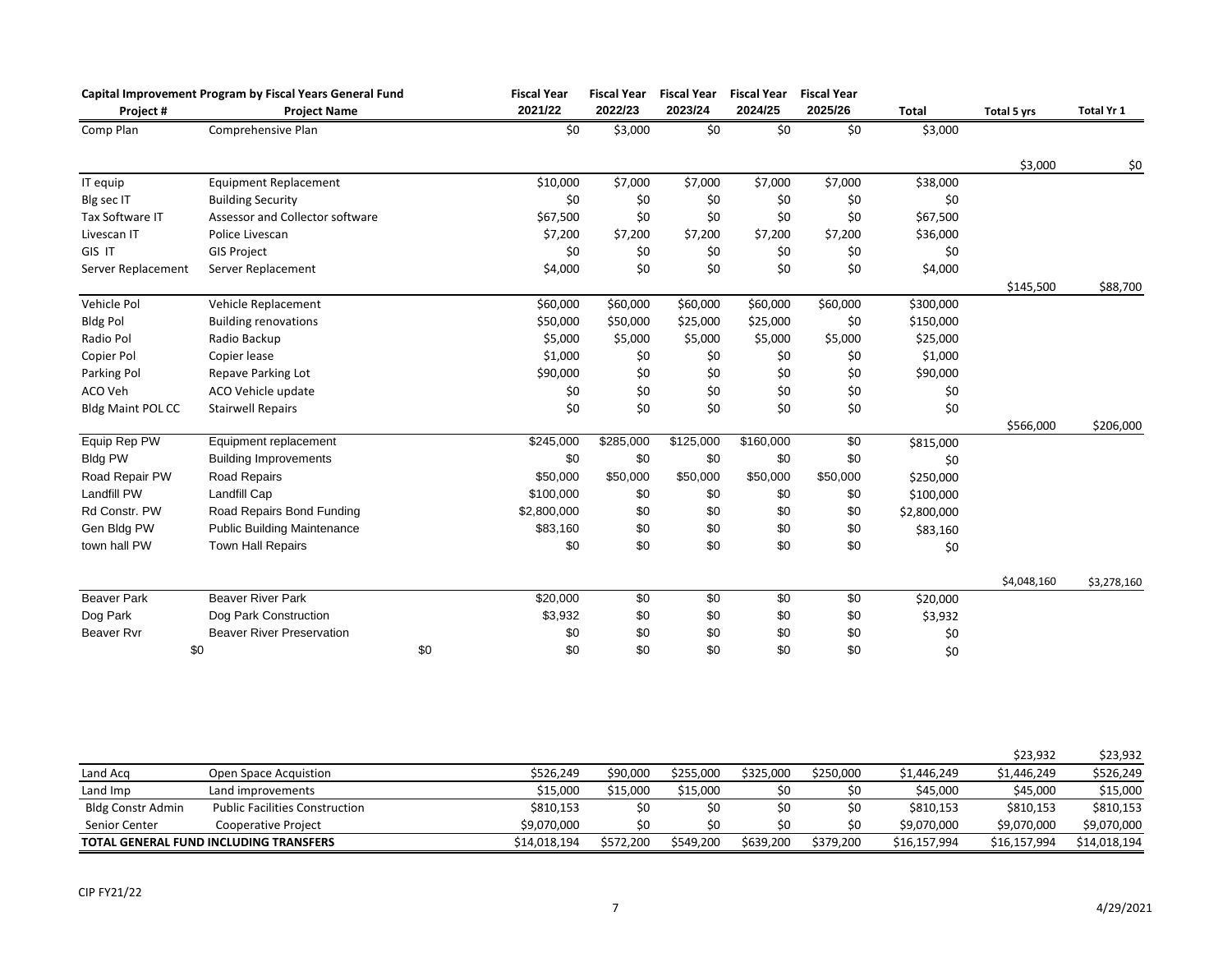| Capital Improvement Program by Fiscal Years |                            |     | <b>Fiscal Year</b> | <b>Fiscal Year</b> | <b>Fiscal Year</b> | <b>Fiscal Year</b> | <b>Fiscal Year</b> |           |            |
|---------------------------------------------|----------------------------|-----|--------------------|--------------------|--------------------|--------------------|--------------------|-----------|------------|
| Project #                                   | <b>Project Name</b>        |     | 2021/22            | 2022/23            | 2023/24            | 2024/25            | 2025/26            | Total     | Total Yr 1 |
| <b>ENTERPRISE FUNDS</b>                     |                            |     |                    |                    |                    |                    |                    |           |            |
| Chlorination                                | <b>Chlorination System</b> |     | \$331,250          | \$0                | \$0                | \$0                | \$0                | \$331,250 |            |
| Master Meter#1                              | Main Meter Kingstown Rd    |     | \$0                | \$0                | \$0                | \$0                | \$0                | \$0       |            |
| Water Line                                  | Water Line Replacement     |     | \$0                | \$0                | \$0                | \$0                | \$0                | \$0       |            |
| Water Tank                                  | Water Tank repairs         |     | \$0                | \$0                | \$0                | \$0                | \$0                | \$0       |            |
| Master Meter#2                              | Water Master Meter         |     | \$0                | \$0                | \$0                | \$0                | \$0                | \$0       |            |
| Line Extension                              | Line Extension             |     | \$100,000          | \$0                | \$0                | \$0                | \$0                | \$100,000 |            |
|                                             | \$0                        | \$0 | \$0                | \$0                | \$0                | \$0                | \$0                | \$0       |            |
|                                             | \$0                        | \$0 | \$0                | \$0                | \$0                | \$0                | \$0                | \$0       |            |
|                                             | \$0                        | \$0 | \$0                | \$0                | \$0                | \$0                | \$0                | \$0       |            |
| <b>Total Water</b>                          |                            |     | \$431,250          | \$0                | \$0                | \$0                | \$0                | \$431,250 | \$431,250  |
|                                             |                            |     |                    |                    |                    |                    |                    |           |            |
| TOTAL TOWN CAPITAL PROGRAM                  |                            |     | \$431,250          | \$0                | \$0                | \$0                | \$0                | \$431,250 | \$431,250  |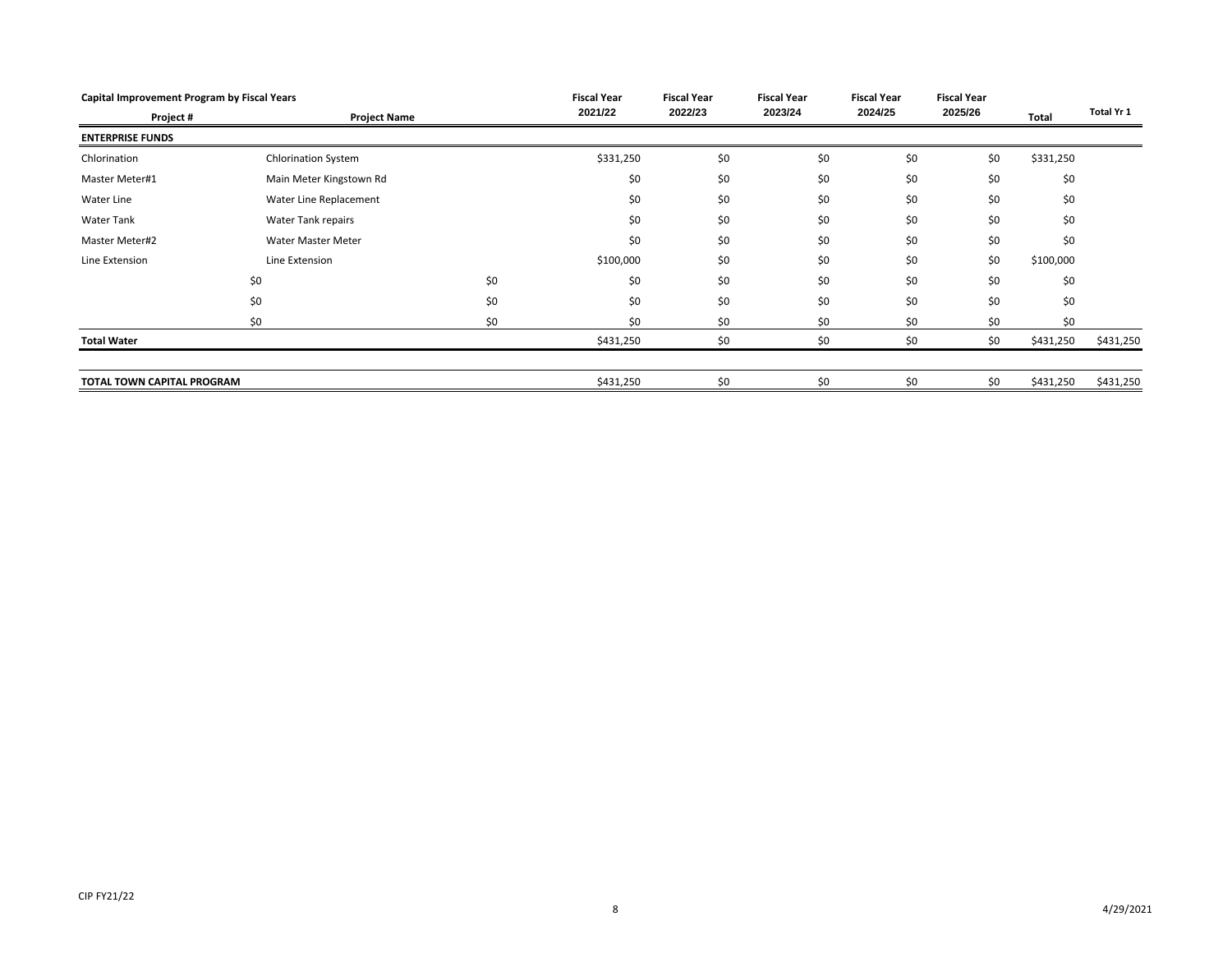#### **Capital Improvement Program by Funding Sources**

| Project#                 | <b>Project Name</b>                | <b>General/Current Revenue</b> | <b>Borrowed Funds</b> | <b>Other Funding Sources</b> | <b>Grants/Donations</b> | <b>Prior Year's Fund</b> | Total       |             |
|--------------------------|------------------------------------|--------------------------------|-----------------------|------------------------------|-------------------------|--------------------------|-------------|-------------|
| Comp Plan                | Comprehensive Plan                 | \$0                            | \$0                   | \$0                          | \$0                     | \$0                      | \$0         |             |
|                          |                                    |                                |                       |                              |                         |                          |             | \$0         |
| IT equip                 | <b>Equipment Replacement</b>       | \$10,000                       | \$0                   | \$0                          | \$0                     | \$0                      | \$10,000    |             |
| Blg sec IT               | <b>Building Security</b>           | \$0                            | \$0                   | \$0                          | \$0                     | \$0                      | \$0         |             |
| Tax Software IT          | Assessor and Collector software    | \$67,500                       | \$0                   | \$0                          | \$0                     | \$0                      | \$67,500    |             |
| Livescan IT              | Police Livescan                    | \$0                            | \$0                   | \$0                          | \$0                     | \$7,200                  | \$7,200     |             |
| GIS IT                   | <b>GIS Project</b>                 | \$0                            | \$0                   | \$0                          | \$0                     | \$0                      | \$0         |             |
| Server Replacement       | Server Replacement                 | \$4,000                        | \$0                   | \$0                          | \$0                     | \$0                      | \$4,000     |             |
|                          |                                    |                                |                       |                              |                         |                          |             | \$88,700    |
| Vehicle Pol              | Vehicle Replacement                | \$60,000                       | \$0                   | \$0                          | \$0                     | \$0                      | \$60,000    |             |
| <b>Bldg Pol</b>          | <b>Building renovations</b>        | \$0                            | \$0                   | \$33,000                     | \$0                     | \$17,000                 | \$50,000    |             |
| Radio Pol                | Radio Backup                       | \$5,000                        | \$0                   | \$0                          | \$0                     | \$0                      | \$5,000     |             |
| Copier Pol               | Copier lease                       | \$1,000                        | \$0                   | \$0                          | \$0                     | \$0                      | \$1,000     |             |
| Parking Pol              | Repave Parking Lot                 | \$0                            | \$0                   | \$90,000                     | \$0                     | \$0                      | \$90,000    |             |
| ACO Veh                  | ACO Vehicle update                 | \$0                            | \$0                   | \$0                          | \$0                     | \$0                      | \$0         |             |
| <b>Bldg Maint POL CC</b> | <b>Stairwell Repairs</b>           | \$0                            | \$0                   | \$0                          | \$0                     | \$0                      | \$0         |             |
|                          |                                    |                                |                       |                              |                         |                          |             | \$206,000   |
| Equip Rep PW             | Equipment replacement              | \$149,399                      | \$0                   | \$0                          | \$0                     | \$95,601                 | \$245,000   |             |
| <b>Bldg PW</b>           | <b>Building Improvements</b>       | \$0                            | \$0                   | \$0                          | \$0                     | \$0                      | \$0         |             |
| Road Repair PW           | Road Repairs                       | \$50,000                       | \$0                   | \$0                          | \$0                     | \$0                      | \$50,000    |             |
| Landfill PW              | Landfill Cap                       | \$25,000                       | \$0                   | \$50,000                     | \$0                     | \$25,000                 | \$100,000   |             |
| Rd Constr. PW            | Road Repairs Bond Funding          | \$300,000                      | \$2,500,000           | \$0                          | \$0                     | \$0                      | \$2,800,000 |             |
| Gen Bldg PW              | <b>Public Building Maintenance</b> | \$0                            | \$0                   | $-$123,000$                  | \$0                     | \$206,160                | \$83,160    |             |
| town hall PW             | <b>Town Hall Repairs</b>           | \$0                            | \$0                   | \$0                          | \$0                     | \$0                      | \$0         |             |
|                          |                                    |                                |                       |                              |                         |                          |             | \$3,278,160 |
| <b>Beaver Park</b>       | <b>Beaver River Park</b>           | \$20,000                       | \$0                   | \$0                          | \$0                     | \$0                      | \$20,000    |             |
| Dog Park                 | Dog Park Construction              | \$0                            | \$0                   | \$0                          | \$0                     | \$3,932                  | \$3,932     |             |
| Beaver Rvr               | <b>Beaver River Preservation</b>   | \$0                            | \$0                   | \$0                          | \$0                     | \$0                      | \$0         |             |
|                          | \$0                                | \$0<br>\$0                     | \$0                   | \$0                          | \$0                     | \$0                      | \$0         |             |

|                                        |                                       |           |             |             |           |                                       | \$23,932  |
|----------------------------------------|---------------------------------------|-----------|-------------|-------------|-----------|---------------------------------------|-----------|
| Land Acq                               | Open Space Acquistion                 |           |             |             | \$526.249 | \$526,249                             | \$526,249 |
| Land Imp                               | Land improvements                     | \$15.000  |             |             | \$0       | \$15,000                              | \$15,000  |
| Bldg Constr Admin                      | <b>Public Facilities Construction</b> |           |             |             | \$810,153 | \$810,153                             | \$810,153 |
| Senior Center                          | Cooperative Project                   |           | \$2,800,000 | \$6,050,000 |           | \$220,000 \$9,070,000 \$9,070,000     |           |
| TOTAL GENERAL FUND INCLUDING TRANSFERS |                                       | \$706,899 | \$5,300,000 | \$6,100,000 |           | \$1,911,295 \$14,018,194 \$14,018,194 |           |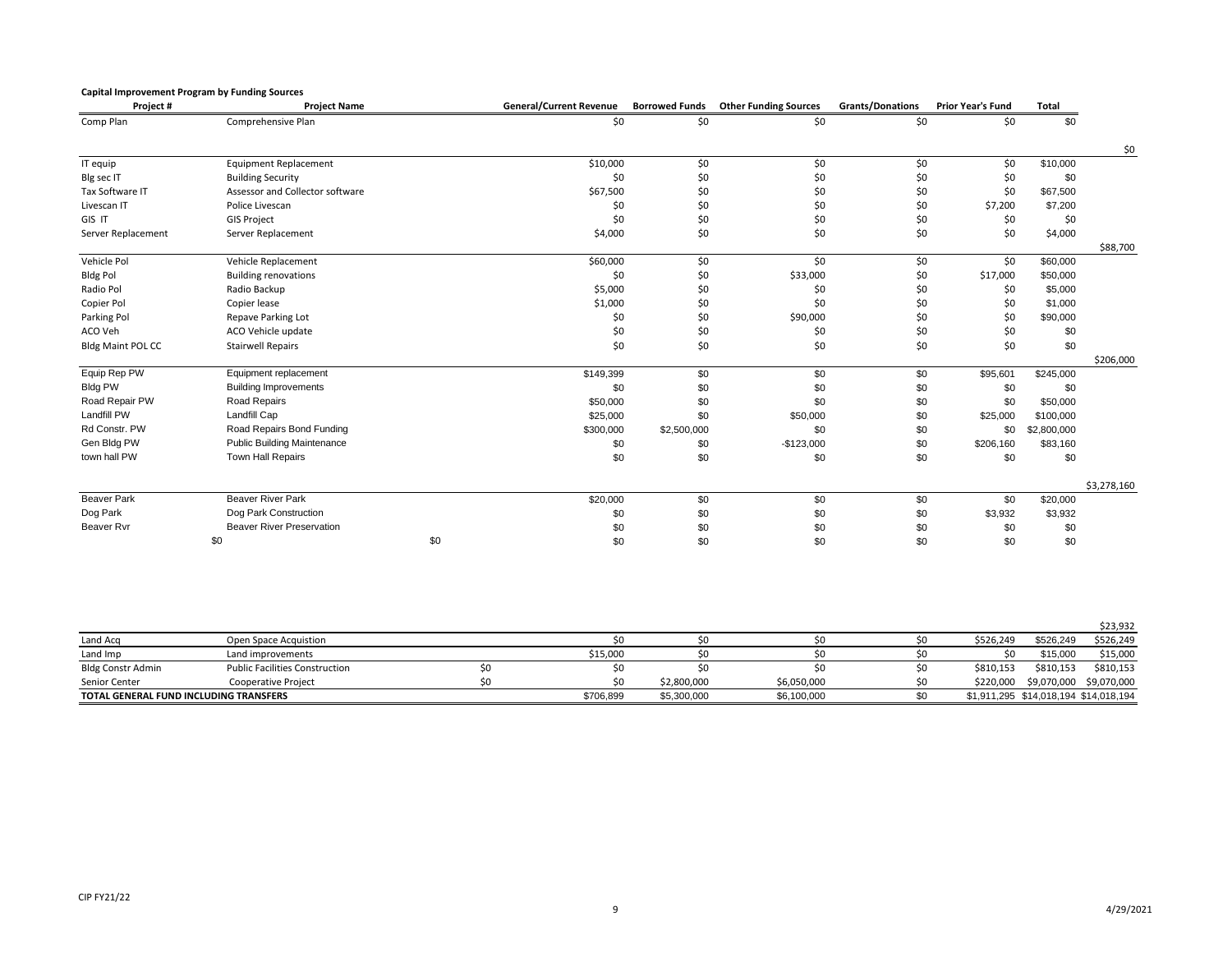#### **Capital Improvement Program by Funding Sources**

| Project #               | <b>Project Name</b>                               | <b>General/Current Revenue</b> | <b>Borrowed Funds</b> | <b>Other Funding Sources</b> | <b>Grants/Donations</b> | <b>Prior Year's Fund</b> | Total     |
|-------------------------|---------------------------------------------------|--------------------------------|-----------------------|------------------------------|-------------------------|--------------------------|-----------|
| <b>ENTERPRISE FUNDS</b> |                                                   |                                |                       |                              |                         |                          |           |
| Chlorination            | <b>Chlorination System</b>                        | \$0                            | \$231,250             | \$0                          | \$100,000               | \$0                      | \$331,250 |
| Master Meter#1          | Main Meter Kingstown Rd                           | \$0                            | \$0                   | \$0                          | \$0                     | \$0                      | \$0       |
| Water Line              | Water Line Replacement                            | \$0                            | \$0                   | \$0                          | \$0                     | \$0                      | \$0       |
| <b>Water Tank</b>       | <b>Water Tank repairs</b>                         | \$0                            | \$0                   | \$0                          | \$0                     | \$0                      | \$0       |
| Master Meter#2          | Water Master Meter                                | \$0                            | \$0                   | \$0                          | \$0                     | \$0                      | \$0       |
| Line Extension          | Line Extension                                    | \$100,000                      | \$0                   | \$0                          | \$0                     | \$0                      | \$100,000 |
|                         |                                                   |                                |                       |                              |                         |                          |           |
| <b>Total Water</b>      |                                                   | \$100,000                      | \$231,250             | ¢∩                           | \$100,000               | \$0                      | \$431,250 |
|                         |                                                   |                                |                       |                              |                         |                          |           |
|                         | TOTAL TOWN FUNDING CAPITAL REQUIREMENTS FOR Water | \$100,000                      | \$231,250             | \$0                          | \$100,000               | \$0                      | \$431,250 |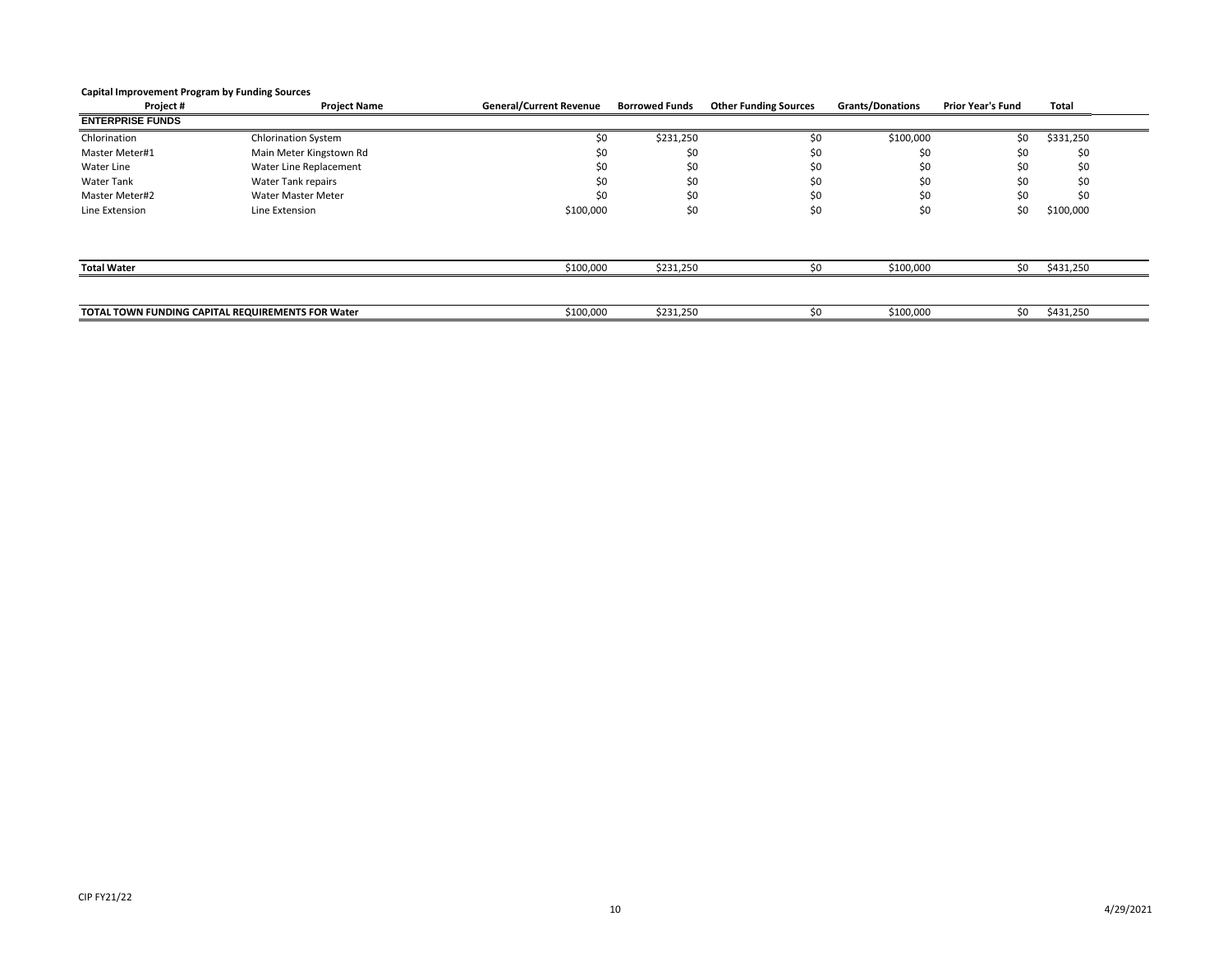| <b>Department / Board:</b> |                                                                              | <b>Planning</b>                                                  |                                 |                                           |                              |                                       |              |
|----------------------------|------------------------------------------------------------------------------|------------------------------------------------------------------|---------------------------------|-------------------------------------------|------------------------------|---------------------------------------|--------------|
| Project#                   | <b>Capital Improvement Program by Fiscal Years</b><br><b>Project Name</b>    |                                                                  |                                 | <b>Fiscal Year</b>                        |                              |                                       |              |
|                            |                                                                              | 2021/22                                                          | 2022/23                         | 2023/24                                   | 2024/25                      | 2025/26                               | <b>Total</b> |
| Comp Plan                  | Comprehensive Plan                                                           | \$0                                                              | \$3,000                         | \$0                                       | \$0                          | \$0                                   | \$3,000      |
|                            |                                                                              | \$0                                                              | \$3,000                         | \$0                                       | \$0                          | \$0                                   | \$3,000      |
| Project #                  | <b>Capital Improvement Program by Funding Sources</b><br><b>Project Name</b> | <b>General or</b><br><b>Current</b><br>Revenue<br><b>Sources</b> | <b>Borrowed</b><br><b>Funds</b> | Other<br><b>Funding</b><br><b>Sources</b> | Grants &<br><b>Donations</b> | <b>Prior Year's</b><br><b>Funding</b> | <b>Total</b> |
| Comp Plan                  | Comprehensive Plan                                                           | \$0                                                              | \$0                             | \$0                                       | \$0                          | \$0                                   | \$0          |
|                            |                                                                              | \$0<br>\$0                                                       | \$0                             | \$0                                       | \$0                          | \$0                                   | \$0          |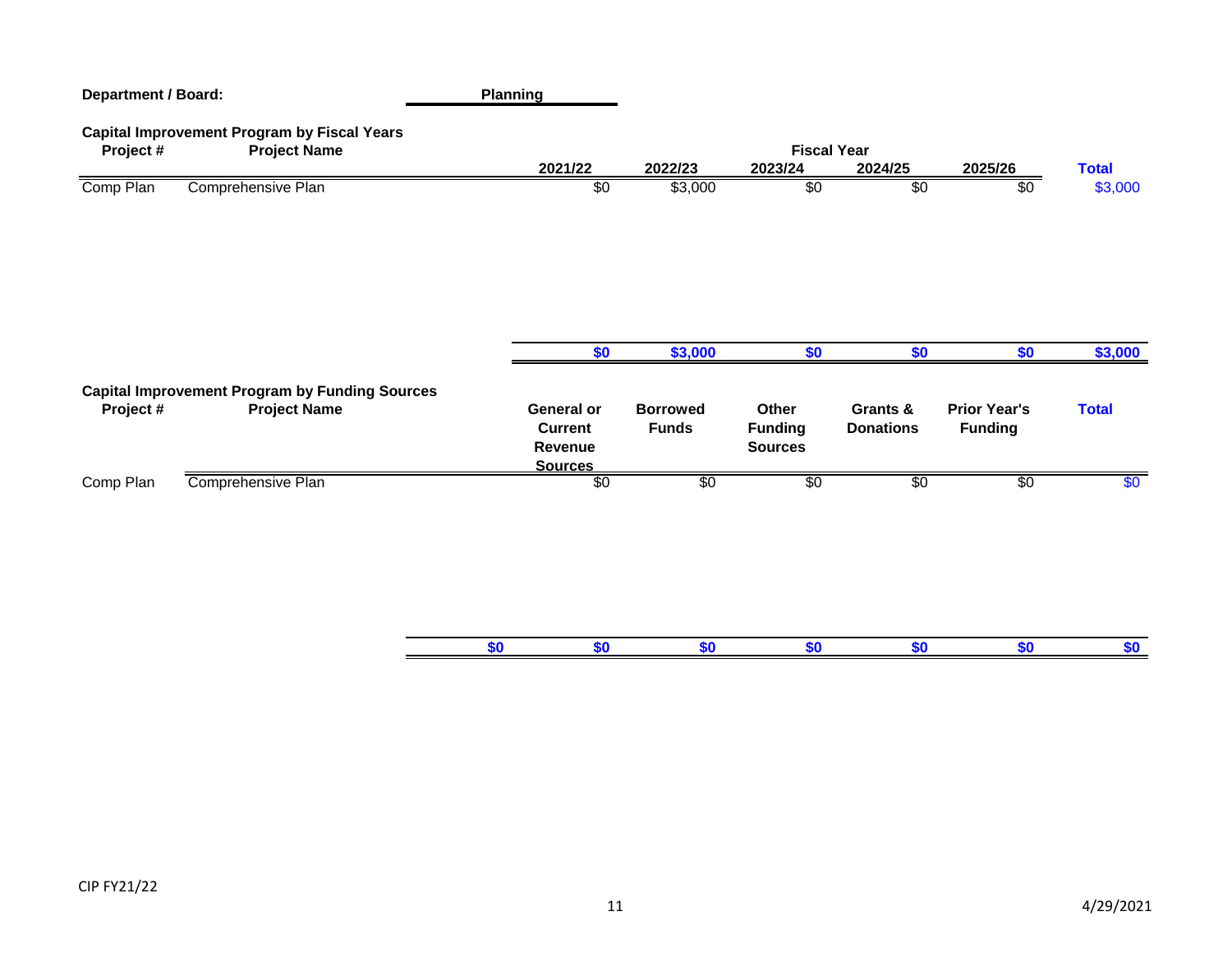| Project #                                        | Department / Board                               |                                        | Project Name                                                                                                                                                                                                                                                                                     | 05 00 24 26 |           |
|--------------------------------------------------|--------------------------------------------------|----------------------------------------|--------------------------------------------------------------------------------------------------------------------------------------------------------------------------------------------------------------------------------------------------------------------------------------------------|-------------|-----------|
| <b>Comp Plan</b>                                 |                                                  | Planning                               | <b>Comprehensive Plan</b>                                                                                                                                                                                                                                                                        |             |           |
| <b>Description or Purpose</b>                    |                                                  |                                        | To continue the Comprehensive Plan currently have a contract for most of the set aside in account<br>05.00.2426 Special Revenue but there may be a balance to carry if the project was not completed in FY<br>20/21 Balance on contract as of June 30 2020 \$12652 FY 22/23 for printing of plan |             |           |
| New Program:                                     |                                                  |                                        |                                                                                                                                                                                                                                                                                                  |             |           |
|                                                  | Continuation of a Previously Authorized Project: |                                        |                                                                                                                                                                                                                                                                                                  |             |           |
| <b>Estimated Cost of Project:</b>                |                                                  |                                        |                                                                                                                                                                                                                                                                                                  |             | \$3,000   |
| Project Expenditures by Fiscal Year:<br>1st Year | 2021/22                                          |                                        |                                                                                                                                                                                                                                                                                                  |             | \$0       |
| 2nd Year                                         | 2022/23                                          |                                        |                                                                                                                                                                                                                                                                                                  |             | \$3,000   |
| 3rd Year                                         | 2023/24                                          |                                        |                                                                                                                                                                                                                                                                                                  |             | \$0       |
| 4th Year                                         | 2024/25                                          |                                        |                                                                                                                                                                                                                                                                                                  |             | \$0       |
| 5th Year                                         | 2025/26                                          |                                        |                                                                                                                                                                                                                                                                                                  |             | \$0       |
| Total                                            |                                                  |                                        |                                                                                                                                                                                                                                                                                                  |             | \$3,000   |
| <b>Estimate of Completion Date:</b>              |                                                  |                                        |                                                                                                                                                                                                                                                                                                  |             | Continual |
| <b>Project History</b><br>\$30,995               | Balance 6/30/20 Funding FY 20/21<br>\$0          | Anticipated<br>expenditure<br>\$30,995 | Projected<br>balance 6/30/20<br>\$0                                                                                                                                                                                                                                                              |             |           |
| Source of Funds                                  |                                                  |                                        |                                                                                                                                                                                                                                                                                                  |             |           |
|                                                  | <b>General or Current Revenue Sources:</b>       |                                        |                                                                                                                                                                                                                                                                                                  |             | \$0       |
|                                                  | Borrowed Funds [Bonds, Notes & Leases]:          |                                        |                                                                                                                                                                                                                                                                                                  |             | \$0       |
| <b>Other Funding Sources:</b>                    |                                                  |                                        |                                                                                                                                                                                                                                                                                                  |             | \$0       |
| <b>Grants &amp; Donations:</b>                   |                                                  |                                        |                                                                                                                                                                                                                                                                                                  |             | \$0       |
|                                                  |                                                  |                                        |                                                                                                                                                                                                                                                                                                  |             | \$0       |
| Prior Years' Funding:                            |                                                  |                                        |                                                                                                                                                                                                                                                                                                  |             |           |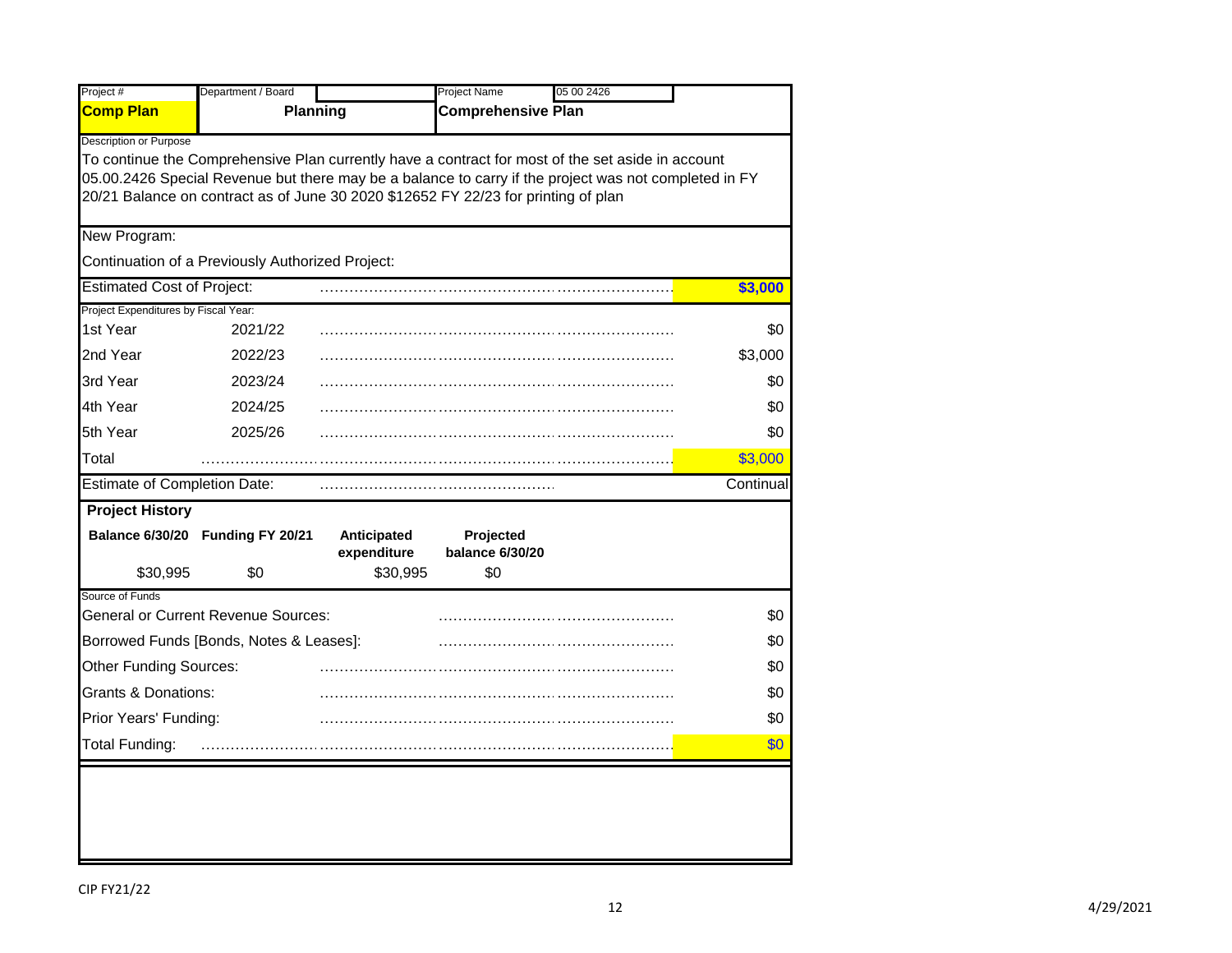## **Department / Board:**

**IT**

## **Capital Improvement Program by Fiscal Years**

| Project#        | <b>Project Name</b>                                                          |     |                                                                  |                                 | <b>Fiscal Year</b>                        |                              |                                       |              |
|-----------------|------------------------------------------------------------------------------|-----|------------------------------------------------------------------|---------------------------------|-------------------------------------------|------------------------------|---------------------------------------|--------------|
|                 |                                                                              |     | 2021/22                                                          | 2022/23                         | 2023/24                                   | 2024/25                      | 2025/26                               | <b>Total</b> |
| <b>IT</b> equip | <b>Equipment Replacement</b>                                                 |     | \$10,000                                                         | \$7,000                         | \$7,000                                   | \$7,000                      | \$7,000                               | \$38,000     |
| Blg sec IT      | <b>Building Security</b>                                                     |     | \$0                                                              | \$0                             | \$0                                       | \$0                          | \$0                                   | \$0          |
|                 | Tax Software IT Assessor and Collector software                              |     | \$67,500                                                         | \$0                             | \$0                                       | \$0                          | \$0                                   | \$67,500     |
| Livescan IT     | Police Livescan                                                              |     | \$7,200                                                          | \$7,200                         | \$7,200                                   | \$7,200                      | \$7,200                               | \$36,000     |
| GIS IT          | <b>GIS Project</b>                                                           |     | \$0                                                              | \$0                             | \$0                                       | \$0                          | \$0                                   | \$0          |
|                 | Server Replace Server Replacement                                            |     | \$4,000                                                          | \$0                             | \$0                                       | \$0                          | \$0                                   | \$4,000      |
|                 |                                                                              |     | \$88,700                                                         | \$14,200                        | \$14,200                                  | \$14,200                     | \$14,200                              | \$145,500    |
| Project #       | <b>Capital Improvement Program by Funding Sources</b><br><b>Project Name</b> |     | <b>General or</b><br><b>Current</b><br>Revenue<br><b>Sources</b> | <b>Borrowed</b><br><b>Funds</b> | Other<br><b>Funding</b><br><b>Sources</b> | Grants &<br><b>Donations</b> | <b>Prior Year's</b><br><b>Funding</b> | <b>Total</b> |
| <b>IT</b> equip | <b>Equipment Replacement</b>                                                 |     | \$10,000                                                         | \$0                             | \$0                                       | \$0                          | \$0                                   | \$10,000     |
| Blg sec IT      | <b>Building Security</b>                                                     |     | \$0                                                              | \$0                             | \$0                                       | \$0                          | \$0                                   | \$0          |
|                 | Tax Software IT Assessor and Collector software                              |     | \$67,500                                                         | \$0                             | \$0                                       | \$0                          | \$0                                   | \$67,500     |
| Livescan IT     | Police Livescan                                                              |     | \$0                                                              | \$0                             | \$0                                       | \$0                          | \$7,200                               | \$7,200      |
| GIS IT          | <b>GIS Project</b>                                                           |     | \$0                                                              | \$0                             | \$0                                       | \$0                          | \$0                                   | \$0          |
|                 | Server Replace Server Replacement                                            |     | \$4,000                                                          | \$0                             | \$0                                       | \$0                          | \$0                                   | \$4,000      |
|                 |                                                                              | \$0 | \$81,500                                                         | \$0                             | \$0                                       | \$0                          | \$7,200                               | \$88,700     |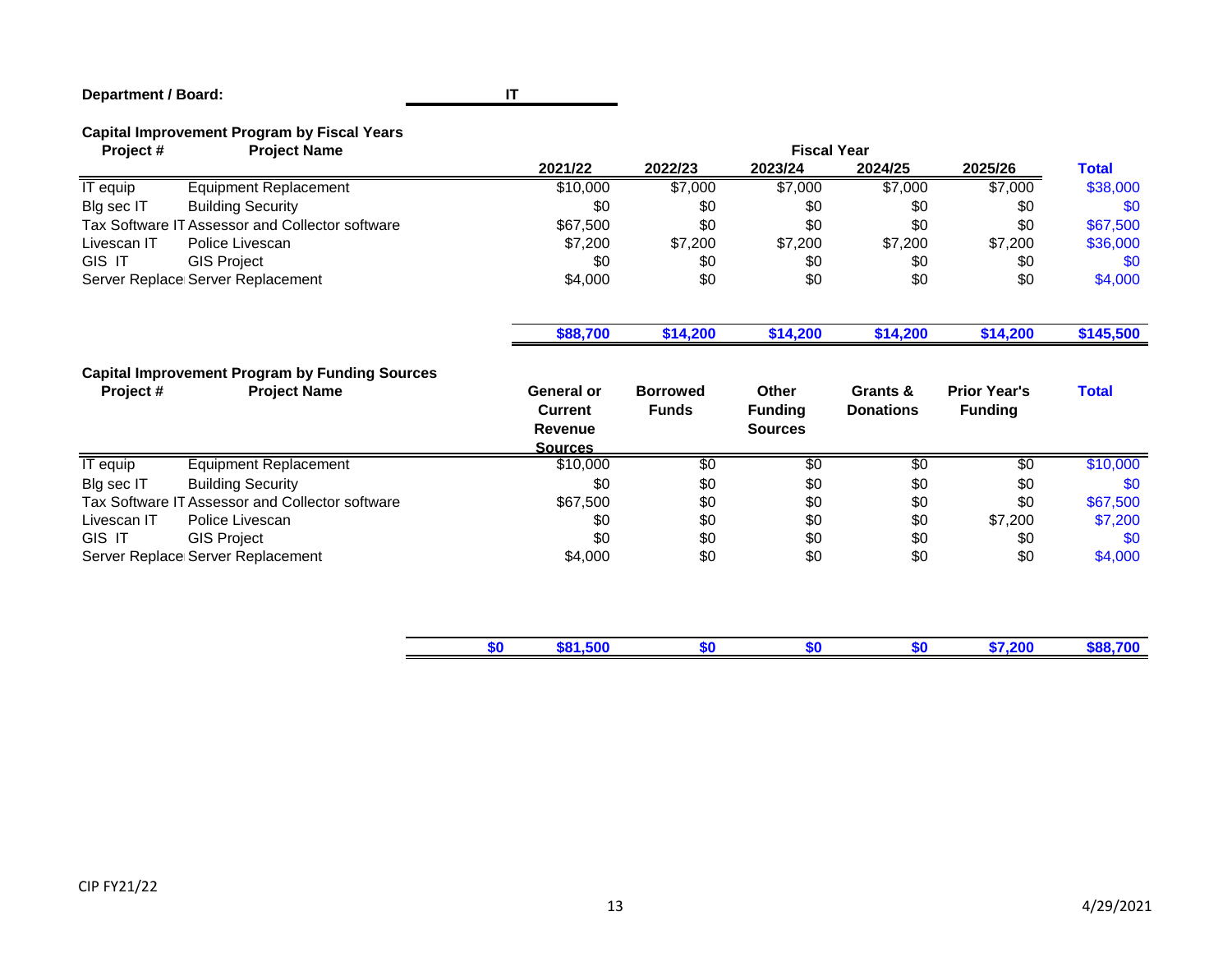| Project #                            | Department / Board                               | 02.13.5369  | Project Name                                                                                        |            |           |
|--------------------------------------|--------------------------------------------------|-------------|-----------------------------------------------------------------------------------------------------|------------|-----------|
| <b>IT equip</b>                      |                                                  | ΙT          | <b>Equipment Replacement</b>                                                                        |            |           |
| Description or Purpose               |                                                  |             |                                                                                                     |            |           |
|                                      |                                                  |             | To replace the following equipment: desktops if needed (3) \$6000; Battery Backup \$1000, Ipads for |            |           |
|                                      | Councils \$3000 Cut Council Ipads until 2022     |             |                                                                                                     |            |           |
|                                      |                                                  |             |                                                                                                     |            |           |
| New Program:                         |                                                  |             |                                                                                                     |            |           |
|                                      | Continuation of a Previously Authorized Project: |             |                                                                                                     |            |           |
| <b>Estimated Cost of Project:</b>    |                                                  |             |                                                                                                     |            | \$38,000  |
| Project Expenditures by Fiscal Year: |                                                  |             |                                                                                                     | department |           |
| 1st Year                             | 2021/22                                          |             |                                                                                                     | \$0        | \$10,000  |
| 2nd Year                             | 2022/23                                          |             |                                                                                                     |            | \$7,000   |
| 3rd Year                             | 2023/24                                          |             |                                                                                                     |            | \$7,000   |
| 4th Year                             | 2024/25                                          |             |                                                                                                     |            | \$7,000   |
| 5th Year                             | 2025/26                                          |             |                                                                                                     |            | \$7,000   |
| Total                                |                                                  |             |                                                                                                     |            | \$38,000  |
| <b>Estimate of Completion Date:</b>  |                                                  |             |                                                                                                     |            | Continual |
| <b>Project History</b>               |                                                  |             |                                                                                                     |            |           |
|                                      | Balance 6/30/20 Funding FY20/21                  | Anticipated | Projected                                                                                           |            |           |
|                                      |                                                  | expenditure | balance 6/30/21                                                                                     |            |           |
| \$0                                  | \$7,000                                          | \$7,000     | \$0                                                                                                 |            |           |
| Source of Funds                      | <b>General or Current Revenue Sources:</b>       |             |                                                                                                     |            | \$10,000  |
|                                      | Borrowed Funds [Bonds, Notes & Leases]:          |             |                                                                                                     |            | \$0       |
| <b>Other Funding Sources:</b>        |                                                  |             |                                                                                                     |            | \$0       |
| <b>Grants &amp; Donations:</b>       |                                                  |             |                                                                                                     |            | \$0       |
|                                      |                                                  |             |                                                                                                     |            |           |
| Prior Years' Funding:                |                                                  |             |                                                                                                     |            | \$0       |
| <b>Total Funding:</b>                |                                                  |             |                                                                                                     |            | \$10,000  |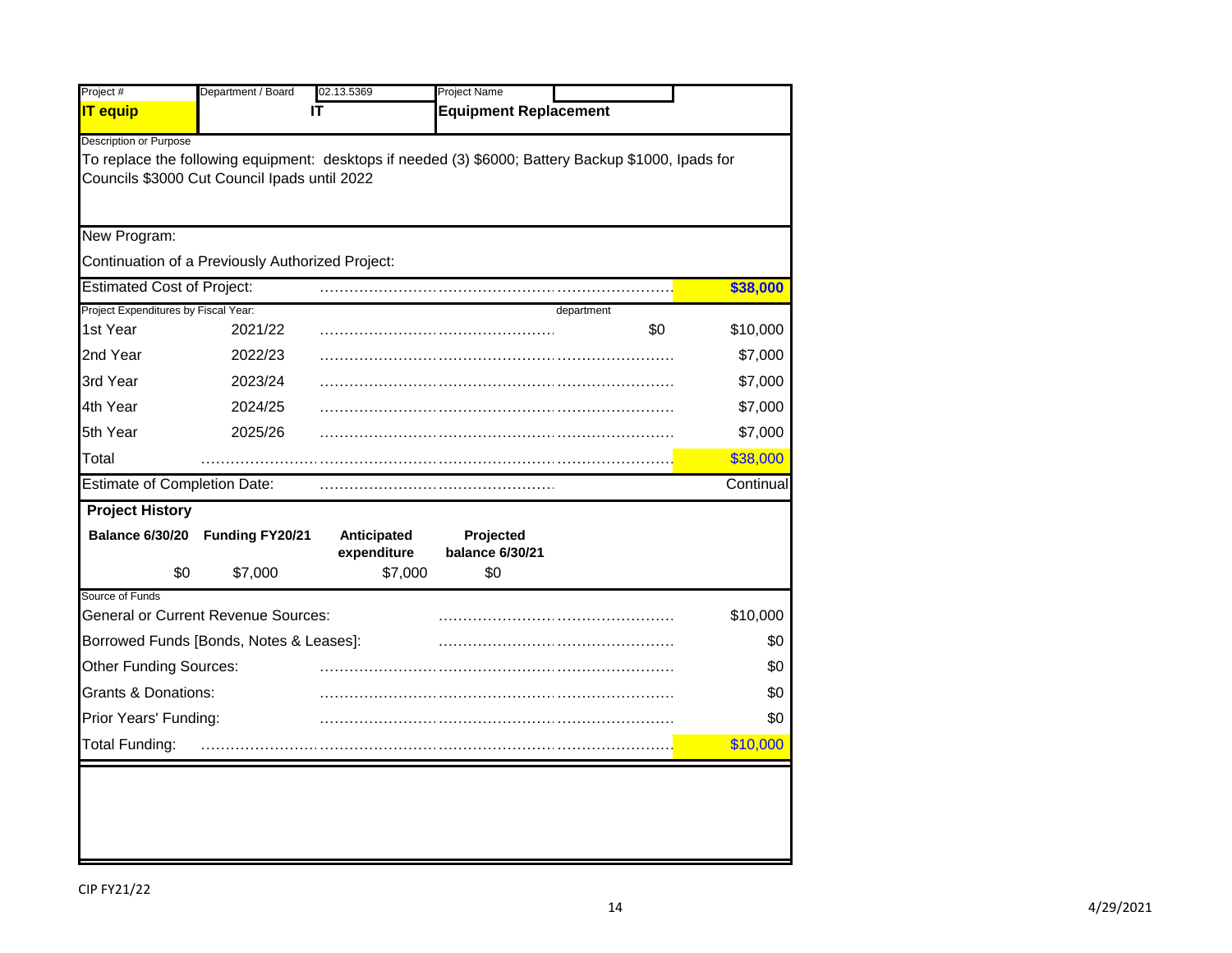| Project #                            | Department / Board                               | 02.13.5382  | Project Name                                                                                          |           |
|--------------------------------------|--------------------------------------------------|-------------|-------------------------------------------------------------------------------------------------------|-----------|
| <b>Blg sec IT</b>                    |                                                  | IΤ          | <b>Building Security</b>                                                                              |           |
| Description or Purpose               |                                                  |             |                                                                                                       |           |
|                                      |                                                  |             | To replace and upgrade the building security system project listed here but funding could be from the |           |
|                                      | Building Maintenance fund see ADMIN #1           |             |                                                                                                       |           |
|                                      |                                                  |             |                                                                                                       |           |
| New Program:                         |                                                  |             |                                                                                                       |           |
|                                      | Continuation of a Previously Authorized Project: |             |                                                                                                       |           |
| <b>Estimated Cost of Project:</b>    |                                                  |             |                                                                                                       | \$0       |
| Project Expenditures by Fiscal Year: |                                                  |             |                                                                                                       |           |
| 1st Year                             | 2021/22                                          |             |                                                                                                       | \$0       |
| 2nd Year                             | 2022/23                                          |             |                                                                                                       | \$0       |
| 3rd Year                             | 2023/24                                          |             |                                                                                                       | \$0       |
| 4th Year                             | 2024/25                                          |             |                                                                                                       | \$0       |
| 5th Year                             | 2025/26                                          |             |                                                                                                       | \$0       |
| Total                                |                                                  |             |                                                                                                       | \$0       |
| <b>Estimate of Completion Date:</b>  |                                                  |             |                                                                                                       | Continual |
| <b>Project History</b>               |                                                  |             |                                                                                                       |           |
|                                      | Balance 6/30/20 Funding FY20/21                  | Anticipated | Projected                                                                                             |           |
| \$0                                  | \$0                                              | expenditure | <b>balance 6/30/21</b><br>\$0<br>\$0                                                                  |           |
| Source of Funds                      |                                                  |             |                                                                                                       |           |
|                                      | <b>General or Current Revenue Sources:</b>       |             |                                                                                                       | \$0       |
|                                      | Borrowed Funds [Bonds, Notes & Leases]:          |             |                                                                                                       | \$0       |
| <b>Other Funding Sources:</b>        |                                                  |             |                                                                                                       | \$0       |
| <b>Grants &amp; Donations:</b>       |                                                  |             |                                                                                                       | \$0       |
| Prior Years' Funding:                |                                                  |             |                                                                                                       | \$0       |
|                                      |                                                  |             |                                                                                                       | \$0       |
| <b>Total Funding:</b>                |                                                  |             |                                                                                                       |           |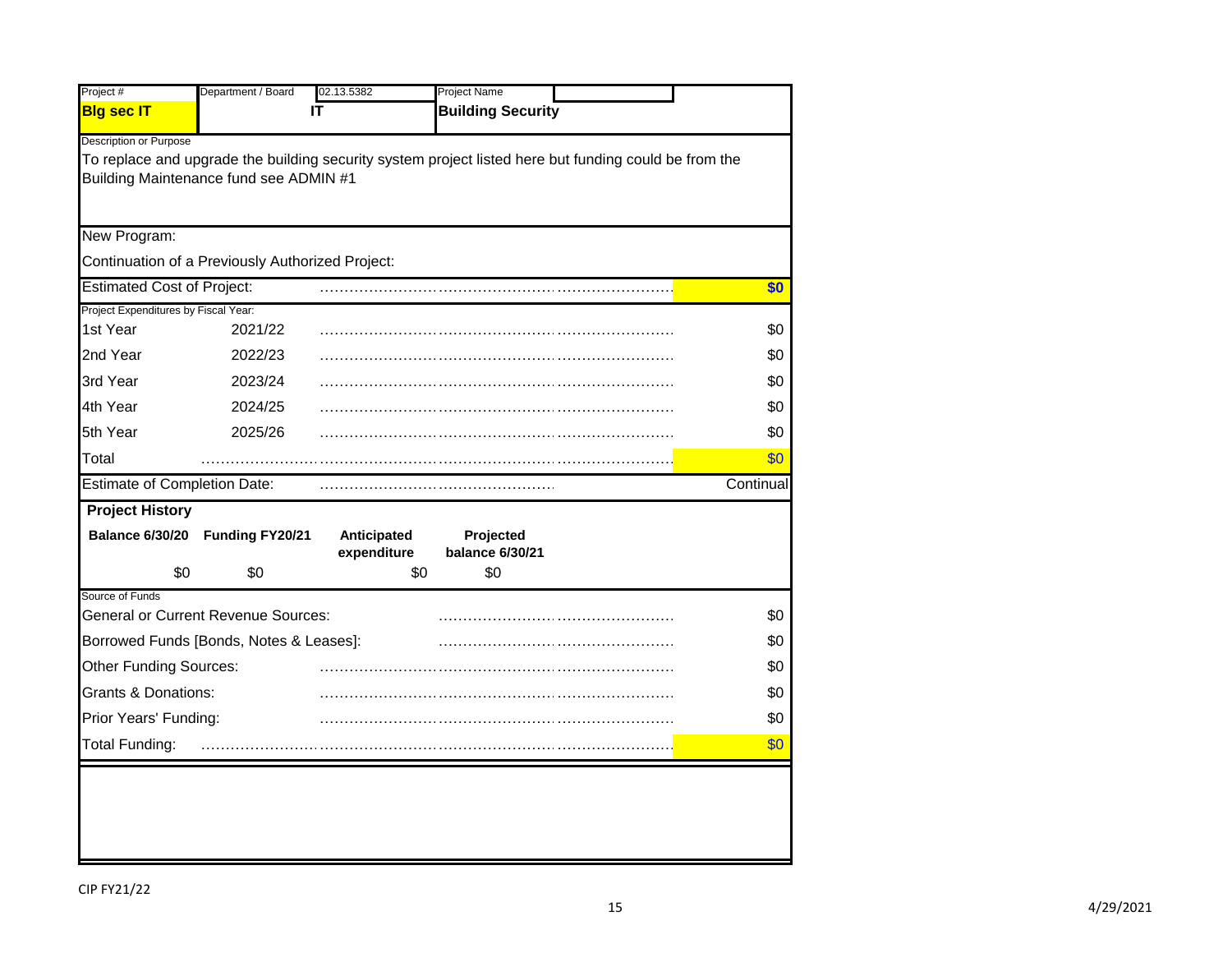| Project #                               | Department / Board                               | 02.13.5380                 | <b>Project Name</b>                 |                                                                                                                                                                                                                          |           |
|-----------------------------------------|--------------------------------------------------|----------------------------|-------------------------------------|--------------------------------------------------------------------------------------------------------------------------------------------------------------------------------------------------------------------------|-----------|
| <b>Tax Software IT</b>                  |                                                  | IT                         |                                     | <b>Assessor and Collector software</b>                                                                                                                                                                                   |           |
| <b>Description or Purpose</b>           |                                                  |                            |                                     |                                                                                                                                                                                                                          |           |
|                                         |                                                  |                            |                                     | To upgrade the Software from Vision to a "cloud" version of the administration and collections of taxes.                                                                                                                 |           |
|                                         |                                                  |                            |                                     | Including the ability to process online payments. Special pricing offered for commitment in January 2020.<br>Annual License is \$4389 per year for both Assessor and Collector for a total of \$8778 in the IT operating |           |
| budget.                                 |                                                  |                            |                                     |                                                                                                                                                                                                                          |           |
| New Program:                            |                                                  |                            |                                     |                                                                                                                                                                                                                          |           |
|                                         | Continuation of a Previously Authorized Project: |                            |                                     |                                                                                                                                                                                                                          |           |
| <b>Estimated Cost of Project:</b>       |                                                  |                            |                                     |                                                                                                                                                                                                                          | \$67,500  |
| Project Expenditures by Fiscal Year:    |                                                  |                            |                                     | Dept                                                                                                                                                                                                                     |           |
| 1st Year                                | 2021/22                                          |                            |                                     |                                                                                                                                                                                                                          | \$67,500  |
| 2nd Year                                | 2022/23                                          |                            |                                     |                                                                                                                                                                                                                          | \$0       |
| 3rd Year                                | 2023/24                                          |                            |                                     |                                                                                                                                                                                                                          | \$0       |
| 4th Year                                | 2024/25                                          |                            |                                     |                                                                                                                                                                                                                          | \$0       |
| 5th Year                                | 2025/26                                          |                            |                                     |                                                                                                                                                                                                                          | \$0       |
| Total                                   |                                                  |                            |                                     |                                                                                                                                                                                                                          | \$67,500  |
| Estimate of Completion Date:            |                                                  |                            |                                     |                                                                                                                                                                                                                          | Continual |
| <b>Project History</b>                  |                                                  |                            |                                     |                                                                                                                                                                                                                          |           |
| <b>Balance 6/30/20</b>                  | Funding FY 20/21                                 | Anticipated<br>expenditure | Projected<br><b>balance 6/30/21</b> |                                                                                                                                                                                                                          |           |
| \$0                                     | \$3,014                                          | \$3,014                    | \$0                                 |                                                                                                                                                                                                                          |           |
| Source of Funds                         | <b>General or Current Revenue Sources:</b>       |                            |                                     |                                                                                                                                                                                                                          | \$67,500  |
| Borrowed Funds [Bonds, Notes & Leases]: |                                                  |                            |                                     |                                                                                                                                                                                                                          | \$0       |
| <b>Other Funding Sources:</b>           |                                                  |                            |                                     |                                                                                                                                                                                                                          | \$0       |
| <b>Grants &amp; Donations:</b>          |                                                  |                            |                                     |                                                                                                                                                                                                                          | \$0       |
| Prior Years' Funding:                   |                                                  |                            |                                     |                                                                                                                                                                                                                          | \$0       |
| Total Funding:                          |                                                  |                            |                                     |                                                                                                                                                                                                                          | \$67,500  |
|                                         |                                                  |                            |                                     |                                                                                                                                                                                                                          |           |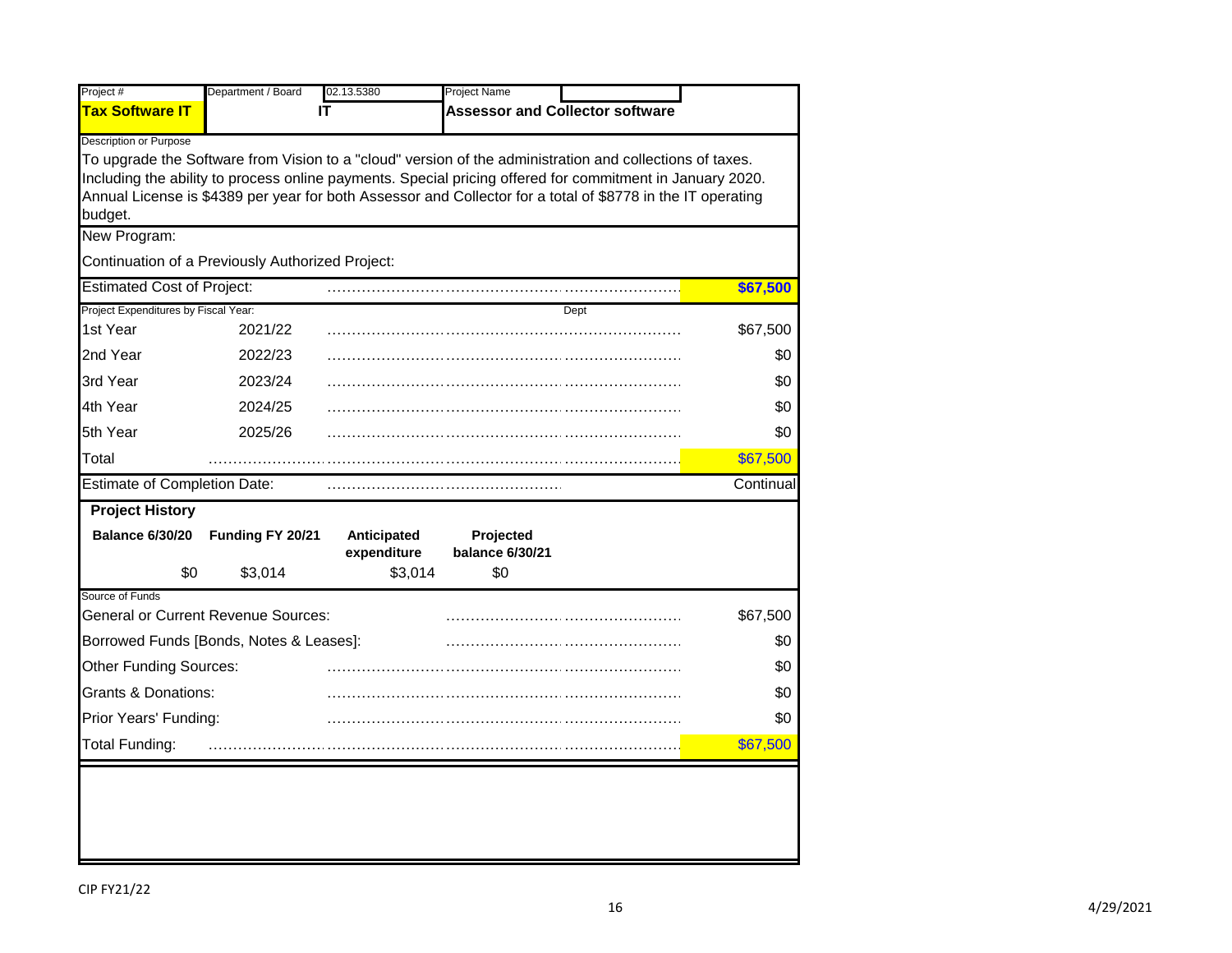| Project #                                      | Department / Board                               | 02.13.5480  | Project Name                                                                                            |           |
|------------------------------------------------|--------------------------------------------------|-------------|---------------------------------------------------------------------------------------------------------|-----------|
| <b>Livescan IT</b>                             |                                                  | IΤ          | <b>Police Livescan</b>                                                                                  |           |
| <b>Description or Purpose</b>                  |                                                  |             |                                                                                                         |           |
|                                                |                                                  |             | To replace the following equipment: Police Fingerprint Live Scan. 6 Year Lease purchase from FY 2021.   |           |
| to COVID                                       |                                                  |             | \$600 per month Final year will be FY26/27 for \$3600 FY 20 had funding but machine was backordered due |           |
|                                                |                                                  |             |                                                                                                         |           |
| New Program:                                   |                                                  |             |                                                                                                         |           |
|                                                | Continuation of a Previously Authorized Project: |             |                                                                                                         |           |
| <b>Estimated Cost of Project:</b>              |                                                  |             |                                                                                                         | \$36,000  |
| Project Expenditures by Fiscal Year:           |                                                  |             |                                                                                                         |           |
| 1st Year                                       | 2021/22                                          |             |                                                                                                         | \$7,200   |
| 2nd Year                                       | 2022/23                                          |             |                                                                                                         | \$7,200   |
| 3rd Year                                       | 2023/24                                          |             |                                                                                                         | \$7,200   |
| 4th Year                                       | 2024/25                                          |             |                                                                                                         | \$7,200   |
| 5th Year                                       | 2025/26                                          |             |                                                                                                         | \$7,200   |
| Total                                          |                                                  |             |                                                                                                         | \$36,000  |
| <b>Estimate of Completion Date:</b>            |                                                  |             |                                                                                                         | Continual |
| <b>Project History</b>                         |                                                  |             |                                                                                                         |           |
|                                                | Balance 6/30/20 Funding FY 20/21                 | Anticipated | Projected                                                                                               |           |
| \$0                                            | \$7,200                                          | expenditure | balance 6/30/21<br>\$0<br>\$7,200                                                                       |           |
| Source of Funds                                |                                                  |             |                                                                                                         |           |
|                                                | <b>General or Current Revenue Sources:</b>       |             |                                                                                                         | \$0       |
|                                                | Borrowed Funds [Bonds, Notes & Leases]:          |             |                                                                                                         | \$0       |
| <b>Other Funding Sources:</b>                  |                                                  |             |                                                                                                         | \$0       |
| <b>Grants &amp; Donations:</b>                 |                                                  |             |                                                                                                         | \$0       |
|                                                |                                                  |             |                                                                                                         | \$7,200   |
|                                                |                                                  |             |                                                                                                         | \$7,200   |
| Prior Years' Funding:<br><b>Total Funding:</b> |                                                  |             |                                                                                                         |           |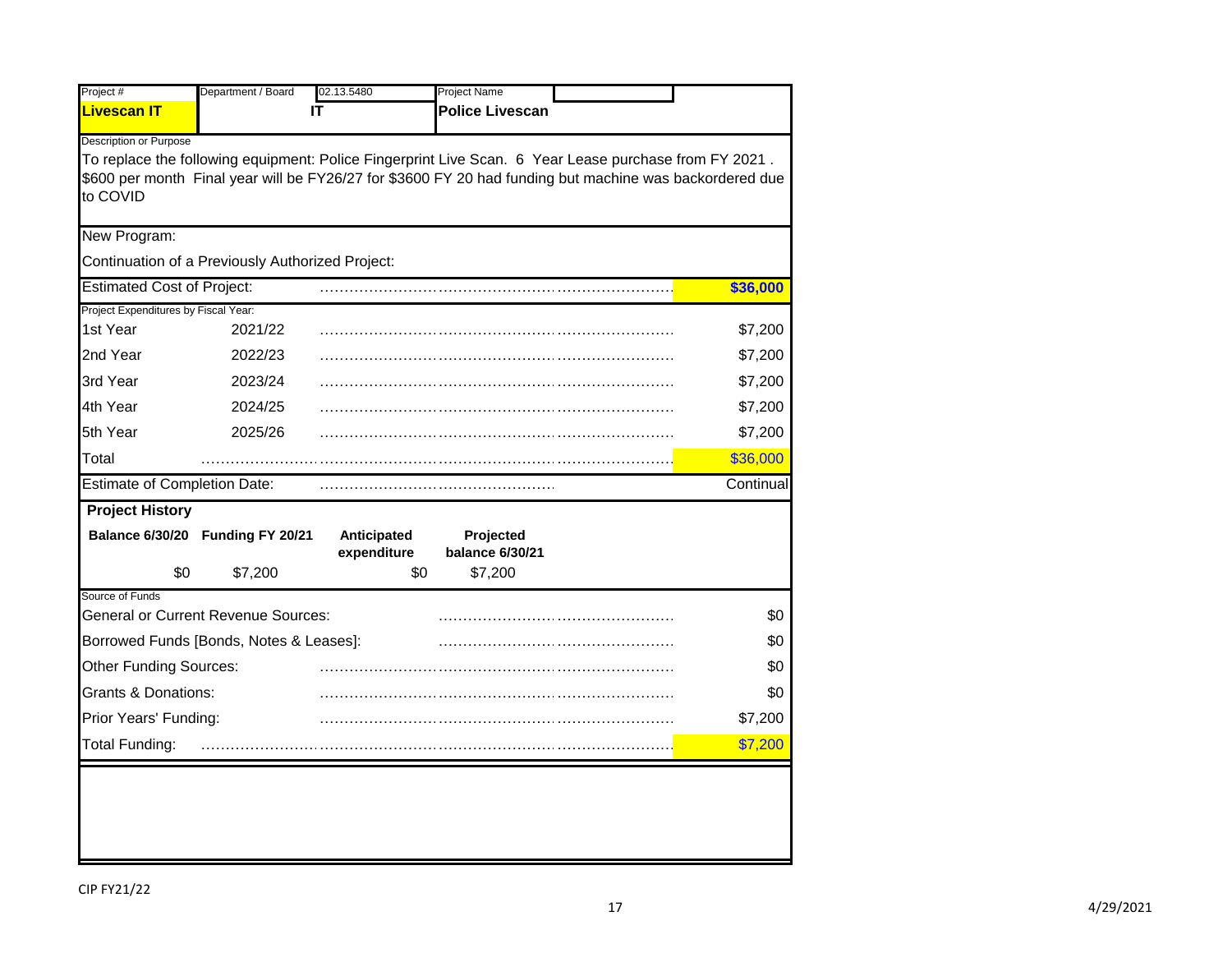|                                                | Department / Board                               |             | Project Name       |                                                                                                        |            |
|------------------------------------------------|--------------------------------------------------|-------------|--------------------|--------------------------------------------------------------------------------------------------------|------------|
| GIS IT                                         |                                                  | IΤ          | <b>GIS Project</b> |                                                                                                        |            |
| <b>Description or Purpose</b>                  |                                                  |             |                    |                                                                                                        |            |
|                                                |                                                  |             |                    | To continue upgrades to GIS system and online mapping . Determined that funding should be in operating |            |
|                                                | budget not capital. Included in IT budget.       |             |                    |                                                                                                        |            |
|                                                |                                                  |             |                    |                                                                                                        |            |
| New Program:                                   |                                                  |             |                    |                                                                                                        |            |
|                                                | Continuation of a Previously Authorized Project: |             |                    |                                                                                                        |            |
| <b>Estimated Cost of Project:</b>              |                                                  |             |                    |                                                                                                        | \$0        |
| Project Expenditures by Fiscal Year:           |                                                  |             |                    |                                                                                                        |            |
| 1st Year                                       | 2021/22                                          |             |                    |                                                                                                        | \$0        |
| 2nd Year                                       | 2022/23                                          |             |                    |                                                                                                        | \$0        |
| 3rd Year                                       | 2023/24                                          |             |                    |                                                                                                        | \$0        |
| 4th Year                                       | 2024/25                                          |             |                    |                                                                                                        | \$0        |
| 5th Year                                       | 2025/26                                          |             |                    |                                                                                                        | \$0        |
| Total                                          |                                                  |             |                    |                                                                                                        | \$0        |
| <b>Estimate of Completion Date:</b>            |                                                  |             |                    |                                                                                                        | Continual  |
| <b>Project History</b>                         |                                                  |             |                    |                                                                                                        |            |
|                                                | Balance 6/30/20 Funding FY 20/21                 | Anticipated | Projected          |                                                                                                        |            |
|                                                |                                                  | expenditure | balance 6/30/21    |                                                                                                        |            |
| \$10,009                                       | \$0                                              | \$10,009    | \$0                | dept                                                                                                   |            |
| Source of Funds                                |                                                  |             |                    |                                                                                                        |            |
|                                                | <b>General or Current Revenue Sources:</b>       |             |                    |                                                                                                        | \$0        |
|                                                | Borrowed Funds [Bonds, Notes & Leases]:          |             |                    |                                                                                                        | \$0        |
| <b>Other Funding Sources:</b>                  |                                                  |             |                    |                                                                                                        | \$0        |
| Grants & Donations:                            |                                                  |             |                    |                                                                                                        | \$0        |
| Prior Years' Funding:<br><b>Total Funding:</b> |                                                  |             |                    |                                                                                                        | \$0<br>\$0 |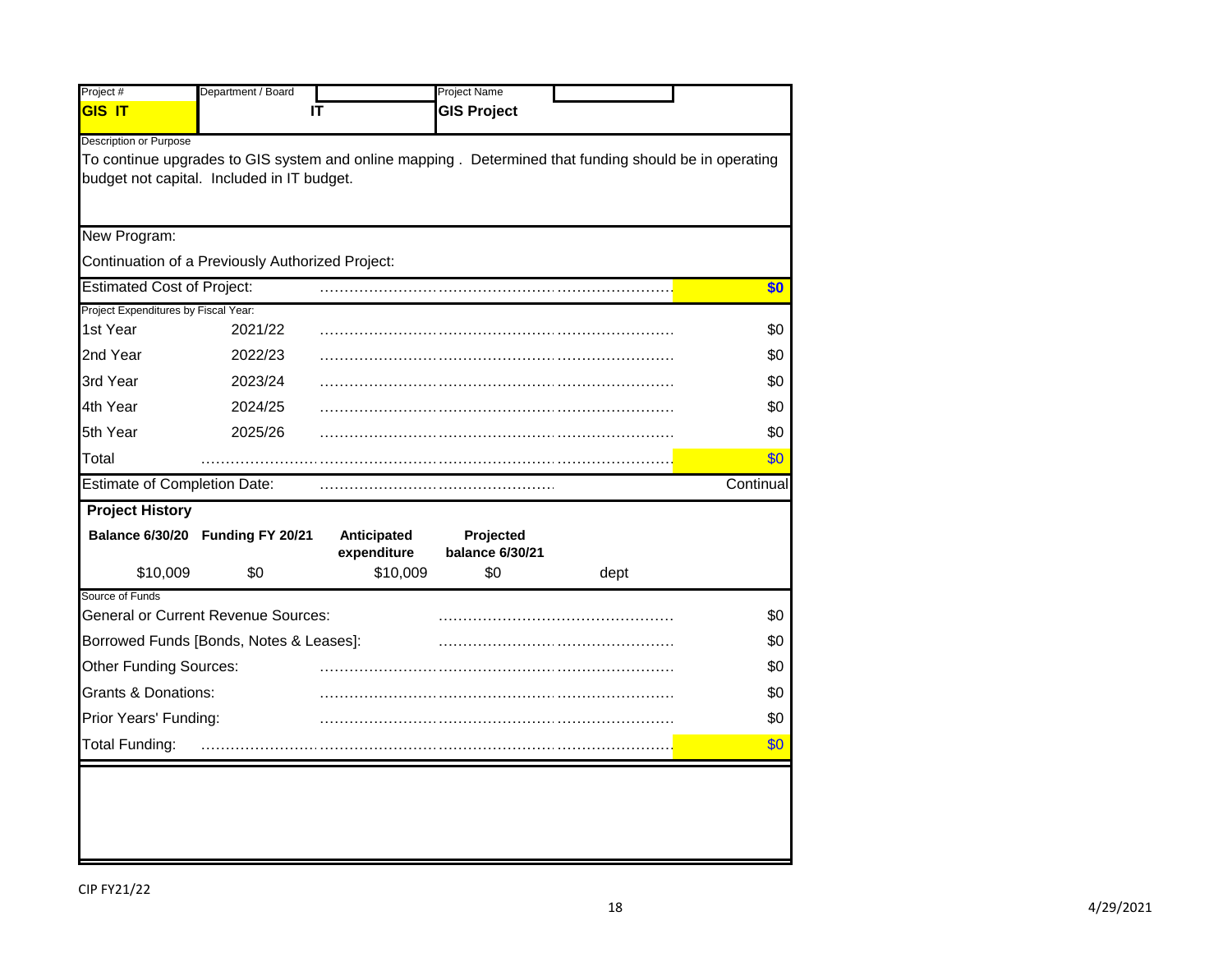| Project #                            | Department / Board                               | 02 13 5369                  | Project Name                                                                                                |           |
|--------------------------------------|--------------------------------------------------|-----------------------------|-------------------------------------------------------------------------------------------------------------|-----------|
| <b>Server Replacen</b>               |                                                  | <b>IT Disaster Recovery</b> | <b>Server Replacement</b>                                                                                   |           |
| Description or Purpose               |                                                  |                             |                                                                                                             |           |
|                                      |                                                  |                             | Recommended replacement of servers for Disaster Recovery as redundant servers at both the Town Hall         |           |
| at \$4000                            |                                                  |                             | and Police Station. Currently backup is to each but not to a second server at either location. One per year |           |
|                                      |                                                  |                             |                                                                                                             |           |
| New Program:                         |                                                  |                             |                                                                                                             |           |
|                                      | Continuation of a Previously Authorized Project: |                             |                                                                                                             |           |
| <b>Estimated Cost of Project:</b>    |                                                  |                             |                                                                                                             | \$4,000   |
| Project Expenditures by Fiscal Year: |                                                  |                             |                                                                                                             |           |
| 1st Year                             | 2021/22                                          |                             |                                                                                                             | \$4,000   |
| 2nd Year                             | 2022/23                                          |                             |                                                                                                             | \$0       |
| 3rd Year                             | 2023/24                                          |                             |                                                                                                             | \$0       |
| 4th Year                             | 2024/25                                          |                             |                                                                                                             | \$0       |
| 5th Year                             | 2025/26                                          |                             |                                                                                                             | \$0       |
| Total                                |                                                  |                             |                                                                                                             | \$4,000   |
| <b>Estimate of Completion Date:</b>  |                                                  |                             |                                                                                                             | Continual |
| <b>Project History</b>               |                                                  |                             |                                                                                                             |           |
|                                      | Balance 6/30/20 Funding FY 20/21                 | Anticipated                 | Projected                                                                                                   |           |
| \$0                                  | \$4,000                                          | expenditure<br>\$4,000      | balance 6/30/21<br>\$0                                                                                      |           |
| Source of Funds                      |                                                  |                             |                                                                                                             |           |
|                                      | <b>General or Current Revenue Sources:</b>       |                             |                                                                                                             | \$4,000   |
|                                      | Borrowed Funds [Bonds, Notes & Leases]:          |                             |                                                                                                             | \$0       |
| <b>Other Funding Sources:</b>        |                                                  |                             |                                                                                                             | \$0       |
| Grants & Donations:                  |                                                  |                             |                                                                                                             | \$0       |
| Prior Years' Funding:                |                                                  |                             |                                                                                                             | \$0       |
|                                      |                                                  |                             |                                                                                                             | \$4,000   |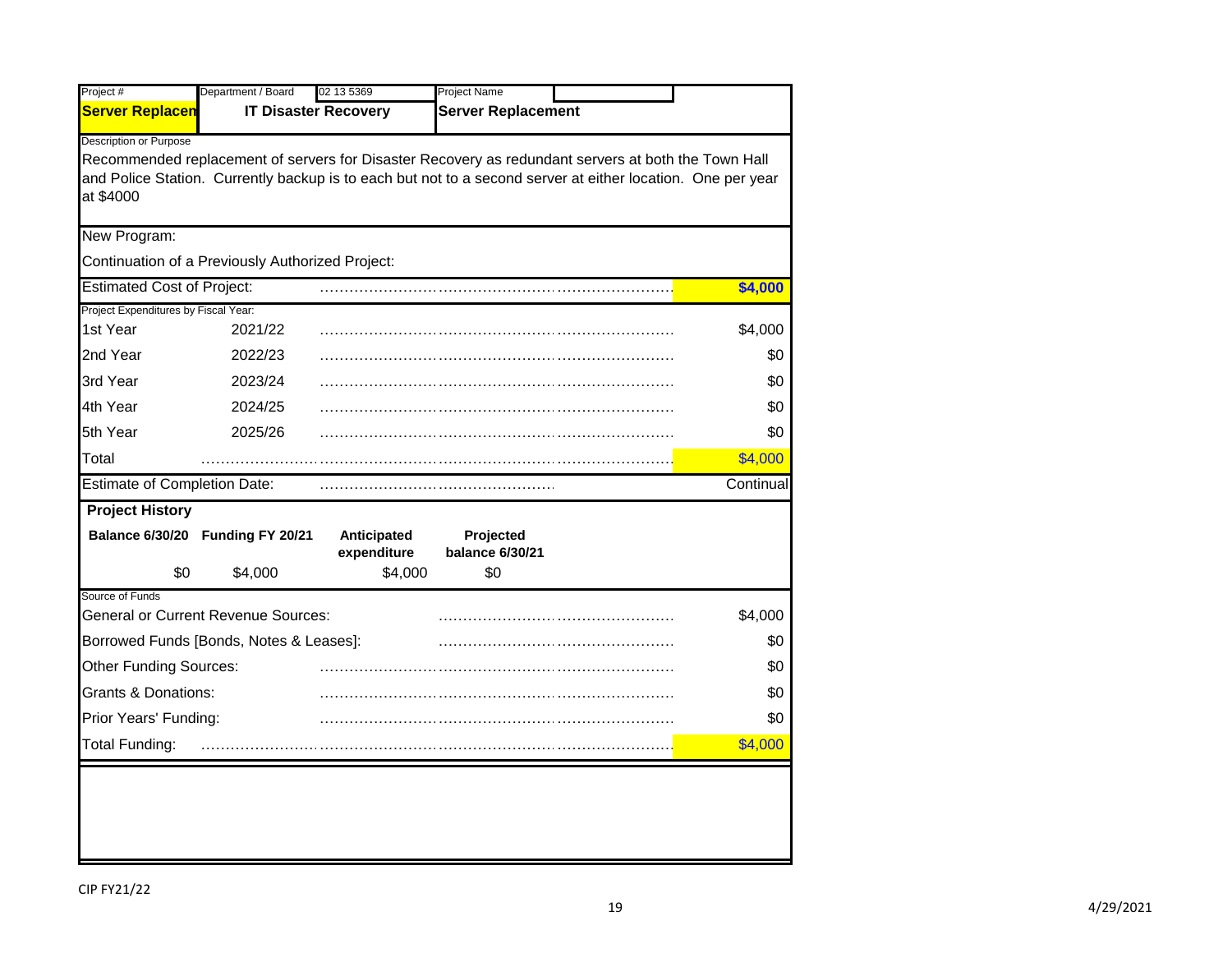#### **Department / Board:**

**Police**

#### **Capital Improvement Program by Fiscal Years**

| Project #       | <b>Project Name</b>                                   |                              |                                 |                                | <b>Fiscal Year</b>           |                                       |              | <b>Total</b> |
|-----------------|-------------------------------------------------------|------------------------------|---------------------------------|--------------------------------|------------------------------|---------------------------------------|--------------|--------------|
|                 |                                                       | 2021/22                      | 2022/23                         | 2023/24                        | 2024/25                      | 2025/26                               | <b>Total</b> |              |
| Vehicle Pol     | Vehicle Replacement                                   | \$60,000                     | \$60,000                        | \$60,000                       | \$60,000                     | \$60,000                              | \$300,000    |              |
| <b>Bldg Pol</b> | <b>Building renovations</b>                           | \$50,000                     | \$50,000                        | \$25,000                       | \$25,000                     | \$0                                   | \$150,000    |              |
| Radio Pol       | Radio Backup                                          | \$5,000                      | \$5,000                         | \$5,000                        | \$5,000                      | \$5,000                               | \$25,000     |              |
| Copier Pol      | Copier lease                                          | \$1,000                      | \$0                             | \$0                            | \$0                          | \$0                                   | \$1,000      |              |
| Parking Pol     | Repave Parking Lot                                    | \$90,000                     | \$0                             | \$0                            | \$0                          | \$0                                   | \$90,000     |              |
| ACO Veh         | ACO Vehicle update                                    | \$0                          | \$0                             | \$0                            | \$0                          | \$0                                   | \$0          |              |
|                 | <b>Bldg Maint POL Stairwell Repairs</b>               | \$0                          | \$0                             | \$0                            | \$0                          | \$0                                   | \$0          |              |
|                 |                                                       | \$206,000                    | \$115,000                       | \$90,000                       | \$90,000                     | \$65,000                              | \$566,000    |              |
|                 | <b>Capital Improvement Program by Funding Sources</b> |                              |                                 |                                |                              |                                       |              |              |
| Project#        | <b>Project Name</b>                                   | General or<br><b>Current</b> | <b>Borrowed</b><br><b>Funds</b> | <b>Other</b><br><b>Funding</b> | Grants &<br><b>Donations</b> | <b>Prior Year's</b><br><b>Funding</b> | <b>Total</b> |              |
|                 |                                                       | <b>Revenue</b>               |                                 | <b>Sources</b>                 |                              |                                       |              |              |
|                 |                                                       | <b>Sources</b>               |                                 |                                |                              |                                       |              |              |
| Vehicle Pol     | Vehicle Replacement                                   | \$60,000                     | \$0                             | \$0                            | \$0                          | \$0                                   | \$60,000     |              |
| <b>Bldg Pol</b> | <b>Building renovations</b>                           | \$0                          | \$0                             | \$33,000                       | \$0                          | \$17,000                              | \$50,000     |              |
| Radio Pol       | Radio Backup                                          | \$5,000                      | \$0                             | \$0                            | \$0                          | \$0                                   | \$5,000      |              |
| Copier Pol      | Copier lease                                          | \$1,000                      | \$0                             | \$0                            | \$0                          | \$0                                   | \$1,000      |              |
| Parking Pol     | Repave Parking Lot                                    | \$0                          | \$0                             | \$90,000                       | \$0                          | \$0                                   | \$90,000     |              |
| ACO Veh         | ACO Vehicle update                                    | \$0                          | \$0                             | \$0                            | \$0                          | \$0                                   | \$0          |              |
|                 | <b>Bldg Maint POL Stairwell Repairs</b>               | \$0                          | \$0                             | \$0                            | \$0                          | \$0                                   | \$0          |              |
|                 |                                                       | \$0<br>\$66,000              | \$0                             | \$123,000                      | \$0                          | \$17,000                              | \$206,000    |              |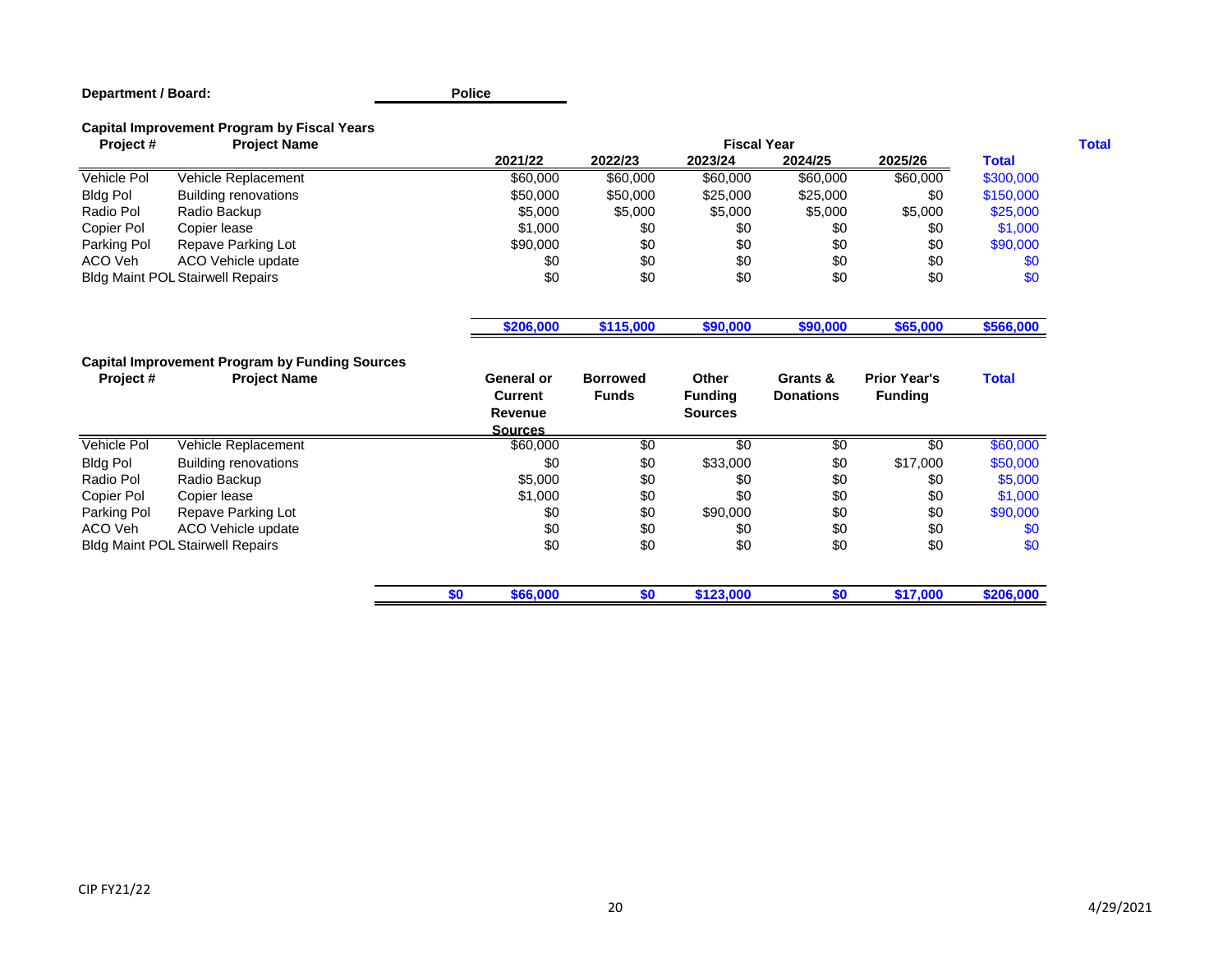| Project #                            | Department / Board                                                                                          | 02.20.5374                 | Project Name                 |                           |           |
|--------------------------------------|-------------------------------------------------------------------------------------------------------------|----------------------------|------------------------------|---------------------------|-----------|
| <b>Vehicle Pol</b>                   | <b>Police</b>                                                                                               |                            | <b>Vehicle Replacement</b>   |                           |           |
| <b>Description or Purpose</b>        |                                                                                                             |                            |                              |                           |           |
|                                      | To set aside funding for vehicles . Three vehicles to be purchased every 2 years. Additional funding may be |                            |                              |                           |           |
|                                      | available as a reserve for any revenue above the \$48,500 from DETAIL PAY toward the purchase of            |                            |                              |                           |           |
| vehicles at June 30, 2021            |                                                                                                             |                            |                              |                           |           |
| New Program:                         |                                                                                                             |                            |                              |                           |           |
|                                      | Continuation of a Previously Authorized Project:                                                            |                            |                              |                           |           |
| <b>Estimated Cost of Project:</b>    |                                                                                                             |                            |                              |                           | \$300,000 |
| Project Expenditures by Fiscal Year: |                                                                                                             |                            |                              | department                |           |
| 1st Year                             | 2021/22                                                                                                     |                            |                              |                           | \$60,000  |
| 2nd Year                             | 2022/23                                                                                                     |                            |                              |                           | \$60,000  |
| 3rd Year                             | 2023/24                                                                                                     |                            |                              |                           | \$60,000  |
| 4th Year                             | 2024/25                                                                                                     |                            |                              |                           | \$60,000  |
| 5th Year                             | 2025/26                                                                                                     |                            |                              |                           | \$60,000  |
| Total                                |                                                                                                             |                            |                              |                           | \$300,000 |
| <b>Estimate of Completion Date:</b>  |                                                                                                             |                            |                              |                           | Continual |
| <b>Project History</b>               |                                                                                                             |                            |                              |                           |           |
|                                      | Balance 6/30/20 Funding FY 20/21                                                                            | Anticipated<br>expenditure | Projected<br>balance 6/30/21 |                           |           |
| \$20,698                             | \$44,000                                                                                                    | \$64,698                   | \$0                          | \$16119 2017 bond funding |           |
| Source of Funds                      | <b>General or Current Revenue Sources:</b>                                                                  |                            |                              |                           | \$60,000  |
|                                      | Borrowed Funds [Bonds, Notes & Leases]:                                                                     |                            |                              |                           | \$0       |
| Other Funding Sources:               |                                                                                                             |                            |                              |                           | \$0       |
| <b>Grants &amp; Donations:</b>       |                                                                                                             |                            |                              |                           | \$0       |
| Prior Years' Funding:                |                                                                                                             |                            |                              |                           | \$0       |
| <b>Total Funding:</b>                |                                                                                                             |                            |                              |                           |           |
|                                      |                                                                                                             |                            |                              |                           | \$60,000  |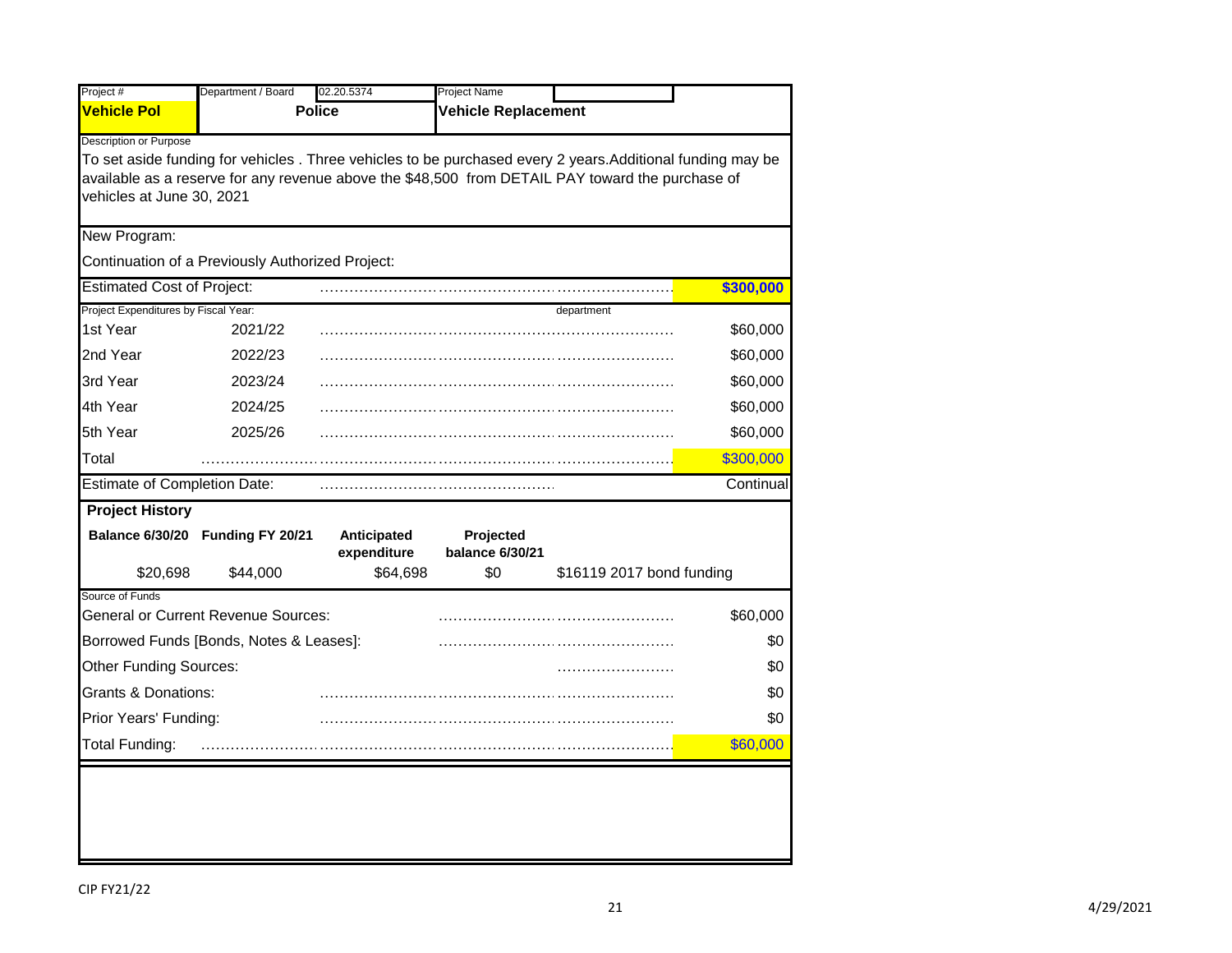|                                      | Department / Board                               | 02.20.5601                 | <b>Project Name</b>                 |                                                                                                                                                                                                                                       |           |
|--------------------------------------|--------------------------------------------------|----------------------------|-------------------------------------|---------------------------------------------------------------------------------------------------------------------------------------------------------------------------------------------------------------------------------------|-----------|
| <b>Bldg Pol</b>                      |                                                  | <b>Police</b>              | <b>Building renovations</b>         |                                                                                                                                                                                                                                       |           |
| <b>Description or Purpose</b>        |                                                  |                            |                                     |                                                                                                                                                                                                                                       |           |
|                                      |                                                  |                            |                                     | To set aside funds for the renovations of the detention area in FY 20/21 Phase one Build two new holding                                                                                                                              |           |
|                                      |                                                  |                            |                                     | cells, processing room upgrades, and handicap accessible bathroom, move sallyport and cut cement footing to ground<br>level. (\$50,000) Phase 2 Remodel Sally Port and make new conference room (\$50,000), Phases 3-4 Remodel Locker |           |
|                                      |                                                  |                            |                                     | Room and Basement Level for foundation repairs(\$25,000;\$25,000). POSSIBLE FUNDING thru DPW Gen Building                                                                                                                             |           |
|                                      |                                                  |                            |                                     | Project Fund #78 when renovations start. This project is now slated for FY 21/22 as delayed due to Covid.                                                                                                                             |           |
|                                      |                                                  |                            |                                     |                                                                                                                                                                                                                                       |           |
| New Program:                         |                                                  |                            |                                     |                                                                                                                                                                                                                                       |           |
|                                      | Continuation of a Previously Authorized Project: |                            |                                     |                                                                                                                                                                                                                                       |           |
| <b>Estimated Cost of Project:</b>    |                                                  |                            |                                     |                                                                                                                                                                                                                                       | \$150,000 |
| Project Expenditures by Fiscal Year: |                                                  |                            |                                     |                                                                                                                                                                                                                                       |           |
| 1st Year                             | 2021/22                                          |                            |                                     |                                                                                                                                                                                                                                       | \$50,000  |
| 2nd Year                             | 2022/23                                          |                            |                                     |                                                                                                                                                                                                                                       | \$50,000  |
| 3rd Year                             | 2023/24                                          |                            |                                     |                                                                                                                                                                                                                                       | \$25,000  |
| 4th Year                             | 2024/25                                          |                            |                                     |                                                                                                                                                                                                                                       | \$25,000  |
| 5th Year                             | 2025/26                                          |                            |                                     |                                                                                                                                                                                                                                       | \$0       |
| Total                                |                                                  |                            |                                     |                                                                                                                                                                                                                                       | \$150,000 |
| <b>Estimate of Completion Date:</b>  |                                                  |                            |                                     |                                                                                                                                                                                                                                       | Continual |
| <b>Project History</b>               |                                                  |                            |                                     |                                                                                                                                                                                                                                       |           |
|                                      | Balance 6/30/20 Funding FY 20/21                 | Anticipated<br>expenditure | <b>Projected balance</b><br>6/30/21 |                                                                                                                                                                                                                                       |           |
| \$17,000                             | \$0                                              | \$0                        | \$17,000                            |                                                                                                                                                                                                                                       |           |
| Source of Funds                      |                                                  |                            |                                     |                                                                                                                                                                                                                                       |           |
|                                      | <b>General or Current Revenue Sources:</b>       |                            |                                     |                                                                                                                                                                                                                                       | \$0       |
|                                      | Borrowed Funds [Bonds, Notes & Leases]:          |                            |                                     |                                                                                                                                                                                                                                       | \$0       |
| Other Funding Sources:               |                                                  | DPW Gen Building Fund #78  |                                     |                                                                                                                                                                                                                                       | \$33,000  |
| Grants & Donations:                  |                                                  |                            |                                     |                                                                                                                                                                                                                                       | \$0       |
|                                      |                                                  |                            |                                     |                                                                                                                                                                                                                                       | \$17,000  |
| Prior Years' Funding:                |                                                  |                            |                                     |                                                                                                                                                                                                                                       |           |

u.

٠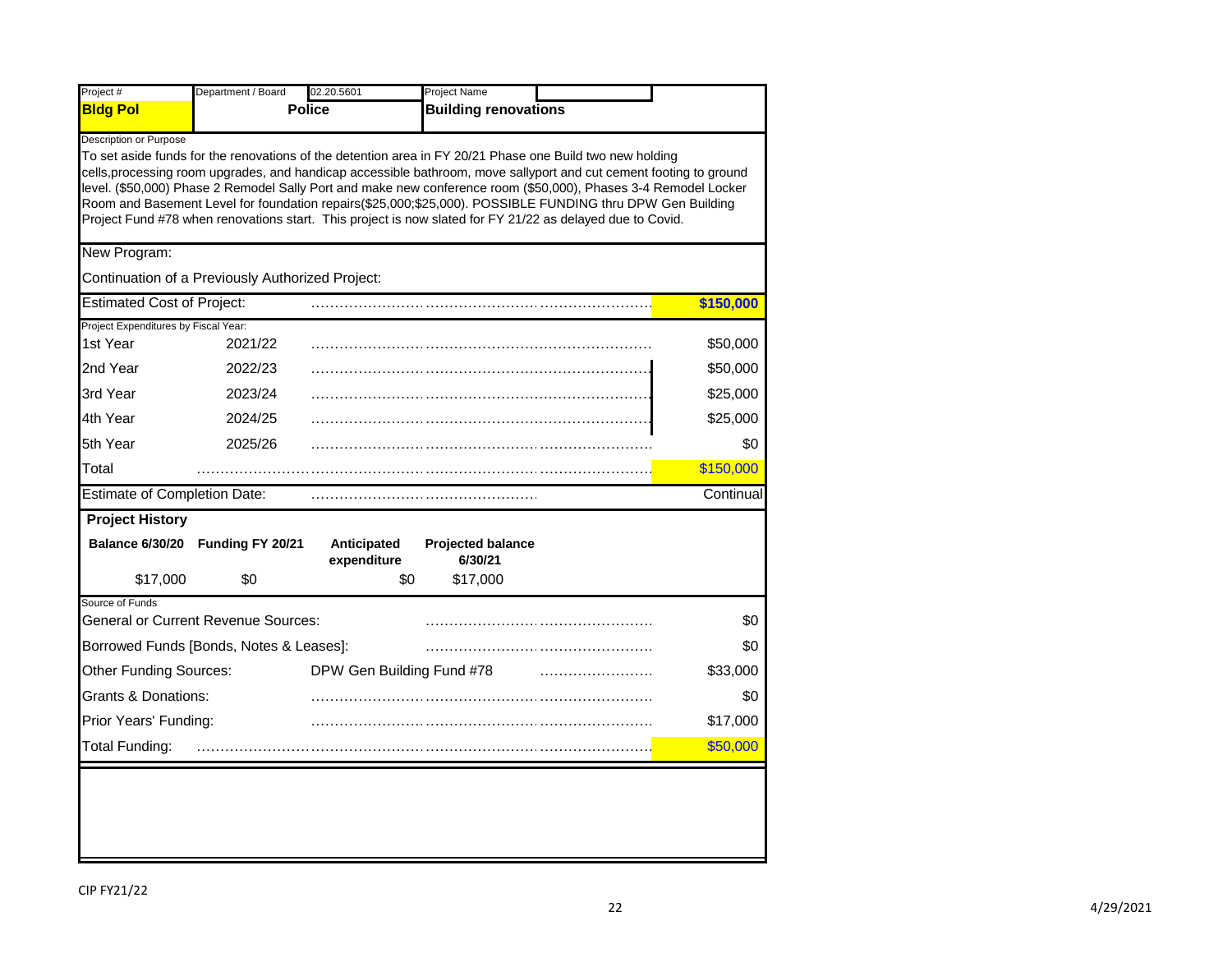| Project #                                        | Department / Board                               | 02.20.5369                 | Project Name                                                                                               |            |           |
|--------------------------------------------------|--------------------------------------------------|----------------------------|------------------------------------------------------------------------------------------------------------|------------|-----------|
| <b>Radio Pol</b>                                 |                                                  | <b>Police</b>              | <b>Radio Backup</b>                                                                                        |            |           |
| Description or Purpose                           |                                                  |                            | To set up funding for the backup for the radio system. Used prior funding for DMS online training in FY21. |            |           |
| New Program:                                     |                                                  |                            |                                                                                                            |            |           |
|                                                  | Continuation of a Previously Authorized Project: |                            |                                                                                                            |            |           |
| <b>Estimated Cost of Project:</b>                |                                                  |                            |                                                                                                            |            | \$25,000  |
| Project Expenditures by Fiscal Year:<br>1st Year | 2021/22                                          |                            |                                                                                                            | department | \$5,000   |
| 2nd Year                                         | 2022/23                                          |                            |                                                                                                            |            | \$5,000   |
| 3rd Year                                         | 2023/24                                          |                            |                                                                                                            |            | \$5,000   |
| 4th Year                                         | 2024/25                                          |                            |                                                                                                            |            | \$5,000   |
| 5th Year                                         | 2025/26                                          |                            |                                                                                                            |            | \$5,000   |
| Total                                            |                                                  |                            |                                                                                                            |            | \$25,000  |
| <b>Estimate of Completion Date:</b>              |                                                  |                            |                                                                                                            |            | Continual |
| <b>Project History</b>                           |                                                  |                            |                                                                                                            |            |           |
|                                                  | Balance 6/30/20 Funding FY 20/21                 | Anticipated<br>expenditure | <b>Projected balance</b><br>6/30/20<br>\$0                                                                 |            |           |
| \$0<br>Source of Funds                           | \$5,000                                          | \$5,000                    |                                                                                                            | department |           |
|                                                  | <b>General or Current Revenue Sources:</b>       |                            |                                                                                                            |            | \$5,000   |
|                                                  | Borrowed Funds [Bonds, Notes & Leases]:          |                            |                                                                                                            |            | \$0       |
| Other Funding Sources:                           |                                                  |                            |                                                                                                            |            | \$0       |
| Grants & Donations:                              |                                                  |                            |                                                                                                            |            | \$0       |
| Prior Years' Funding:                            |                                                  |                            |                                                                                                            |            | \$0       |
|                                                  |                                                  |                            |                                                                                                            |            | \$5,000   |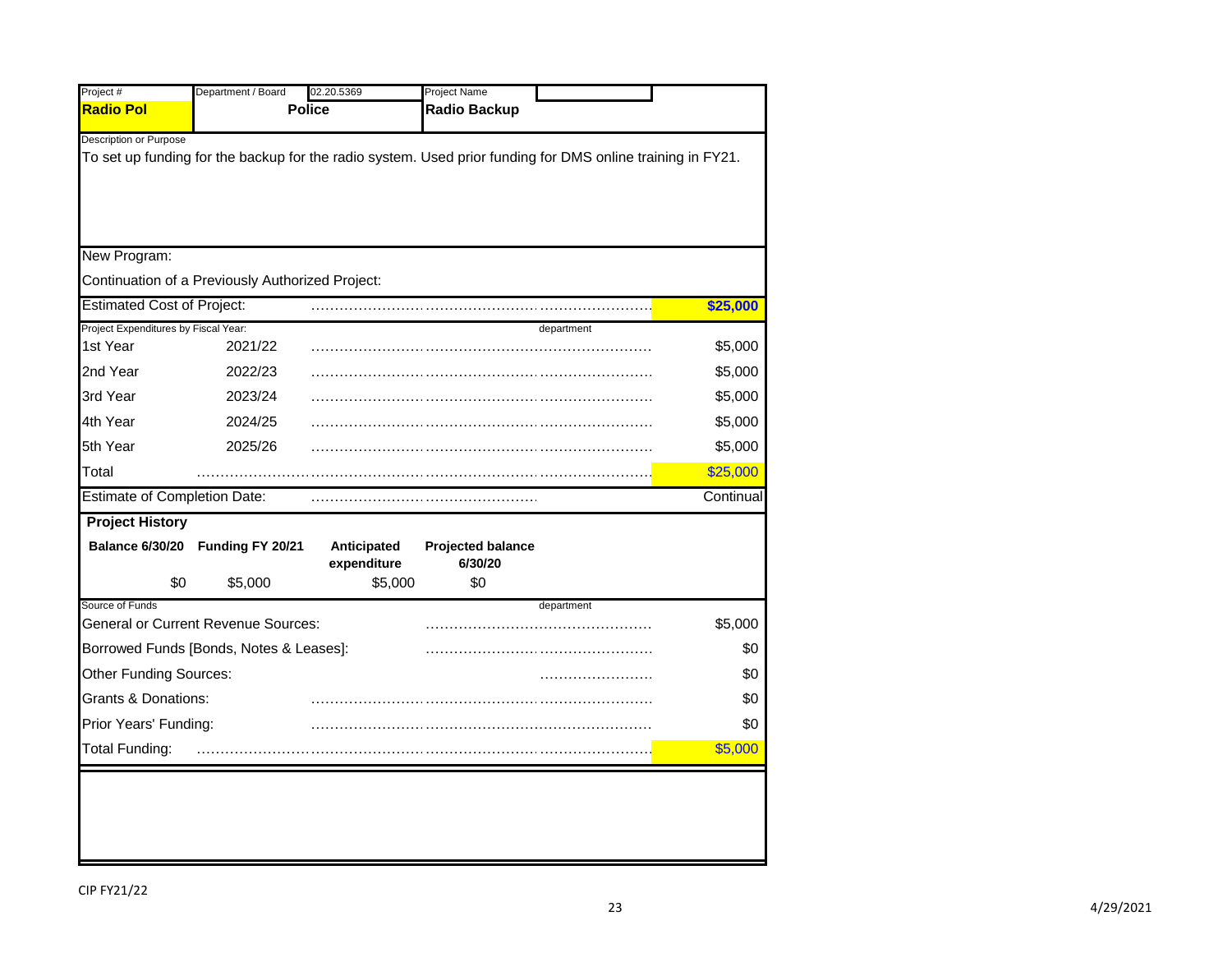| Project #                                      | Department / Board                               | 02.20.5369    | Project Name                                                                                                  |           |
|------------------------------------------------|--------------------------------------------------|---------------|---------------------------------------------------------------------------------------------------------------|-----------|
| <b>Copier Pol</b>                              |                                                  | <b>Police</b> | <b>Copier lease</b>                                                                                           |           |
| Description or Purpose                         |                                                  |               |                                                                                                               |           |
|                                                |                                                  |               | Lease Purchase of copier for Police station initially in FY 2018 \$197 per month or \$2316 per year until Nov |           |
| 2022 CORE Technologies                         |                                                  |               |                                                                                                               |           |
|                                                |                                                  |               |                                                                                                               |           |
| New Program:                                   |                                                  |               |                                                                                                               |           |
|                                                | Continuation of a Previously Authorized Project: |               |                                                                                                               |           |
| <b>Estimated Cost of Project:</b>              |                                                  |               |                                                                                                               | \$1,000   |
| Project Expenditures by Fiscal Year:           |                                                  |               |                                                                                                               |           |
| 1st Year                                       | 2021/22                                          |               |                                                                                                               | \$1,000   |
| 2nd Year                                       | 2022/23                                          |               |                                                                                                               | \$0       |
| 3rd Year                                       | 2023/24                                          |               |                                                                                                               | \$0       |
| 4th Year                                       | 2024/25                                          |               |                                                                                                               | \$0       |
| 5th Year                                       | 2025/26                                          |               |                                                                                                               | \$0       |
| Total                                          |                                                  |               |                                                                                                               | \$1,000   |
| <b>Estimate of Completion Date:</b>            |                                                  |               |                                                                                                               | Continual |
| <b>Project History</b>                         |                                                  |               |                                                                                                               |           |
|                                                | Balance 6/30/19 Funding FY 19/20                 | Anticipated   | Projected                                                                                                     |           |
|                                                |                                                  | expenditure   | balance 6/30/20                                                                                               |           |
| \$0<br>Source of Funds                         | \$2,316                                          | \$2,316       | \$0                                                                                                           |           |
|                                                | <b>General or Current Revenue Sources:</b>       |               |                                                                                                               | \$1,000   |
|                                                | Borrowed Funds [Bonds, Notes & Leases]:          |               |                                                                                                               | \$0       |
| Other Funding Sources:                         |                                                  |               |                                                                                                               | \$0       |
| Grants & Donations:                            |                                                  |               |                                                                                                               | \$0       |
|                                                |                                                  |               |                                                                                                               | \$0       |
|                                                |                                                  |               |                                                                                                               |           |
| Prior Years' Funding:<br><b>Total Funding:</b> |                                                  |               |                                                                                                               | \$1,000   |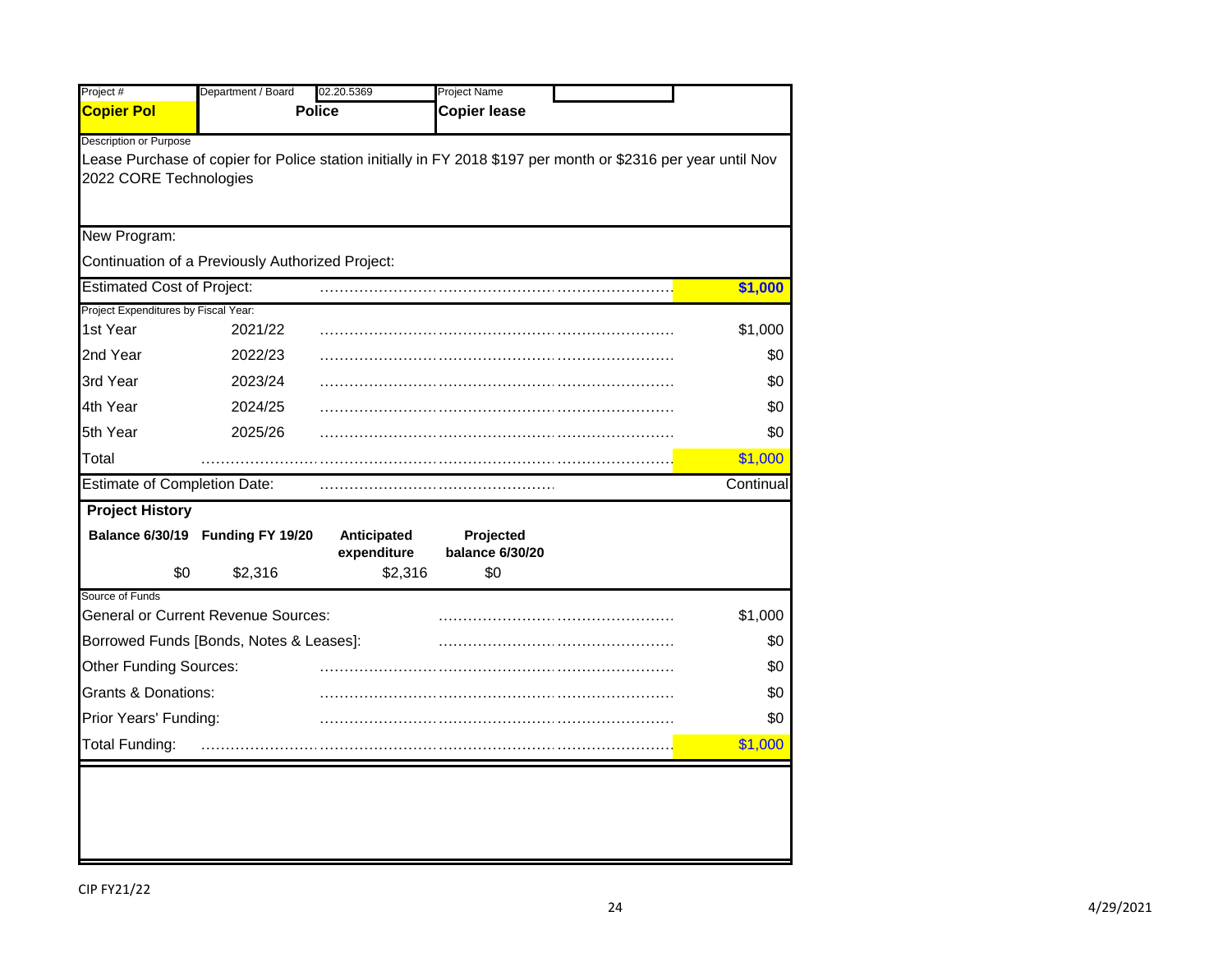| Project #                            | Department / Board                               |                            | <b>Project Name</b>                                                                                                                                                                                              |           |
|--------------------------------------|--------------------------------------------------|----------------------------|------------------------------------------------------------------------------------------------------------------------------------------------------------------------------------------------------------------|-----------|
| <b>Parking Pol</b>                   |                                                  | <b>Police</b>              | <b>Repave Parking Lot</b>                                                                                                                                                                                        |           |
| Description or Purpose               | fund #78 Project is delayed due to COVID         |                            | To replace and regrade parking lot at 1168 Main Street. Aproximately 3,000 sq yds. Construction \$80,000<br>Striping and signage \$10,000 Possible funding through Building Maintenance Project DPW Gen Building |           |
| New Program:                         |                                                  |                            |                                                                                                                                                                                                                  |           |
|                                      | Continuation of a Previously Authorized Project: |                            |                                                                                                                                                                                                                  |           |
| <b>Estimated Cost of Project:</b>    |                                                  |                            |                                                                                                                                                                                                                  | \$90,000  |
| Project Expenditures by Fiscal Year: |                                                  |                            |                                                                                                                                                                                                                  |           |
| 1st Year                             | 2021/22                                          |                            |                                                                                                                                                                                                                  | \$90,000  |
| 2nd Year                             | 2022/23                                          |                            |                                                                                                                                                                                                                  | \$0       |
| 3rd Year                             | 2023/24                                          |                            |                                                                                                                                                                                                                  | \$0       |
| 4th Year                             | 2024/25                                          |                            |                                                                                                                                                                                                                  | \$0       |
| 5th Year                             | 2025/26                                          |                            |                                                                                                                                                                                                                  | \$0       |
| Total                                |                                                  |                            |                                                                                                                                                                                                                  | \$90,000  |
| <b>Estimate of Completion Date:</b>  |                                                  |                            |                                                                                                                                                                                                                  | Continual |
| <b>Project History</b>               |                                                  |                            |                                                                                                                                                                                                                  |           |
|                                      | Balance 6/30/20 Funding FY 20/21                 | Anticipated<br>expenditure | Projected<br><b>balance 6/30/21</b>                                                                                                                                                                              |           |
| \$0                                  | \$0                                              |                            | \$0<br>\$0                                                                                                                                                                                                       |           |
| Source of Funds                      | General or Current Revenue Sources:              |                            |                                                                                                                                                                                                                  | \$0       |
|                                      | Borrowed Funds [Bonds, Notes & Leases]:          |                            |                                                                                                                                                                                                                  | \$0       |
| Other Funding Sources:               |                                                  | General Building Fund #78  |                                                                                                                                                                                                                  | \$90,000  |
| <b>Grants &amp; Donations:</b>       |                                                  |                            |                                                                                                                                                                                                                  | \$0       |
| Prior Years' Funding:                |                                                  |                            |                                                                                                                                                                                                                  | \$0       |
|                                      |                                                  |                            |                                                                                                                                                                                                                  |           |
| <b>Total Funding:</b>                |                                                  |                            |                                                                                                                                                                                                                  | \$90,000  |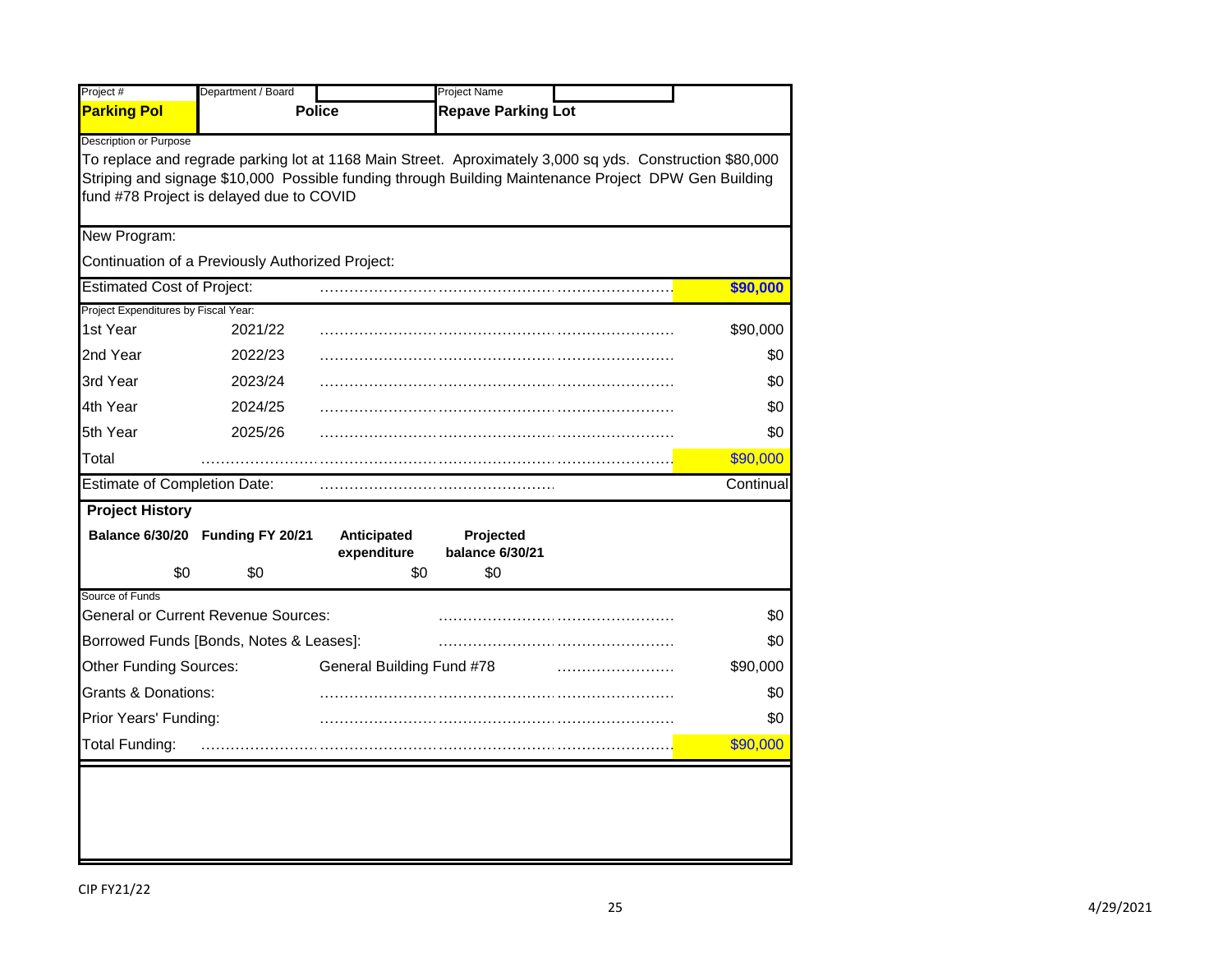|                                                | Department / Board                               | 02.21.5377                 | Project Name                 |            |
|------------------------------------------------|--------------------------------------------------|----------------------------|------------------------------|------------|
| <b>ACO Veh</b>                                 |                                                  | Police/ACO                 | <b>ACO Vehicle update</b>    |            |
| <b>Description or Purpose</b>                  |                                                  |                            |                              |            |
|                                                | To replace the following equipment: ACO vehicle  |                            |                              |            |
|                                                |                                                  |                            |                              |            |
| New Program:                                   |                                                  |                            |                              |            |
|                                                | Continuation of a Previously Authorized Project: |                            |                              |            |
| <b>Estimated Cost of Project:</b>              |                                                  |                            |                              | \$0        |
| Project Expenditures by Fiscal Year:           |                                                  |                            |                              |            |
| 1st Year                                       | 2021/22                                          |                            |                              | \$0        |
| 2nd Year                                       | 2022/23                                          |                            |                              | \$0        |
| 3rd Year                                       | 2023/24                                          |                            |                              | \$0        |
| 4th Year                                       | 2024/25                                          |                            |                              | \$0        |
| 5th Year                                       | 2025/26                                          |                            |                              | \$0        |
| Total                                          |                                                  |                            |                              | \$0        |
| <b>Estimate of Completion Date:</b>            |                                                  |                            |                              | Continual  |
| <b>Project History</b>                         |                                                  |                            |                              |            |
|                                                | Balance 6/30/20 Funding FY 20/21                 | Anticipated<br>expenditure | Projected<br>balance 6/30/21 |            |
|                                                |                                                  |                            |                              |            |
| \$1,000                                        | \$0                                              | \$1,000                    | \$0                          |            |
| Source of Funds                                |                                                  |                            |                              |            |
|                                                | <b>General or Current Revenue Sources:</b>       |                            |                              | \$0        |
|                                                | Borrowed Funds [Bonds, Notes & Leases]:          |                            |                              | \$0        |
| Other Funding Sources:                         |                                                  |                            |                              | \$0        |
| <b>Grants &amp; Donations:</b>                 |                                                  |                            |                              | \$0        |
| Prior Years' Funding:<br><b>Total Funding:</b> |                                                  |                            |                              | \$0<br>\$0 |

L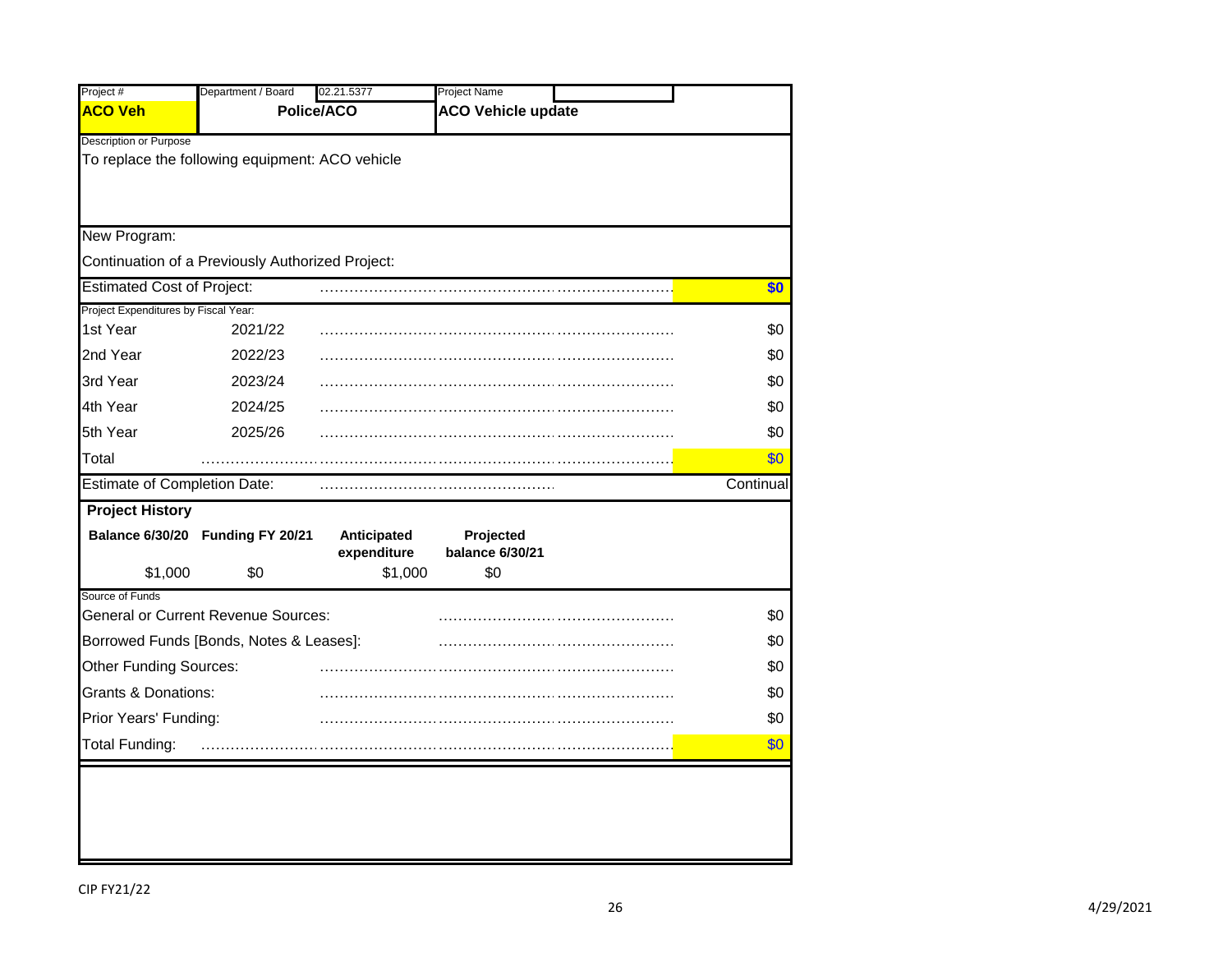| Project #                                      | Department / Board                                              | 02.30.5385                     | Project Name             |            |
|------------------------------------------------|-----------------------------------------------------------------|--------------------------------|--------------------------|------------|
| <b>Bldg Maint POL</b>                          |                                                                 | <b>Police Community Center</b> | <b>Stairwell Repairs</b> |            |
| Description or Purpose                         |                                                                 |                                |                          |            |
|                                                | To repair the stairwells at the Police Station/Community Center |                                |                          |            |
|                                                |                                                                 |                                |                          |            |
|                                                |                                                                 |                                |                          |            |
| New Program:                                   |                                                                 |                                |                          |            |
|                                                | Continuation of a Previously Authorized Project:                |                                |                          |            |
| <b>Estimated Cost of Project:</b>              |                                                                 |                                |                          | \$0        |
| Project Expenditures by Fiscal Year:           |                                                                 |                                |                          |            |
| 1st Year                                       | 2021/22                                                         |                                |                          | \$0        |
| 2nd Year                                       | 2022/23                                                         |                                |                          | \$0        |
| 3rd Year                                       | 2023/24                                                         |                                |                          | \$0        |
| 4th Year                                       | 2024/25                                                         |                                |                          | \$0        |
| 5th Year                                       | 2025/26                                                         |                                |                          | \$0        |
| Total                                          |                                                                 |                                |                          | \$0        |
|                                                |                                                                 |                                |                          |            |
| <b>Estimate of Completion Date:</b>            |                                                                 |                                |                          |            |
| <b>Project History</b>                         |                                                                 |                                |                          | Continual  |
|                                                | Balance 6/30/20 Funding FY 20/21                                | Anticipated                    | Projected                |            |
|                                                |                                                                 | expenditure                    | <b>balance 6/30/21</b>   |            |
| \$6,000<br>Source of Funds                     | \$0                                                             | \$6,000                        | \$0                      |            |
|                                                | <b>General or Current Revenue Sources:</b>                      |                                |                          | \$0        |
|                                                | Borrowed Funds [Bonds, Notes & Leases]:                         |                                |                          | \$0        |
| Other Funding Sources:                         |                                                                 |                                |                          | \$0        |
| <b>Grants &amp; Donations:</b>                 |                                                                 |                                |                          | \$0        |
|                                                |                                                                 |                                |                          |            |
| Prior Years' Funding:<br><b>Total Funding:</b> |                                                                 |                                |                          | \$0<br>\$0 |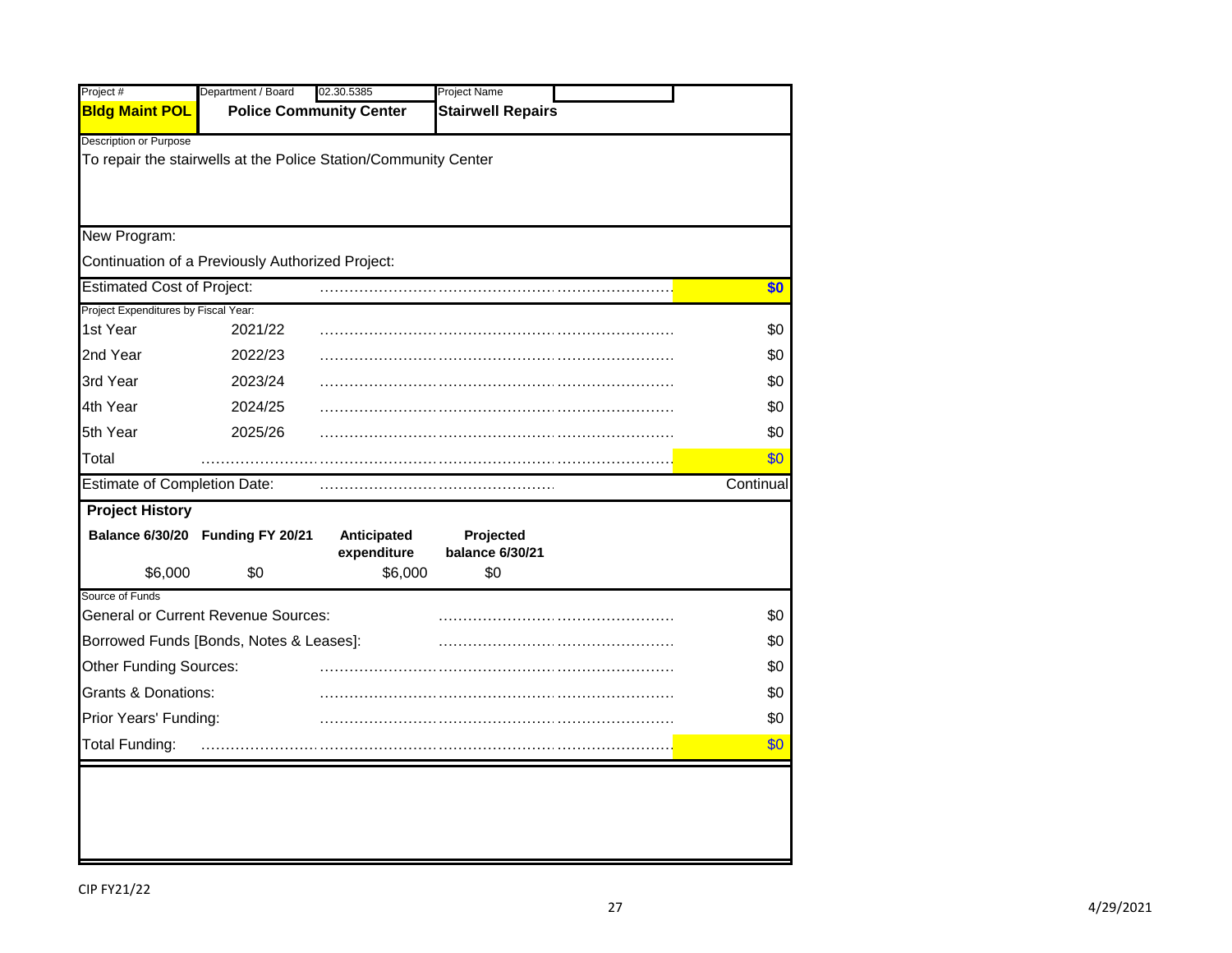## **Department / Board:**

**DPW**

## **Capital Improvement Program by Fiscal Years**

| <b>Project Name</b><br>Project#                                                          |                                                           |                                 | <b>Fiscal Year</b>                               |                              |                                       |              |
|------------------------------------------------------------------------------------------|-----------------------------------------------------------|---------------------------------|--------------------------------------------------|------------------------------|---------------------------------------|--------------|
|                                                                                          | 2021/22                                                   | 2022/23                         | 2023/24                                          | 2024/25                      | 2025/26                               | <b>Total</b> |
| Equip Rep PW<br>Equipment replacement                                                    | \$245,000                                                 | \$285,000                       | \$125,000                                        | \$160,000                    | $\overline{50}$                       | \$815,000    |
| <b>Bldg PW</b><br><b>Building Improvements</b>                                           | \$0                                                       | \$0                             | \$0                                              | \$0                          | \$0                                   | \$0          |
| Road Repair PV Road Repairs                                                              | \$50,000                                                  | \$50,000                        | \$50,000                                         | \$50,000                     | \$50,000                              | \$250,000    |
| Landfill PW<br>Landfill Cap                                                              | \$100,000                                                 | \$0                             | \$0                                              | \$0                          | \$0                                   | \$100,000    |
| Rd Constr. PW Road Repairs Bond Funding                                                  | \$2,800,000                                               | \$0                             | \$0                                              | \$0                          | \$0                                   | \$2,800,000  |
| Gen Bldg PW<br><b>Public Building Maintenance</b>                                        | \$83,160                                                  | \$0                             | \$0                                              | \$0                          | \$0                                   | \$83,160     |
| town hall PW<br>Town Hall Repairs                                                        | \$0                                                       | \$0                             | \$0                                              | \$0                          | \$0                                   | \$0          |
|                                                                                          | \$3,278,160                                               | \$335,000                       | \$175,000                                        | \$210,000                    | \$50,000                              | \$4,048,160  |
| <b>Capital Improvement Program by Funding Sources</b><br>Project#<br><b>Project Name</b> | General or<br><b>Current</b><br>Revenue<br><b>Sources</b> | <b>Borrowed</b><br><b>Funds</b> | <b>Other</b><br><b>Funding</b><br><b>Sources</b> | Grants &<br><b>Donations</b> | <b>Prior Year's</b><br><b>Funding</b> | <b>Total</b> |
| Equip Rep PW<br>Equipment replacement                                                    | \$149,399                                                 | \$0                             | $\overline{50}$                                  | \$0                          | \$95,601                              | \$245,000    |
| <b>Bldg PW</b><br><b>Building Improvements</b>                                           | \$0                                                       | \$0                             | \$0                                              | \$0                          | \$0                                   | \$0          |
| Road Repair PV Road Repairs                                                              | \$50,000                                                  | \$0                             | \$0                                              | \$0                          | \$0                                   | \$50,000     |
| Landfill PW<br>Landfill Cap                                                              | \$25,000                                                  | \$0                             | \$50,000                                         | \$0                          | \$25,000                              | \$100,000    |
| Rd Constr. PW Road Repairs Bond Funding                                                  | \$300,000                                                 | \$2,500,000                     | \$0                                              | \$0                          | \$0                                   | \$2,800,000  |
| Gen Bldg PW<br><b>Public Building Maintenance</b>                                        | \$0                                                       | \$0                             | (\$123,000)                                      | \$0                          | \$206,160                             | \$83,160     |
| town hall PW<br>Town Hall Repairs                                                        | \$0                                                       | \$0                             | \$0                                              | \$0                          | \$0                                   | \$0          |
|                                                                                          | \$524,399                                                 | \$2,500,000                     | (\$73,000)                                       | \$0                          | \$326,761                             | \$3,278,160  |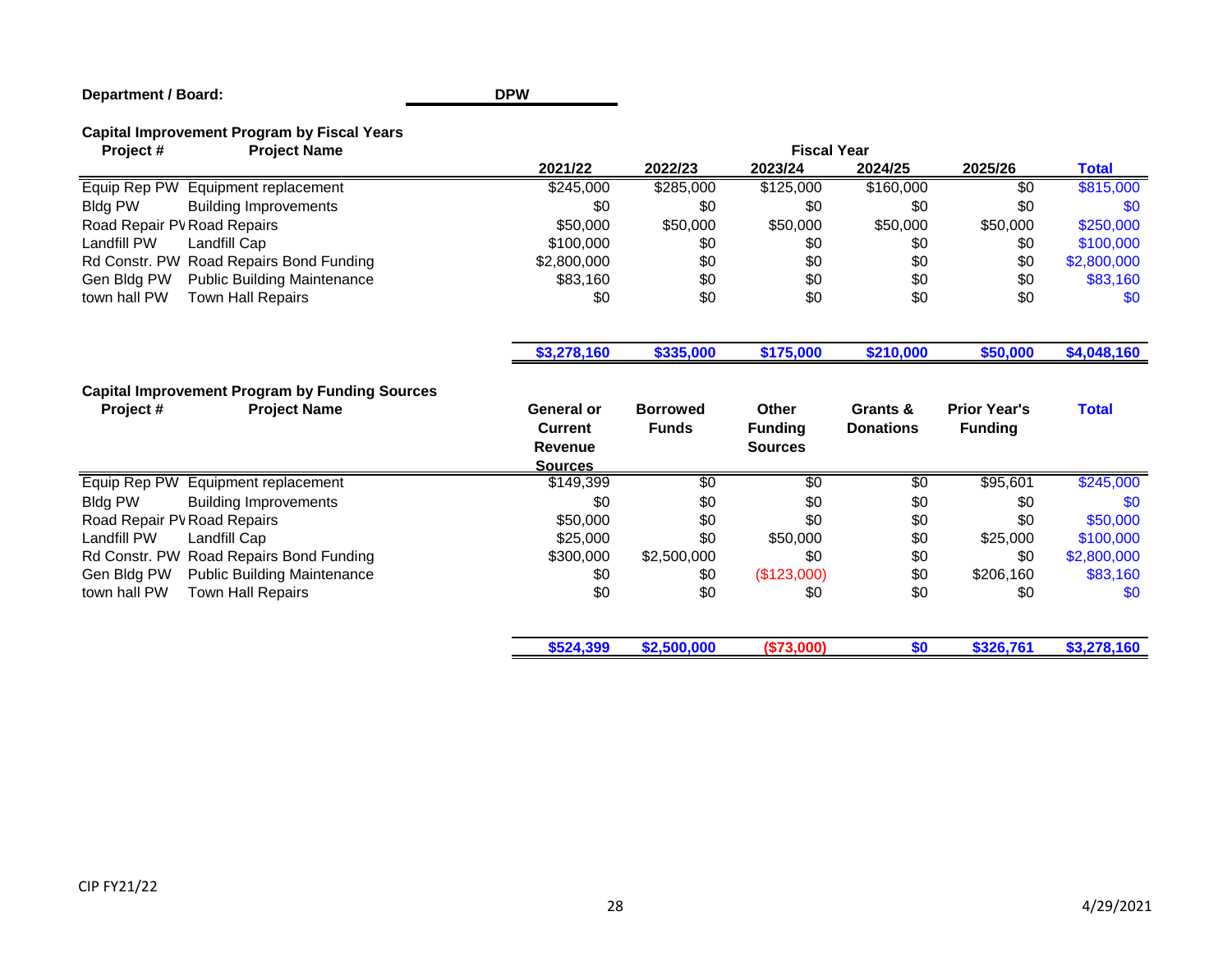| Project #                            | Department / Board                               | 01.19.5373                 | <b>Project Name</b>                                                                                                                                                                                                                                                                                         |     |           |
|--------------------------------------|--------------------------------------------------|----------------------------|-------------------------------------------------------------------------------------------------------------------------------------------------------------------------------------------------------------------------------------------------------------------------------------------------------------|-----|-----------|
| <b>Equip Rep PW</b>                  |                                                  | <b>DPW</b>                 | <b>Equipment replacement</b>                                                                                                                                                                                                                                                                                |     |           |
| <b>Description or Purpose</b>        |                                                  |                            | Fy 20/21 Truck #7 \$100,000 (2007 Sterling) and pickup \$40000 FUNDED 54,750 in FY 21into reserve<br>FY21/22 Excavator \$145,000(2010 Bobcat) Truck #9 \$100,000 (2008 Sterling) FY22/23 Truck #1<br>\$185,000(2011 Freightliner), Streetsweeper (\$200,000 with \$100,000 trade-in) FY 23/24 Backhoe (2001 |     |           |
|                                      |                                                  |                            | John Deere 2 yd bucket) \$125,000 FY 24/25 Loader 1(2005 John Deere 3 yd bucket) \$160,000 FY 25/26 to                                                                                                                                                                                                      |     |           |
|                                      |                                                  |                            | be determined NOTE INCREASE OF RESERVE FROM LANDFILL CAP IN FY22                                                                                                                                                                                                                                            |     |           |
| New Program:                         |                                                  |                            |                                                                                                                                                                                                                                                                                                             |     |           |
|                                      | Continuation of a Previously Authorized Project: |                            |                                                                                                                                                                                                                                                                                                             |     |           |
| <b>Estimated Cost of Project:</b>    |                                                  |                            |                                                                                                                                                                                                                                                                                                             |     | \$815,000 |
| Project Expenditures by Fiscal Year: |                                                  |                            | Department                                                                                                                                                                                                                                                                                                  |     |           |
| 1st Year                             | 2021/22                                          |                            |                                                                                                                                                                                                                                                                                                             |     | \$245,000 |
| 2nd Year                             | 2022/23                                          |                            |                                                                                                                                                                                                                                                                                                             |     | \$285,000 |
| 3rd Year                             | 2023/24                                          |                            |                                                                                                                                                                                                                                                                                                             |     | \$125,000 |
| 4th Year                             | 2024/25                                          |                            |                                                                                                                                                                                                                                                                                                             |     | \$160,000 |
| 5th Year                             | 2025/26                                          |                            |                                                                                                                                                                                                                                                                                                             |     | \$0       |
| Total                                |                                                  |                            |                                                                                                                                                                                                                                                                                                             | \$0 | \$815,000 |
| <b>Estimate of Completion Date:</b>  |                                                  |                            |                                                                                                                                                                                                                                                                                                             |     | Continual |
| <b>Project History</b>               |                                                  |                            |                                                                                                                                                                                                                                                                                                             |     |           |
|                                      | Balance 6/30/20 Funding FY 20/21                 | Anticipated<br>expenditure | Projected<br>balance 6/30/21                                                                                                                                                                                                                                                                                |     |           |
| \$55,851                             | \$154,750                                        | \$140,000                  | \$70,601                                                                                                                                                                                                                                                                                                    |     |           |
| Source of Funds                      |                                                  |                            | department                                                                                                                                                                                                                                                                                                  |     |           |
|                                      | General or Current Revenue Sources:              |                            |                                                                                                                                                                                                                                                                                                             |     | \$149,399 |
|                                      | Borrowed Funds [Bonds, Notes & Leases]:          |                            |                                                                                                                                                                                                                                                                                                             |     | \$0       |
| <b>Other Funding Sources:</b>        |                                                  |                            |                                                                                                                                                                                                                                                                                                             |     | \$0       |
| Grants & Donations:                  |                                                  |                            |                                                                                                                                                                                                                                                                                                             |     | \$0       |
|                                      |                                                  |                            | moved 25K reserve from 2017 bond Landfill Cap                                                                                                                                                                                                                                                               |     | \$95,601  |
| Prior Years' Funding:                |                                                  |                            |                                                                                                                                                                                                                                                                                                             |     | \$245,000 |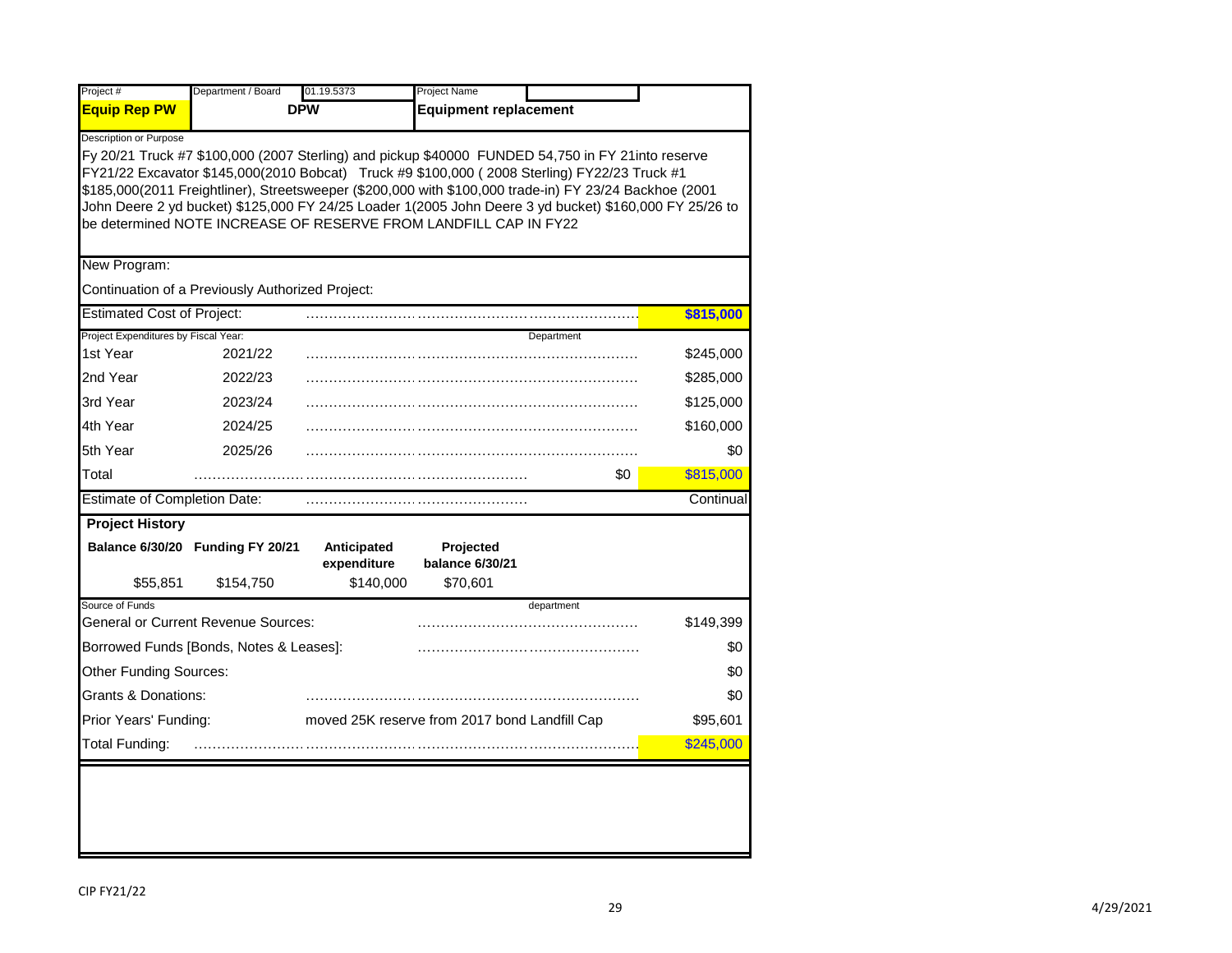| Project #                                        | Department / Board                               |                                       | Project Name                                                                   |           |
|--------------------------------------------------|--------------------------------------------------|---------------------------------------|--------------------------------------------------------------------------------|-----------|
| <b>Bldg PW</b>                                   |                                                  | <b>DPW</b>                            | <b>Building Improvements</b>                                                   |           |
| <b>Description or Purpose</b>                    |                                                  |                                       | To repair the Public Works Buildings Funding used to repair Salt Shed in FY 21 |           |
| New Program:                                     |                                                  |                                       |                                                                                |           |
|                                                  | Continuation of a Previously Authorized Project: |                                       |                                                                                |           |
| <b>Estimated Cost of Project:</b>                |                                                  |                                       |                                                                                | \$0       |
| Project Expenditures by Fiscal Year:<br>1st Year | 2021/22                                          |                                       |                                                                                | \$0       |
| 2nd Year                                         | 2022/23                                          |                                       |                                                                                | \$0       |
| 3rd Year                                         | 2023/24                                          |                                       |                                                                                | \$0       |
| 4th Year                                         | 2024/25                                          |                                       |                                                                                | \$0       |
| 5th Year                                         | 2025/26                                          |                                       |                                                                                | \$0       |
| Total                                            |                                                  |                                       |                                                                                | \$0       |
| <b>Estimate of Completion Date:</b>              |                                                  |                                       |                                                                                | Continual |
| <b>Project History</b><br>\$4,293                | Balance 6/30/20 Funding FY 20/21<br>\$0          | Anticipated<br>expenditure<br>\$4,293 | Projected<br><b>balance 6/30/20</b><br>\$0                                     |           |
| Source of Funds                                  |                                                  |                                       |                                                                                |           |
|                                                  | <b>General or Current Revenue Sources:</b>       |                                       |                                                                                | \$0       |
|                                                  | Borrowed Funds [Bonds, Notes & Leases]:          |                                       |                                                                                | \$0       |
| Other Funding Sources:                           |                                                  |                                       |                                                                                | \$0       |
|                                                  |                                                  |                                       |                                                                                | \$0       |
| <b>Grants &amp; Donations:</b>                   |                                                  |                                       |                                                                                | \$0       |
| Prior Years' Funding:                            |                                                  |                                       |                                                                                |           |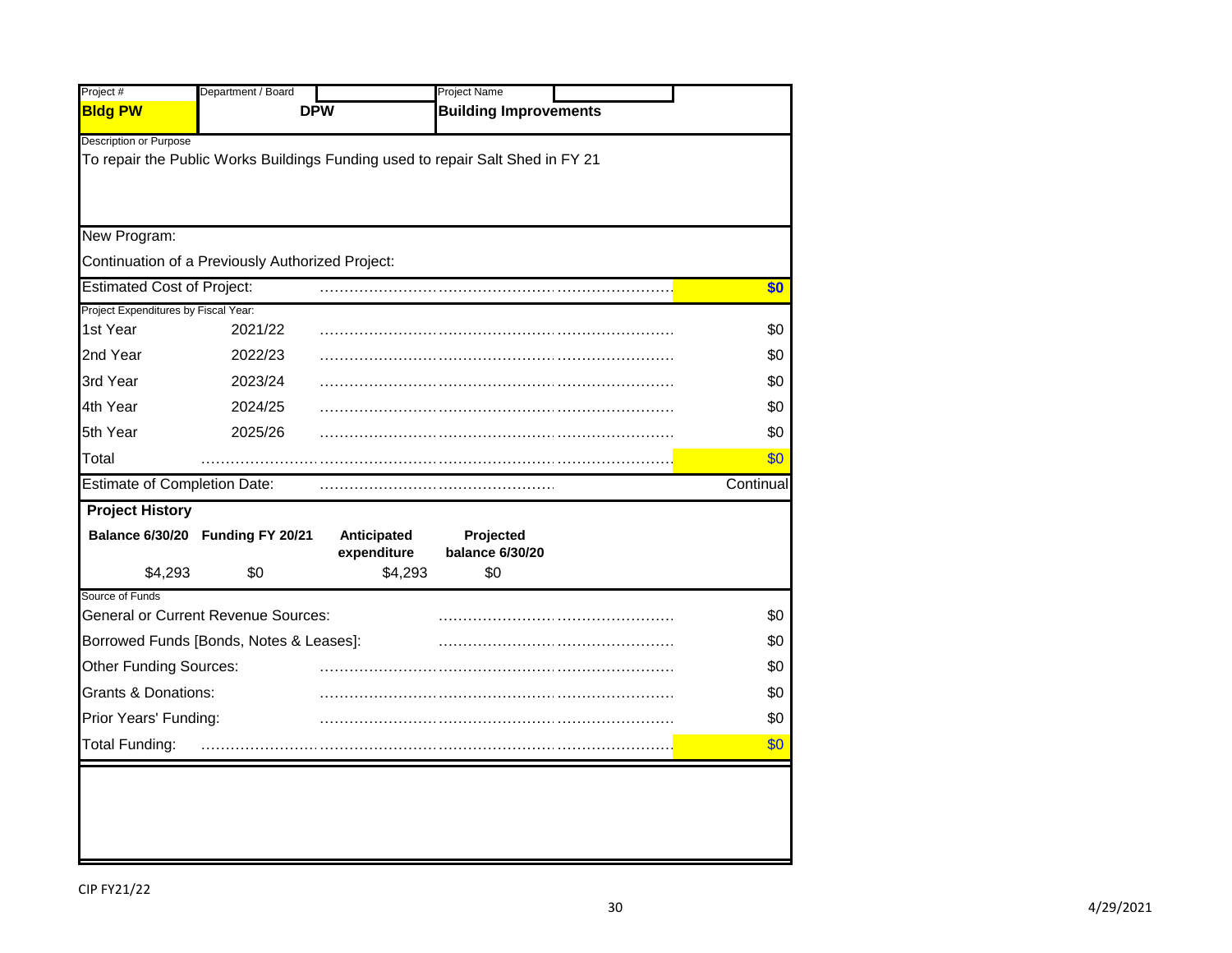| Project #                                        | Department / Board                                         | 02.19.5365                 | Project Name                 |           |
|--------------------------------------------------|------------------------------------------------------------|----------------------------|------------------------------|-----------|
| <b>Road Repair PW</b>                            |                                                            | <b>DPW</b>                 | <b>Road Repairs</b>          |           |
| Description or Purpose                           |                                                            |                            |                              |           |
|                                                  | To set aside funding for the upkeep of roads and culverts. |                            |                              |           |
|                                                  |                                                            |                            |                              |           |
|                                                  |                                                            |                            |                              |           |
| New Program:                                     |                                                            |                            |                              |           |
|                                                  | Continuation of a Previously Authorized Project:           |                            |                              |           |
| <b>Estimated Cost of Project:</b>                |                                                            |                            |                              | \$250,000 |
| Project Expenditures by Fiscal Year:<br>1st Year | 2021/22                                                    |                            |                              | \$50,000  |
|                                                  |                                                            |                            |                              |           |
| 2nd Year                                         | 2022/23                                                    |                            |                              | \$50,000  |
| 3rd Year                                         | 2023/24                                                    |                            |                              | \$50,000  |
| 4th Year                                         | 2024/25                                                    |                            |                              | \$50,000  |
| 5th Year                                         | 2025/26                                                    |                            |                              | \$50,000  |
| Total                                            |                                                            |                            |                              | \$250,000 |
| <b>Estimate of Completion Date:</b>              |                                                            |                            |                              | Continual |
| <b>Project History</b>                           |                                                            |                            |                              |           |
|                                                  | Balance 6/30/20 Funding FY 20/21                           | Anticipated<br>expenditure | Projected<br>balance 6/30/21 |           |
| \$0                                              | \$50,000                                                   | \$50,000                   | \$0                          |           |
| Source of Funds                                  | <b>General or Current Revenue Sources:</b>                 |                            |                              | \$50,000  |
|                                                  | Borrowed Funds [Bonds, Notes & Leases]:                    |                            |                              | \$0       |
| <b>Other Funding Sources:</b>                    |                                                            |                            |                              | \$0       |
| Grants & Donations:                              |                                                            |                            |                              | \$0       |
| Prior Years' Funding:                            |                                                            |                            |                              | \$0       |
|                                                  |                                                            |                            |                              | \$50,000  |
| Total Funding:                                   |                                                            |                            |                              |           |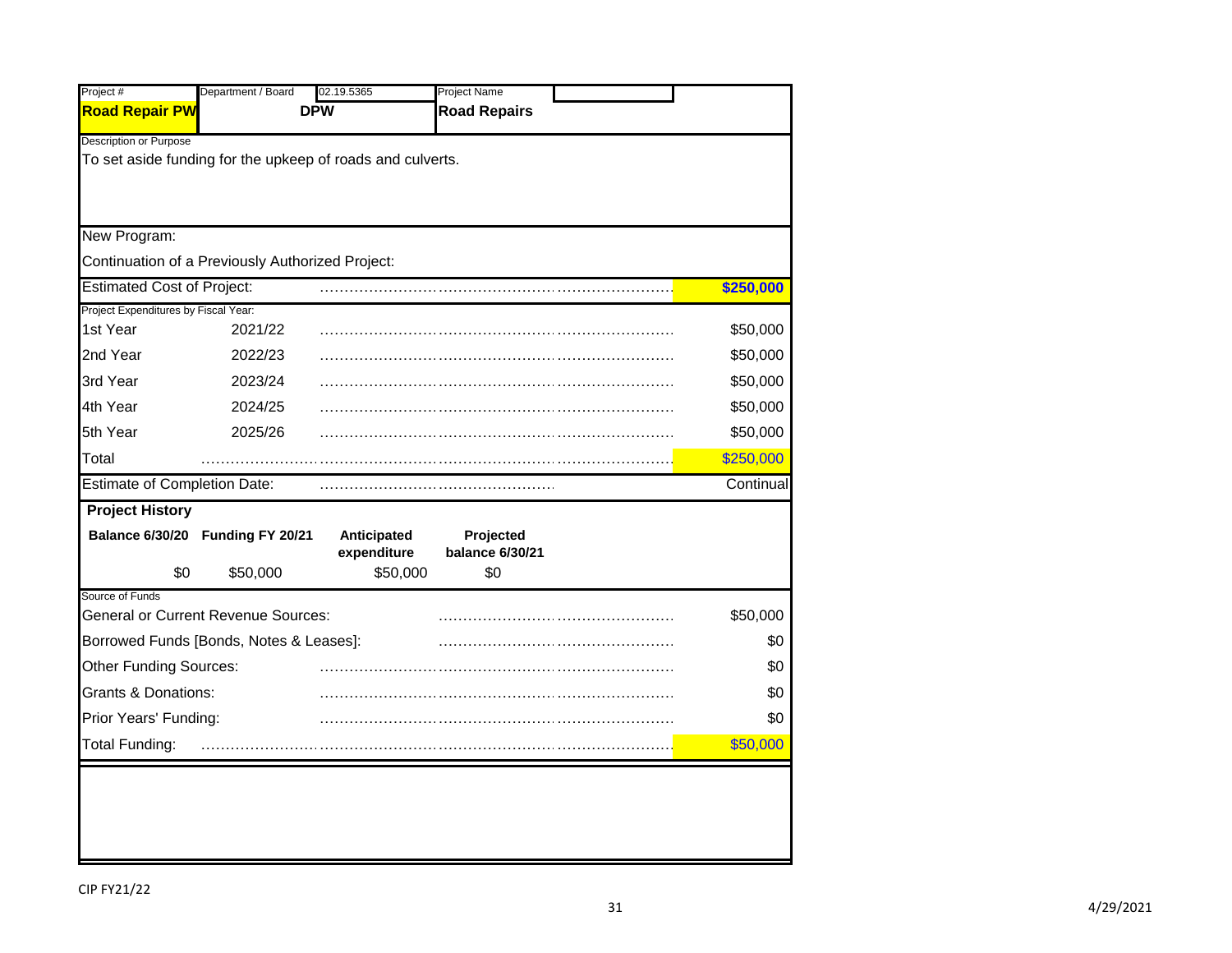| Project #                            | Department / Board                               | 02.32.5368                  | <b>Project Name</b>          |                                                                                                                                                                                                          |           |
|--------------------------------------|--------------------------------------------------|-----------------------------|------------------------------|----------------------------------------------------------------------------------------------------------------------------------------------------------------------------------------------------------|-----------|
| <b>Landfill PW</b>                   |                                                  | <b>DPW</b>                  | <b>Landfill Cap</b>          |                                                                                                                                                                                                          |           |
| <b>Description or Purpose</b>        |                                                  |                             |                              |                                                                                                                                                                                                          |           |
|                                      |                                                  |                             |                              | To continue funding for final capping of the landfill NOTE: also another \$50,000 in the General Fund as                                                                                                 |           |
|                                      |                                                  |                             |                              | Committed Fund Balance for a total of \$100,000 Reassigned the Funding Source from 2017 Bonds to<br>General Transfer in FY22. The Bond funding designated reserve is moved to Public Works Equipment for |           |
| <b>FY22</b>                          |                                                  |                             |                              |                                                                                                                                                                                                          |           |
| New Program:                         |                                                  |                             |                              |                                                                                                                                                                                                          |           |
|                                      | Continuation of a Previously Authorized Project: |                             |                              |                                                                                                                                                                                                          |           |
| <b>Estimated Cost of Project:</b>    |                                                  |                             |                              |                                                                                                                                                                                                          | \$100,000 |
| Project Expenditures by Fiscal Year: |                                                  |                             |                              |                                                                                                                                                                                                          |           |
| 1st Year                             | 2021/22                                          |                             |                              |                                                                                                                                                                                                          | \$100,000 |
| 2nd Year                             | 2022/23                                          |                             |                              |                                                                                                                                                                                                          | \$0       |
| 3rd Year                             | 2023/24                                          |                             |                              |                                                                                                                                                                                                          | \$0       |
| 4th Year                             | 2024/25                                          |                             |                              |                                                                                                                                                                                                          | \$0       |
| 5th Year                             | 2025/26                                          |                             |                              |                                                                                                                                                                                                          | \$0       |
| Total                                |                                                  |                             |                              |                                                                                                                                                                                                          | \$100,000 |
| <b>Estimate of Completion Date:</b>  |                                                  |                             |                              |                                                                                                                                                                                                          | Continual |
| <b>Project History</b>               |                                                  |                             |                              |                                                                                                                                                                                                          |           |
|                                      | Balance 6/30/20 Funding FY 20/21                 | Anticipated                 | Projected<br>balance 6/30/21 |                                                                                                                                                                                                          |           |
| \$50,000                             | \$0                                              | expenditure<br>\$0          | \$50,000                     |                                                                                                                                                                                                          |           |
| Source of Funds                      |                                                  |                             |                              |                                                                                                                                                                                                          |           |
|                                      | <b>General or Current Revenue Sources:</b>       |                             |                              |                                                                                                                                                                                                          | \$25,000  |
|                                      | Borrowed Funds [Bonds, Notes & Leases]:          |                             |                              |                                                                                                                                                                                                          | \$0       |
| <b>Other Funding Sources:</b>        |                                                  | <b>General Fund Reserve</b> |                              |                                                                                                                                                                                                          | \$50,000  |
|                                      |                                                  |                             |                              |                                                                                                                                                                                                          | \$0       |
| <b>Grants &amp; Donations:</b>       |                                                  |                             |                              |                                                                                                                                                                                                          | \$25,000  |
| Prior Years' Funding:                |                                                  |                             |                              |                                                                                                                                                                                                          |           |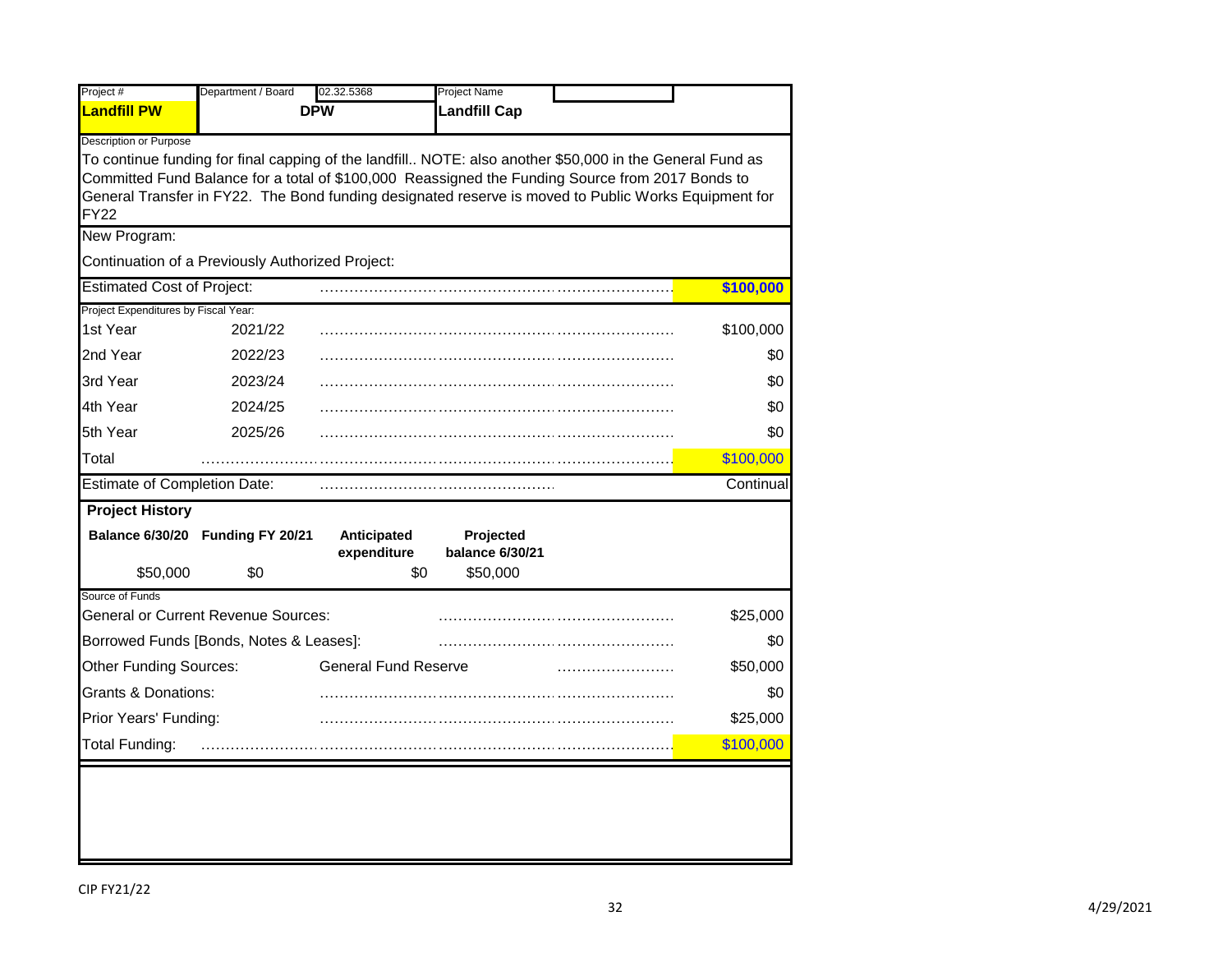|                                                | Department / Board                               | 02.19.5635                 | Project Name                        |                                                                                                          |             |
|------------------------------------------------|--------------------------------------------------|----------------------------|-------------------------------------|----------------------------------------------------------------------------------------------------------|-------------|
| <b>Rd Constr. PW</b>                           |                                                  | <b>Public Works</b>        | <b>Road Repairs Bond Funding</b>    |                                                                                                          |             |
| <b>Description or Purpose</b>                  |                                                  |                            |                                     | To repair and reconstruct various roads townwide. The current available bond funding as of June 30, 2020 |             |
|                                                |                                                  |                            |                                     | was \$257,721. The total estimate project is \$3,080,000. Bonds planned for FY 21/22 for balance of road |             |
|                                                | (note: 2014 Bond retired in FY 20/21)            |                            |                                     | project \$2.5 million. NEED VOTER APPROVAL. Bond in Spring 2022 Debt service starts interest Fall 2023   |             |
| New Program:                                   |                                                  |                            |                                     |                                                                                                          |             |
|                                                | Continuation of a Previously Authorized Project: |                            |                                     |                                                                                                          |             |
| <b>Estimated Cost of Project:</b>              |                                                  |                            |                                     |                                                                                                          | \$2,800,000 |
| Project Expenditures by Fiscal Year:           |                                                  |                            |                                     |                                                                                                          |             |
| 1st Year                                       | 2021/22                                          |                            |                                     |                                                                                                          | \$2,800,000 |
| 2nd Year                                       | 2022/23                                          |                            |                                     |                                                                                                          | \$0         |
| 3rd Year                                       | 2023/24                                          |                            |                                     |                                                                                                          | \$0         |
| 4th Year                                       | 2024/25                                          |                            |                                     |                                                                                                          | \$0         |
| 5th Year                                       | 2025/26                                          |                            |                                     |                                                                                                          | \$0         |
| Total                                          |                                                  |                            |                                     |                                                                                                          | \$2,800,000 |
| <b>Estimate of Completion Date:</b>            |                                                  |                            |                                     |                                                                                                          | Continual   |
| <b>Project History</b>                         |                                                  |                            |                                     |                                                                                                          |             |
|                                                | Balance 6/30/20 Funding FY 20/21                 | Anticipated<br>expenditure | Projected<br><b>balance 6/30/21</b> |                                                                                                          |             |
| \$257,721                                      | \$0                                              | \$257,721                  | \$0                                 | bond 2017                                                                                                |             |
| Source of Funds                                | <b>General or Current Revenue Sources:</b>       |                            |                                     |                                                                                                          | \$300,000   |
|                                                |                                                  |                            |                                     |                                                                                                          |             |
|                                                | Borrowed Funds [Bonds, Notes & Leases]:          |                            |                                     |                                                                                                          | \$2,500,000 |
| <b>Other Funding Sources:</b>                  |                                                  |                            |                                     |                                                                                                          | \$0         |
|                                                |                                                  |                            |                                     |                                                                                                          | \$0         |
| <b>Grants &amp; Donations:</b>                 |                                                  |                            |                                     |                                                                                                          | \$0         |
| Prior Years' Funding:<br><b>Total Funding:</b> |                                                  |                            |                                     |                                                                                                          | \$2,800,000 |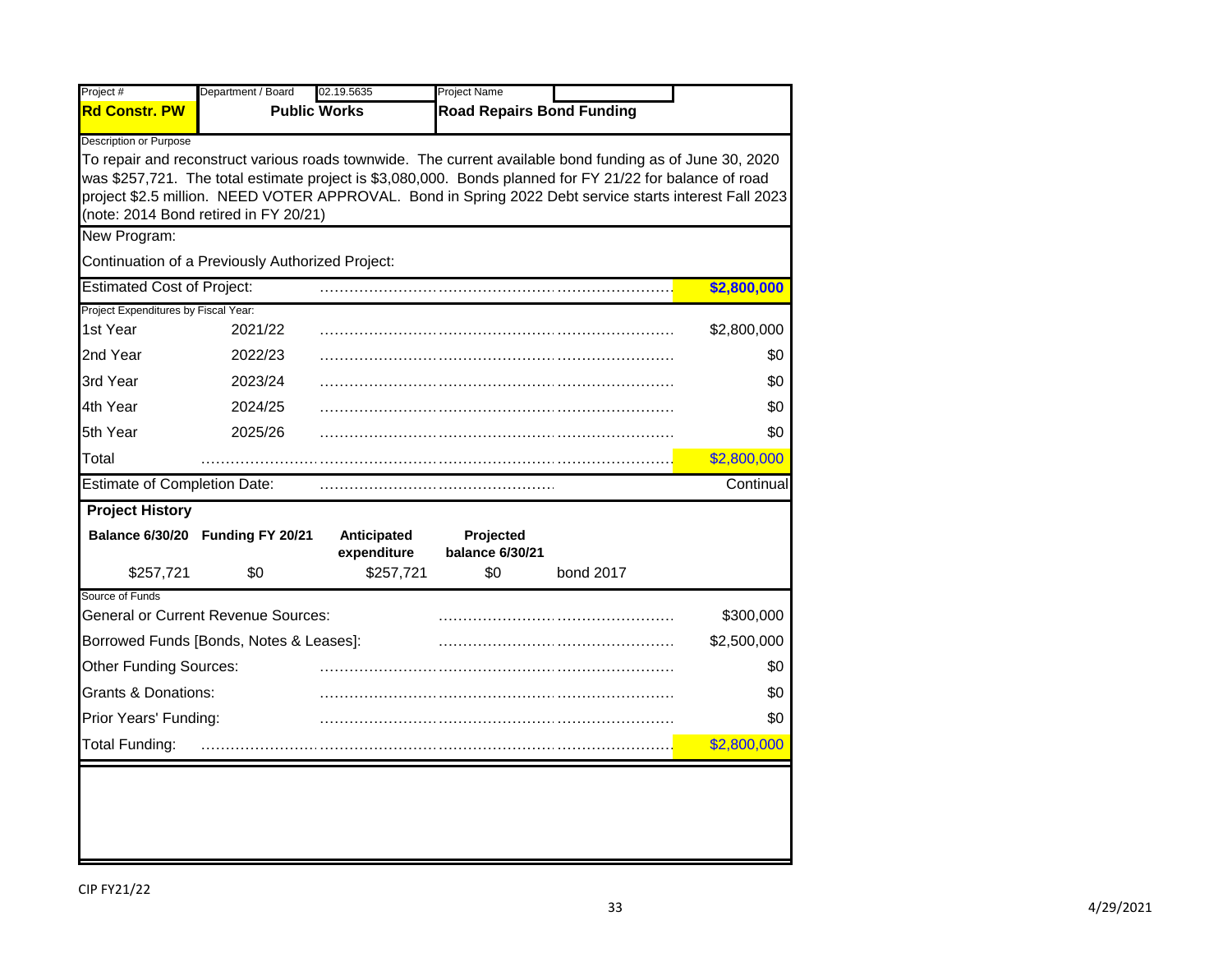| Project #                            | Department / Board                               | 78.00.0000      | <b>Project Name</b>                                                                                        |             |
|--------------------------------------|--------------------------------------------------|-----------------|------------------------------------------------------------------------------------------------------------|-------------|
| <b>Gen Bldg PW</b>                   |                                                  | <b>PW-Admin</b> | <b>Public Building Maintenance</b>                                                                         |             |
| Description or Purpose               |                                                  |                 |                                                                                                            |             |
|                                      |                                                  |                 | To maintain the public facilities maintenance Special Fund #78 set up by Council \$246,160. \$40,000       |             |
|                                      |                                                  |                 | designated for Town Hall renovations in FY 2020 & 21 See DPW#7 Plans are for Projects for police station   |             |
|                                      | is available for future building maintenance     |                 | \$33,000 for Phase One police and \$90,000 for police parking lot in FY 21 but postponed by Covid. Balance |             |
| New Program:                         |                                                  |                 |                                                                                                            |             |
|                                      | Continuation of a Previously Authorized Project: |                 |                                                                                                            |             |
| <b>Estimated Cost of Project:</b>    |                                                  |                 |                                                                                                            | \$83,160    |
| Project Expenditures by Fiscal Year: |                                                  |                 |                                                                                                            |             |
| 1st Year                             | 2021/22                                          |                 |                                                                                                            | \$83,160    |
| 2nd Year                             | 2022/23                                          |                 |                                                                                                            | \$0         |
| 3rd Year                             | 2023/24                                          |                 |                                                                                                            | \$0         |
| 4th Year                             | 2024/25                                          |                 |                                                                                                            | \$0         |
| 5th Year                             | 2025/26                                          |                 |                                                                                                            | \$0         |
| Total                                |                                                  |                 |                                                                                                            | \$83,160    |
| <b>Estimate of Completion Date:</b>  |                                                  |                 |                                                                                                            | Continual   |
| <b>Project History</b>               |                                                  |                 |                                                                                                            |             |
|                                      | Balance 6/30/20 Funding FY 20/21                 | Anticipated     | Projected                                                                                                  |             |
|                                      |                                                  | expenditure     | <b>balance 6/30/21</b>                                                                                     |             |
| \$206,160                            | \$0                                              | \$0             | \$206,160                                                                                                  |             |
| Source of Funds                      | <b>General or Current Revenue Sources:</b>       |                 |                                                                                                            | \$0         |
|                                      | Borrowed Funds [Bonds, Notes & Leases]:          |                 |                                                                                                            | \$0         |
| <b>Other Funding Sources:</b>        |                                                  |                 | police renov 33K and police parking lot 90K                                                                | (\$123,000) |
| <b>Grants &amp; Donations:</b>       |                                                  |                 |                                                                                                            | \$0         |
| Prior Years' Funding:                |                                                  |                 |                                                                                                            | \$206,160   |
|                                      |                                                  |                 |                                                                                                            |             |
| <b>Total Funding:</b>                |                                                  |                 |                                                                                                            | \$83,160    |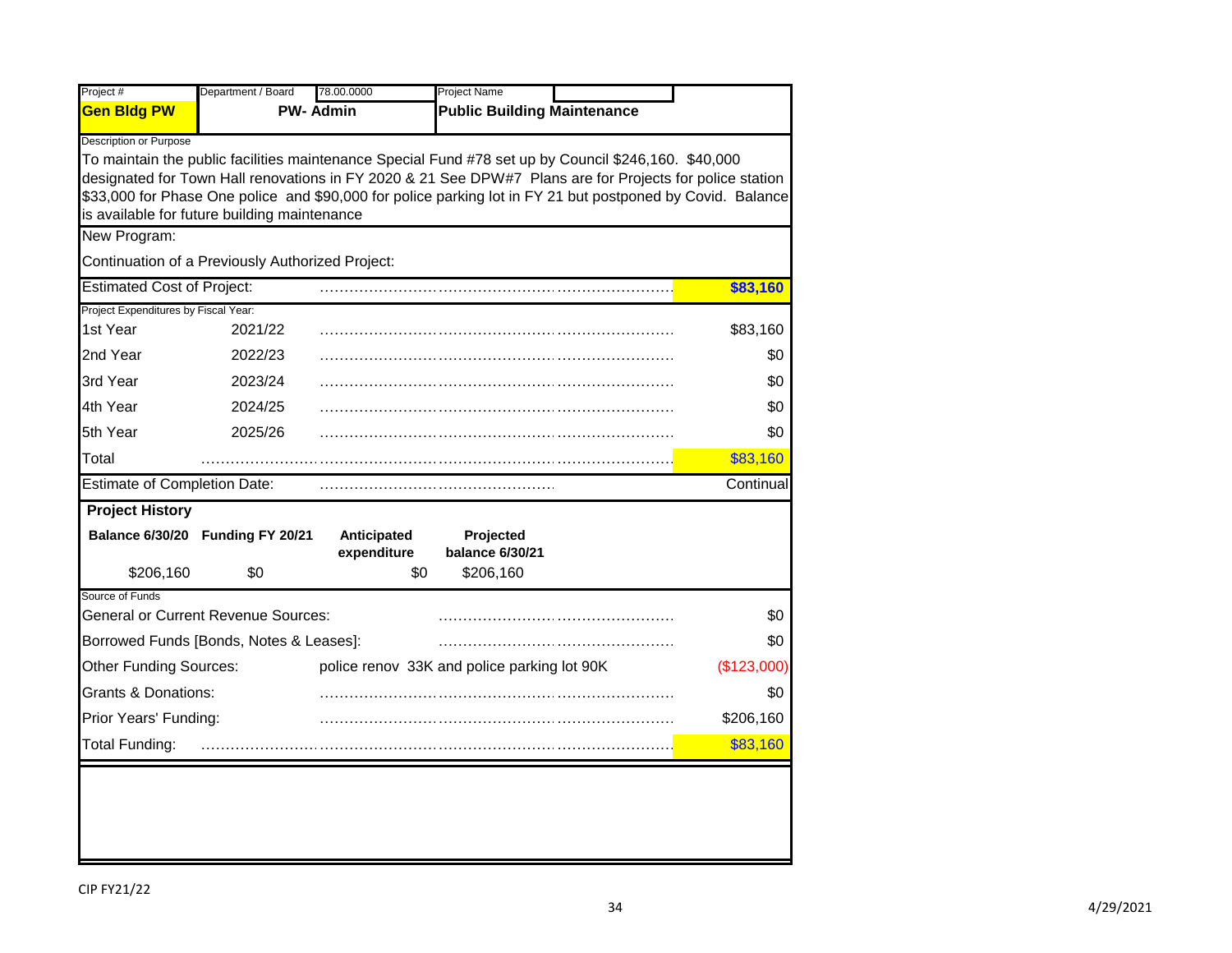|                                                | Department / Board                                        |                   | Project Name             | 02.24.5285 |                                                                                                         |
|------------------------------------------------|-----------------------------------------------------------|-------------------|--------------------------|------------|---------------------------------------------------------------------------------------------------------|
| town hall PW                                   |                                                           | <b>PW - Admin</b> | <b>Town Hall Repairs</b> |            |                                                                                                         |
| Description or Purpose                         |                                                           |                   |                          |            |                                                                                                         |
|                                                |                                                           |                   |                          |            | To repair and maintain the Town Hall. Funding from the Building Maintenance account fund #78 in Fy 2020 |
|                                                | to be used for the repair of the outside of the building. |                   |                          |            |                                                                                                         |
|                                                |                                                           |                   |                          |            |                                                                                                         |
| New Program:                                   |                                                           |                   |                          |            |                                                                                                         |
|                                                | Continuation of a Previously Authorized Project:          |                   |                          |            |                                                                                                         |
| <b>Estimated Cost of Project:</b>              |                                                           |                   |                          |            | \$0                                                                                                     |
| Project Expenditures by Fiscal Year:           |                                                           |                   |                          |            |                                                                                                         |
| 1st Year                                       | 2021/22                                                   |                   |                          |            | \$0                                                                                                     |
| 2nd Year                                       | 2022/23                                                   |                   |                          |            | \$0                                                                                                     |
| 3rd Year                                       | 2023/24                                                   |                   |                          |            | \$0                                                                                                     |
| 4th Year                                       | 2024/25                                                   |                   |                          |            | \$0                                                                                                     |
| 5th Year                                       | 2025/26                                                   |                   |                          |            | \$0                                                                                                     |
| Total                                          |                                                           |                   |                          |            | \$0                                                                                                     |
| <b>Estimate of Completion Date:</b>            |                                                           |                   |                          |            | Continual                                                                                               |
| <b>Project History</b>                         |                                                           |                   |                          |            |                                                                                                         |
|                                                | Balance 6/30/20 Funding FY 21/21                          | Anticipated       | Projected                |            |                                                                                                         |
|                                                |                                                           |                   | balance 6/30/21          |            |                                                                                                         |
|                                                |                                                           | expenditure       |                          |            |                                                                                                         |
| \$38,202                                       | \$0                                                       | \$38,202          | \$0                      |            |                                                                                                         |
| Source of Funds                                | General or Current Revenue Sources:                       |                   |                          |            | \$0                                                                                                     |
|                                                | Borrowed Funds [Bonds, Notes & Leases]:                   |                   |                          |            | \$0                                                                                                     |
| <b>Other Funding Sources:</b>                  |                                                           |                   |                          |            | \$0                                                                                                     |
| <b>Grants &amp; Donations:</b>                 |                                                           |                   |                          |            | \$0                                                                                                     |
|                                                |                                                           |                   |                          |            | \$0                                                                                                     |
| Prior Years' Funding:<br><b>Total Funding:</b> |                                                           |                   |                          |            | \$0                                                                                                     |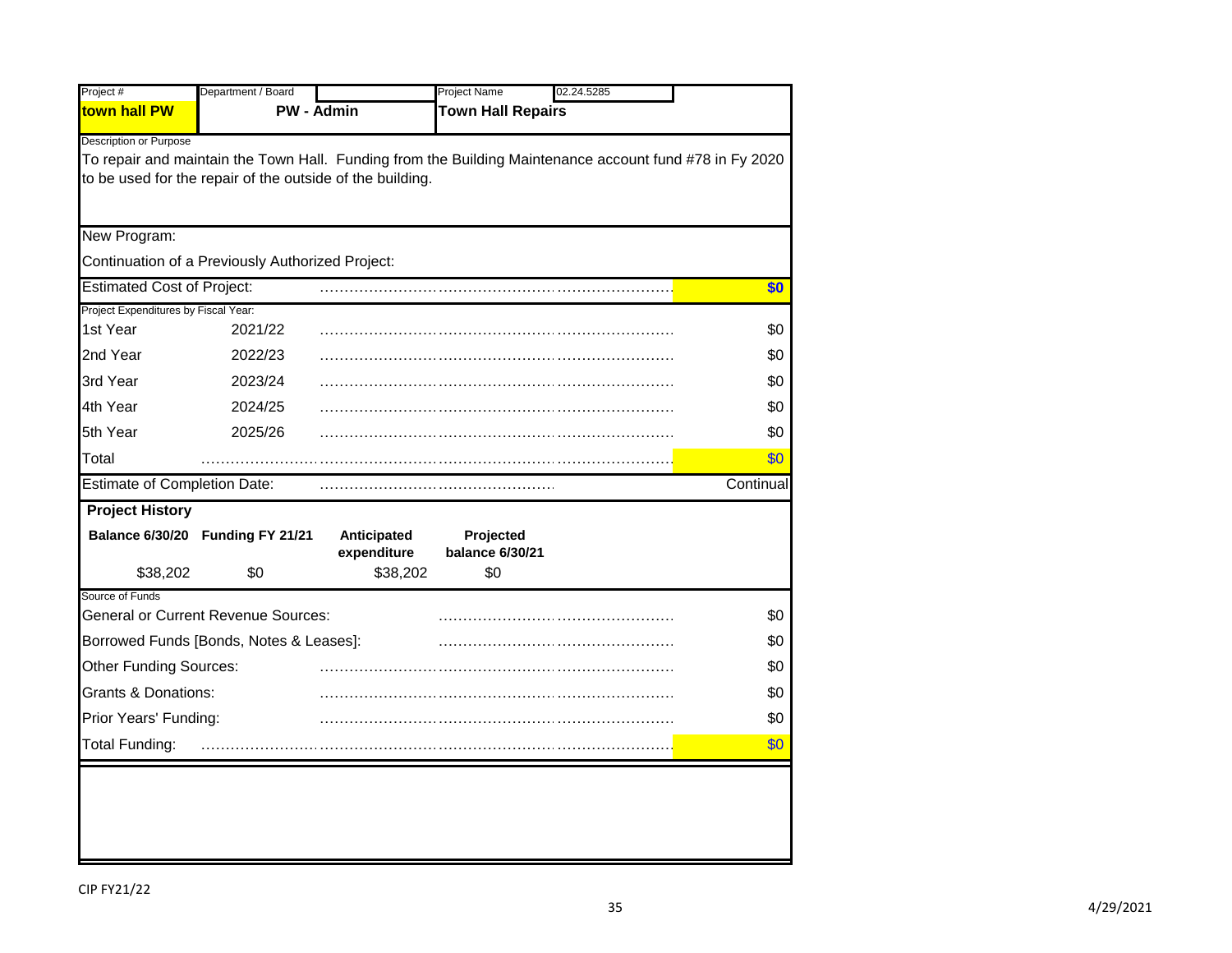#### **Department / Board: Parks**

#### **Capital Improvement Program by Fiscal Years**

| Project #          | <b>Project Name</b>              | <b>Fiscal Year</b> |         |         |         |         |              |  |  |
|--------------------|----------------------------------|--------------------|---------|---------|---------|---------|--------------|--|--|
|                    |                                  | 2021/22            | 2022/23 | 2023/24 | 2024/25 | 2025/26 | <b>Total</b> |  |  |
| <b>Beaver Park</b> | <b>Beaver River Park</b>         | \$20,000           | \$C     | \$0     |         | \$0     | \$20,000     |  |  |
| Dog Park           | Dog Park Construction            | \$3,932            | \$0     | \$0     | \$0     | \$0     | \$3,932      |  |  |
| Beaver Ryr         | <b>Beaver River Preservation</b> | \$0                | \$0     | \$0     | \$0     | \$0     | ง⊍           |  |  |
|                    |                                  | \$0                | \$0     | \$0     | \$0     | \$0     | טס           |  |  |

|                    |                                                                              |   | \$23,932                                           | \$0                             | œη                                        | SΩ                           | \$0                                   | \$23,932     |
|--------------------|------------------------------------------------------------------------------|---|----------------------------------------------------|---------------------------------|-------------------------------------------|------------------------------|---------------------------------------|--------------|
| Project #          | <b>Capital Improvement Program by Funding Sources</b><br><b>Project Name</b> |   | General or<br>Current<br>Revenue<br><b>Sources</b> | <b>Borrowed</b><br><b>Funds</b> | Other<br><b>Funding</b><br><b>Sources</b> | Grants &<br><b>Donations</b> | <b>Prior Year's</b><br><b>Funding</b> | <b>Total</b> |
| <b>Beaver Park</b> | <b>Beaver River Park</b>                                                     |   | \$20,000                                           | \$0                             | \$0                                       | \$0                          | \$0                                   | \$20,000     |
| Dog Park           | Dog Park Construction                                                        |   | \$0                                                | \$0                             | \$0                                       | \$0                          | \$3,932                               | \$3,932      |
| Beaver Ryr         | <b>Beaver River Preservation</b>                                             |   | \$0                                                | \$0                             | \$0                                       | \$0                          | \$0                                   | \$0          |
|                    | 0                                                                            | 0 | \$0                                                | \$0                             | \$0                                       | \$0                          | \$0                                   | \$0          |

| $\cdots$<br>--- |  | $-$<br>. . | - - |
|-----------------|--|------------|-----|
|                 |  |            |     |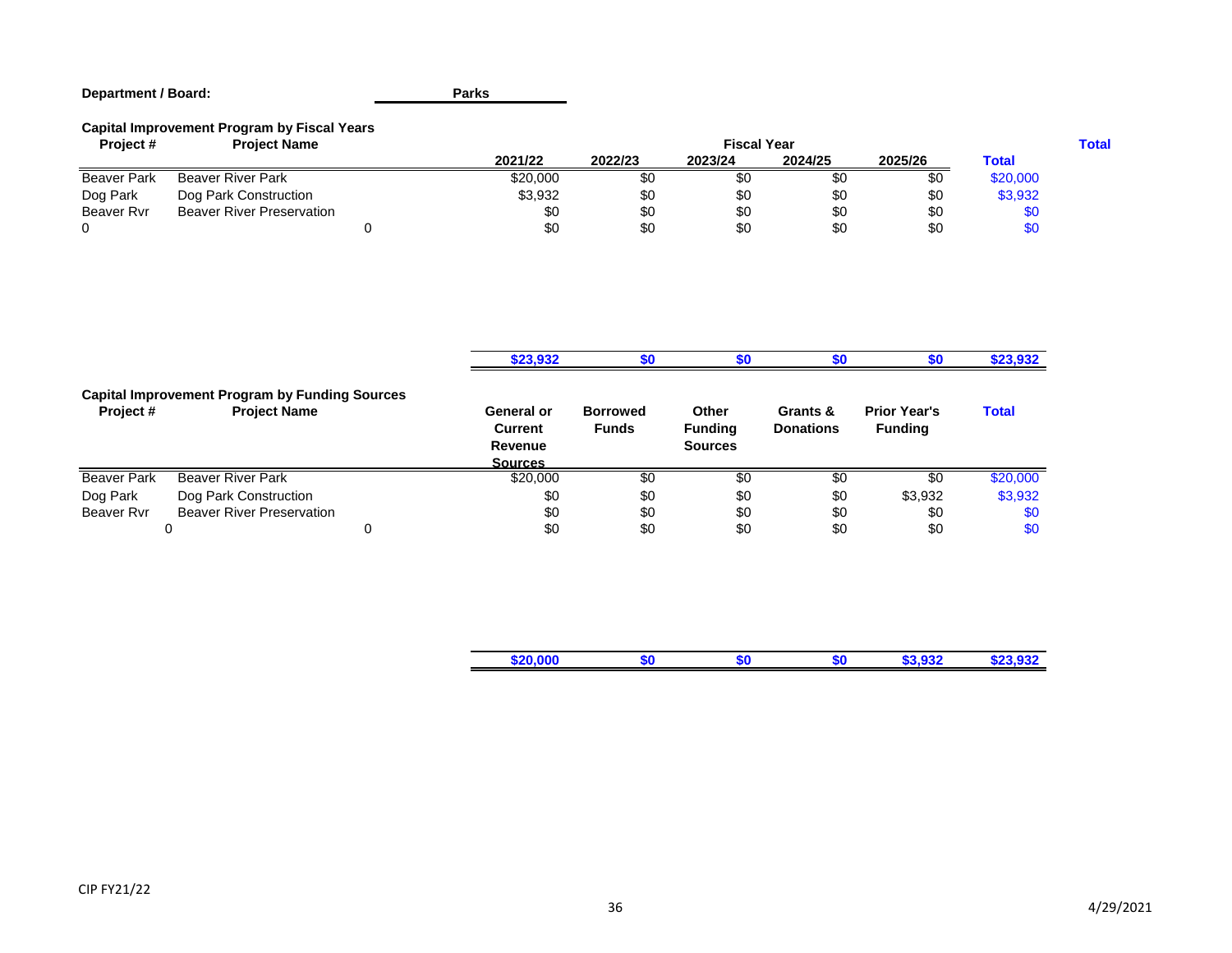|                                      | Department / Board                                 |                    | Project Name                                                                                  |           |
|--------------------------------------|----------------------------------------------------|--------------------|-----------------------------------------------------------------------------------------------|-----------|
| <b>Beaver Park</b>                   |                                                    | <b>Recreation</b>  | <b>Beaver River Park</b>                                                                      |           |
| <b>Description or Purpose</b>        |                                                    |                    |                                                                                               |           |
|                                      |                                                    |                    | To replace the following equipment: Playground equipment was in discussion. The Finance Board |           |
|                                      | discussion was to postpone the project to FY21/22. |                    |                                                                                               |           |
|                                      |                                                    |                    |                                                                                               |           |
| New Program:                         |                                                    |                    |                                                                                               |           |
|                                      | Continuation of a Previously Authorized Project:   |                    |                                                                                               |           |
| <b>Estimated Cost of Project:</b>    |                                                    |                    |                                                                                               | \$20,000  |
| Project Expenditures by Fiscal Year: |                                                    |                    | department                                                                                    |           |
| 1st Year                             | 2021/22                                            |                    |                                                                                               | \$20,000  |
| 2nd Year                             | 2022/23                                            |                    |                                                                                               | \$0       |
| 3rd Year                             | 2023/24                                            |                    |                                                                                               | \$0       |
| 4th Year                             | 2024/25                                            |                    |                                                                                               | \$0       |
| 5th Year                             | 2025/26                                            |                    |                                                                                               | \$0       |
| Total                                |                                                    |                    |                                                                                               | \$20,000  |
| <b>Estimate of Completion Date:</b>  |                                                    |                    |                                                                                               | Continual |
| <b>Project History</b>               |                                                    |                    |                                                                                               |           |
|                                      | Balance 6/30/20 Funding FY 20/21                   | Anticipated        | Projected                                                                                     |           |
| \$0                                  | \$0                                                | expenditure<br>\$0 | <b>balance 6/30/21</b><br>\$0                                                                 |           |
| Source of Funds                      |                                                    |                    | department                                                                                    |           |
|                                      | <b>General or Current Revenue Sources:</b>         |                    |                                                                                               | \$20,000  |
|                                      | Borrowed Funds [Bonds, Notes & Leases]:            |                    |                                                                                               | \$0       |
| <b>Other Funding Sources:</b>        |                                                    |                    |                                                                                               | \$0       |
| <b>Grants &amp; Donations:</b>       |                                                    |                    |                                                                                               | \$0       |
|                                      |                                                    |                    |                                                                                               | \$0       |
| Prior Years' Funding:                |                                                    |                    |                                                                                               |           |

L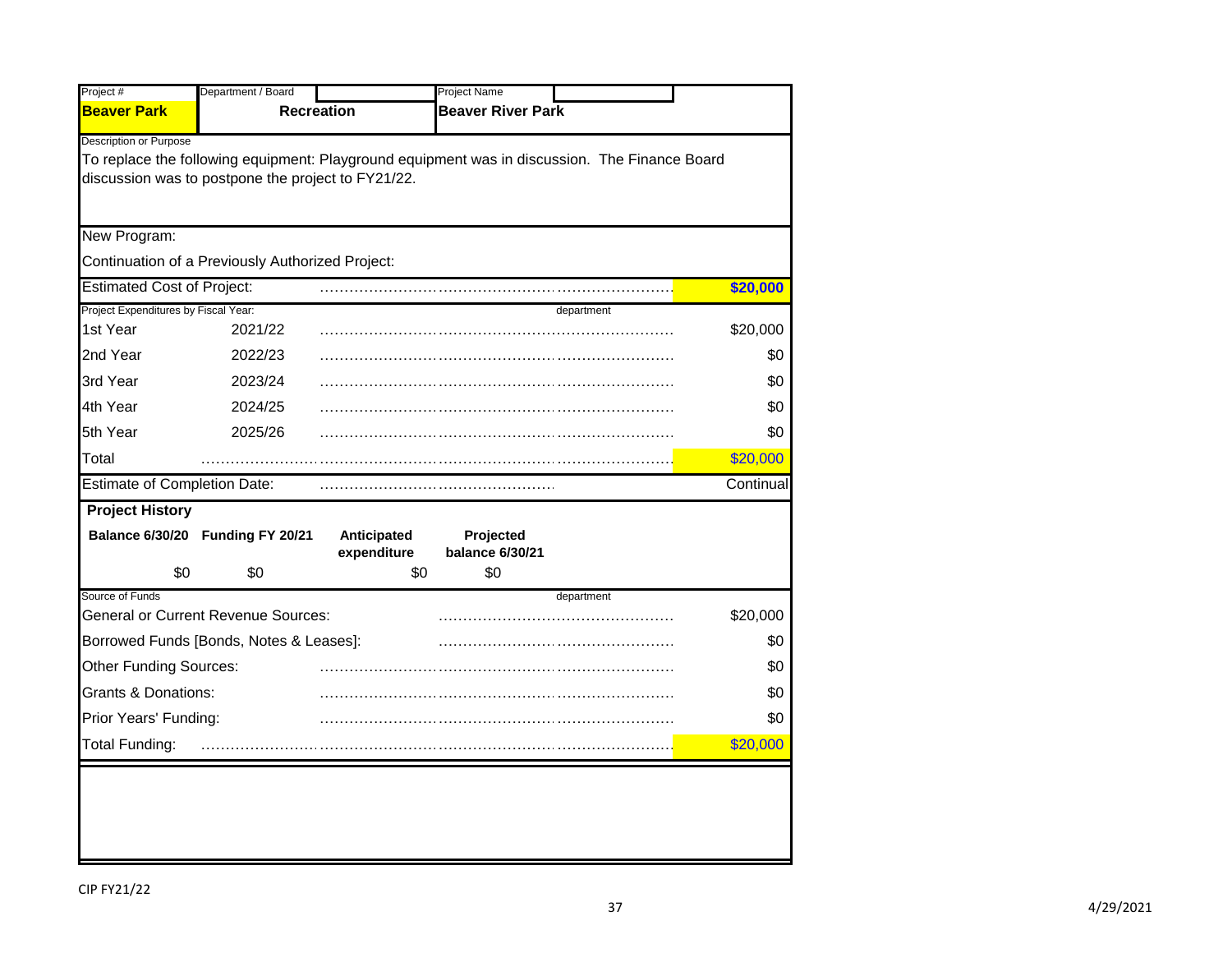| Project #                            | Department / Board                               |                            | Project Name                                                                                               |           |
|--------------------------------------|--------------------------------------------------|----------------------------|------------------------------------------------------------------------------------------------------------|-----------|
| Dog Park                             |                                                  | <b>Dog Park Committee</b>  | <b>Dog Park Construction</b>                                                                               |           |
| <b>Description or Purpose</b>        |                                                  |                            |                                                                                                            |           |
| fund #58                             |                                                  |                            | To continue with the building of the Dog Park to include a small dog park Prior Balance in Special Revenue |           |
|                                      |                                                  |                            |                                                                                                            |           |
| New Program:                         |                                                  |                            |                                                                                                            |           |
|                                      | Continuation of a Previously Authorized Project: |                            |                                                                                                            |           |
| <b>Estimated Cost of Project:</b>    |                                                  |                            |                                                                                                            | \$3,932   |
| Project Expenditures by Fiscal Year: |                                                  |                            |                                                                                                            |           |
| 1st Year                             | 2021/22                                          |                            |                                                                                                            | \$3,932   |
| 2nd Year                             | 2022/23                                          |                            |                                                                                                            | \$0       |
| 3rd Year                             | 2023/24                                          |                            |                                                                                                            | \$0       |
| 4th Year                             | 2024/25                                          |                            |                                                                                                            | \$0       |
| 5th Year                             | 2025/26                                          |                            |                                                                                                            | \$0       |
| Total                                |                                                  |                            |                                                                                                            | \$3,932   |
| <b>Estimate of Completion Date:</b>  |                                                  |                            |                                                                                                            | Continual |
| <b>Project History</b>               |                                                  |                            |                                                                                                            |           |
|                                      | Balance 6/30/20 Funding FY 20/21                 | Anticipated<br>expenditure | Projected<br>balance 6/30/21                                                                               |           |
| \$5,063                              | \$0                                              | \$1,131                    | \$3,932                                                                                                    |           |
| Source of Funds                      |                                                  |                            |                                                                                                            |           |
|                                      | <b>General or Current Revenue Sources:</b>       |                            |                                                                                                            | \$0       |
|                                      | Borrowed Funds [Bonds, Notes & Leases]:          |                            |                                                                                                            | \$0       |
| <b>Other Funding Sources:</b>        |                                                  |                            |                                                                                                            | \$0       |
| <b>Grants &amp; Donations:</b>       |                                                  |                            |                                                                                                            | \$0       |
|                                      |                                                  |                            |                                                                                                            | \$3,932   |
| Prior Years' Funding:                |                                                  |                            |                                                                                                            | \$3,932   |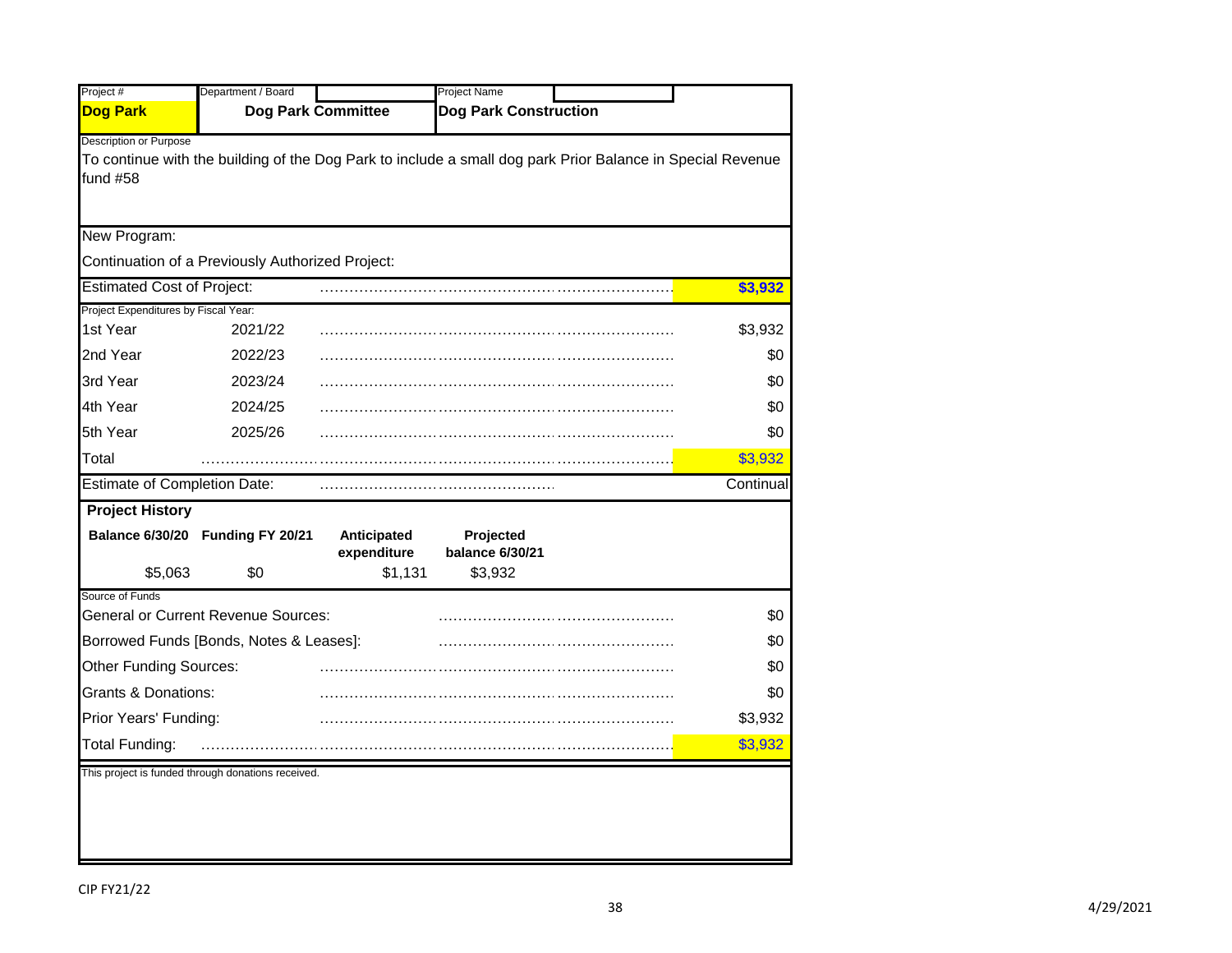| <b>Town Administration</b><br><b>Beaver River Preservation</b><br><b>Beaver Ryr</b><br>Description or Purpose<br>Funding from Special Revenue 05.00.2347. The Town's Match for an approved Grant was a donation in FY<br>20. The expenses as of June 30 2020 totaled \$14,314. The additional \$30,000 funding from the GRANT to<br>be reimbursed. To be Completed in May 2021<br>New Program:<br>Continuation of a Previously Authorized Project:<br><b>Estimated Cost of Project:</b><br>\$0<br>Project Expenditures by Fiscal Year:<br>1st Year<br>2021/22<br>\$0<br>2nd Year<br>2022/23<br>\$0<br>3rd Year<br>2023/24<br>\$0<br>4th Year<br>2024/25<br>\$0<br>5th Year<br>2025/26<br>\$0<br>\$0<br>Total<br><b>Estimate of Completion Date:</b><br><b>Project History</b><br>Balance 6/30/20 Funding FY 20/21<br>Anticipated<br>Projected<br>expenditure<br>balance 6/30/21<br>(\$4,314)<br>\$25,686<br>\$0<br>\$30,000<br>Source of Funds<br>General or Current Revenue Sources:<br>\$0<br>Borrowed Funds [Bonds, Notes & Leases]:<br>\$0<br><b>Other Funding Sources:</b><br>\$0<br><b>Grants &amp; Donations:</b><br>\$0<br>Prior Years' Funding:<br>\$0<br><b>Total Funding:</b><br>\$0 | Department / Board | Project Name |           |
|-------------------------------------------------------------------------------------------------------------------------------------------------------------------------------------------------------------------------------------------------------------------------------------------------------------------------------------------------------------------------------------------------------------------------------------------------------------------------------------------------------------------------------------------------------------------------------------------------------------------------------------------------------------------------------------------------------------------------------------------------------------------------------------------------------------------------------------------------------------------------------------------------------------------------------------------------------------------------------------------------------------------------------------------------------------------------------------------------------------------------------------------------------------------------------------------------|--------------------|--------------|-----------|
|                                                                                                                                                                                                                                                                                                                                                                                                                                                                                                                                                                                                                                                                                                                                                                                                                                                                                                                                                                                                                                                                                                                                                                                                 |                    |              |           |
|                                                                                                                                                                                                                                                                                                                                                                                                                                                                                                                                                                                                                                                                                                                                                                                                                                                                                                                                                                                                                                                                                                                                                                                                 |                    |              |           |
|                                                                                                                                                                                                                                                                                                                                                                                                                                                                                                                                                                                                                                                                                                                                                                                                                                                                                                                                                                                                                                                                                                                                                                                                 |                    |              |           |
|                                                                                                                                                                                                                                                                                                                                                                                                                                                                                                                                                                                                                                                                                                                                                                                                                                                                                                                                                                                                                                                                                                                                                                                                 |                    |              |           |
|                                                                                                                                                                                                                                                                                                                                                                                                                                                                                                                                                                                                                                                                                                                                                                                                                                                                                                                                                                                                                                                                                                                                                                                                 |                    |              |           |
|                                                                                                                                                                                                                                                                                                                                                                                                                                                                                                                                                                                                                                                                                                                                                                                                                                                                                                                                                                                                                                                                                                                                                                                                 |                    |              |           |
|                                                                                                                                                                                                                                                                                                                                                                                                                                                                                                                                                                                                                                                                                                                                                                                                                                                                                                                                                                                                                                                                                                                                                                                                 |                    |              |           |
|                                                                                                                                                                                                                                                                                                                                                                                                                                                                                                                                                                                                                                                                                                                                                                                                                                                                                                                                                                                                                                                                                                                                                                                                 |                    |              |           |
|                                                                                                                                                                                                                                                                                                                                                                                                                                                                                                                                                                                                                                                                                                                                                                                                                                                                                                                                                                                                                                                                                                                                                                                                 |                    |              |           |
|                                                                                                                                                                                                                                                                                                                                                                                                                                                                                                                                                                                                                                                                                                                                                                                                                                                                                                                                                                                                                                                                                                                                                                                                 |                    |              |           |
|                                                                                                                                                                                                                                                                                                                                                                                                                                                                                                                                                                                                                                                                                                                                                                                                                                                                                                                                                                                                                                                                                                                                                                                                 |                    |              |           |
|                                                                                                                                                                                                                                                                                                                                                                                                                                                                                                                                                                                                                                                                                                                                                                                                                                                                                                                                                                                                                                                                                                                                                                                                 |                    |              | Continual |
|                                                                                                                                                                                                                                                                                                                                                                                                                                                                                                                                                                                                                                                                                                                                                                                                                                                                                                                                                                                                                                                                                                                                                                                                 |                    |              |           |
|                                                                                                                                                                                                                                                                                                                                                                                                                                                                                                                                                                                                                                                                                                                                                                                                                                                                                                                                                                                                                                                                                                                                                                                                 |                    |              |           |
|                                                                                                                                                                                                                                                                                                                                                                                                                                                                                                                                                                                                                                                                                                                                                                                                                                                                                                                                                                                                                                                                                                                                                                                                 |                    |              |           |
|                                                                                                                                                                                                                                                                                                                                                                                                                                                                                                                                                                                                                                                                                                                                                                                                                                                                                                                                                                                                                                                                                                                                                                                                 |                    |              |           |
|                                                                                                                                                                                                                                                                                                                                                                                                                                                                                                                                                                                                                                                                                                                                                                                                                                                                                                                                                                                                                                                                                                                                                                                                 |                    |              |           |
|                                                                                                                                                                                                                                                                                                                                                                                                                                                                                                                                                                                                                                                                                                                                                                                                                                                                                                                                                                                                                                                                                                                                                                                                 |                    |              |           |
|                                                                                                                                                                                                                                                                                                                                                                                                                                                                                                                                                                                                                                                                                                                                                                                                                                                                                                                                                                                                                                                                                                                                                                                                 |                    |              |           |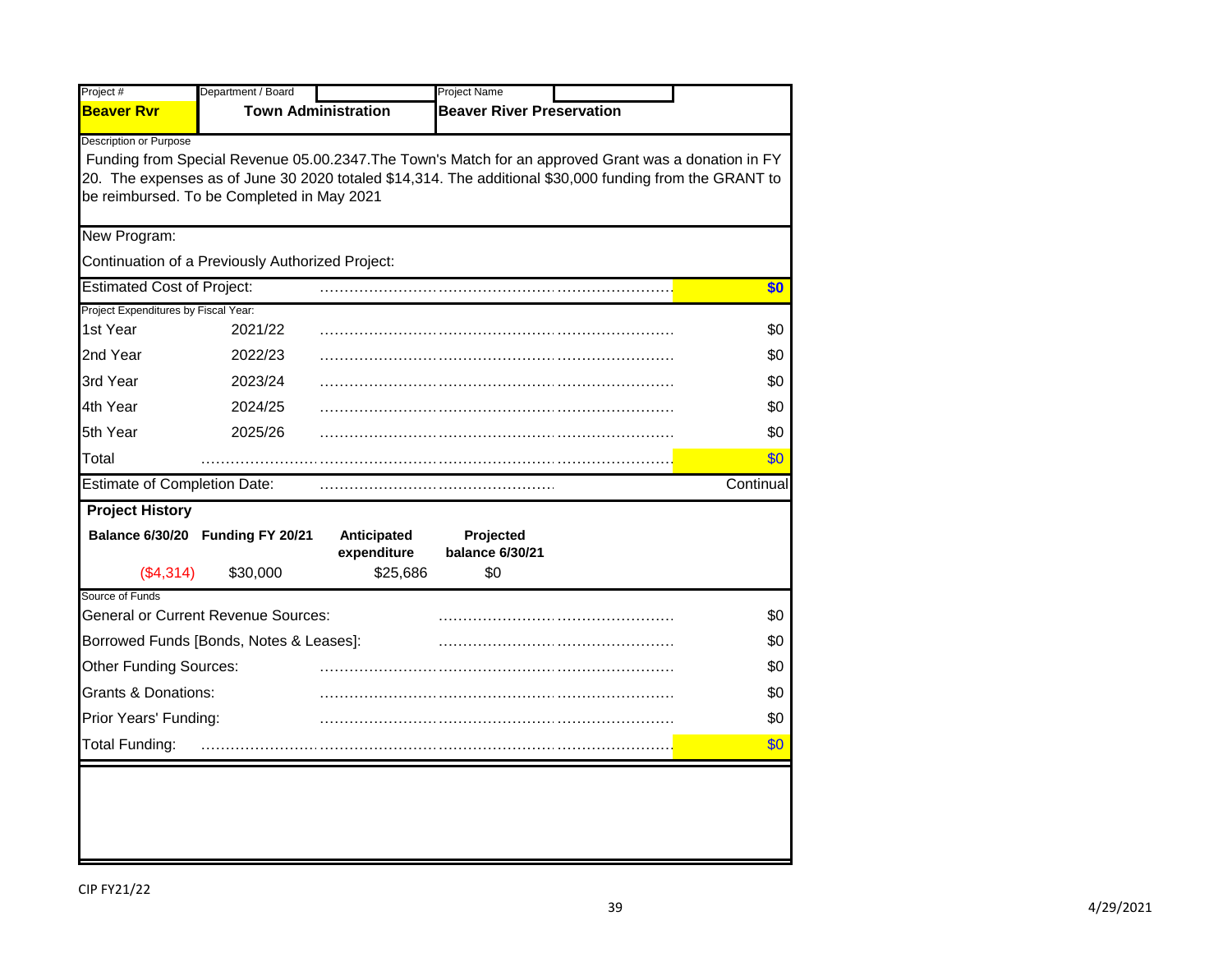|                                                          |                                                  | <b>Project Name</b>                                               |            |
|----------------------------------------------------------|--------------------------------------------------|-------------------------------------------------------------------|------------|
| Project #                                                | Department / Board                               |                                                                   |            |
|                                                          |                                                  | <b>Town Administration</b>                                        |            |
| <b>Description or Purpose</b>                            |                                                  |                                                                   |            |
| New Program:                                             |                                                  |                                                                   |            |
|                                                          | Continuation of a Previously Authorized Project: |                                                                   |            |
| <b>Estimated Cost of Project:</b>                        |                                                  |                                                                   | \$0        |
| Project Expenditures by Fiscal Year:                     |                                                  |                                                                   |            |
| 1st Year                                                 | 2021/22                                          |                                                                   | \$0        |
| 2nd Year                                                 | 2022/23                                          |                                                                   | \$0        |
| 3rd Year                                                 | 2023/24                                          |                                                                   | \$0        |
| 4th Year                                                 | 2024/25                                          |                                                                   | \$0        |
|                                                          |                                                  |                                                                   | \$0        |
|                                                          | 2025/26                                          |                                                                   |            |
| 5th Year<br>Total                                        |                                                  |                                                                   | \$0        |
| <b>Estimate of Completion Date:</b>                      |                                                  |                                                                   | Continual  |
| <b>Project History</b>                                   |                                                  |                                                                   |            |
|                                                          | Balance 6/30/19 Funding FY 19/20                 | Anticipated<br>Projected<br><b>balance 6/30/20</b><br>expenditure |            |
| \$0                                                      | \$0                                              | \$0<br>\$0                                                        |            |
| Source of Funds                                          |                                                  |                                                                   |            |
|                                                          | <b>General or Current Revenue Sources:</b>       |                                                                   | \$0        |
|                                                          | Borrowed Funds [Bonds, Notes & Leases]:          |                                                                   | \$0        |
| Other Funding Sources:<br><b>Grants &amp; Donations:</b> |                                                  |                                                                   | \$0<br>\$0 |
|                                                          |                                                  |                                                                   | \$0        |
| Prior Years' Funding:<br><b>Total Funding:</b>           |                                                  |                                                                   | \$0        |

۳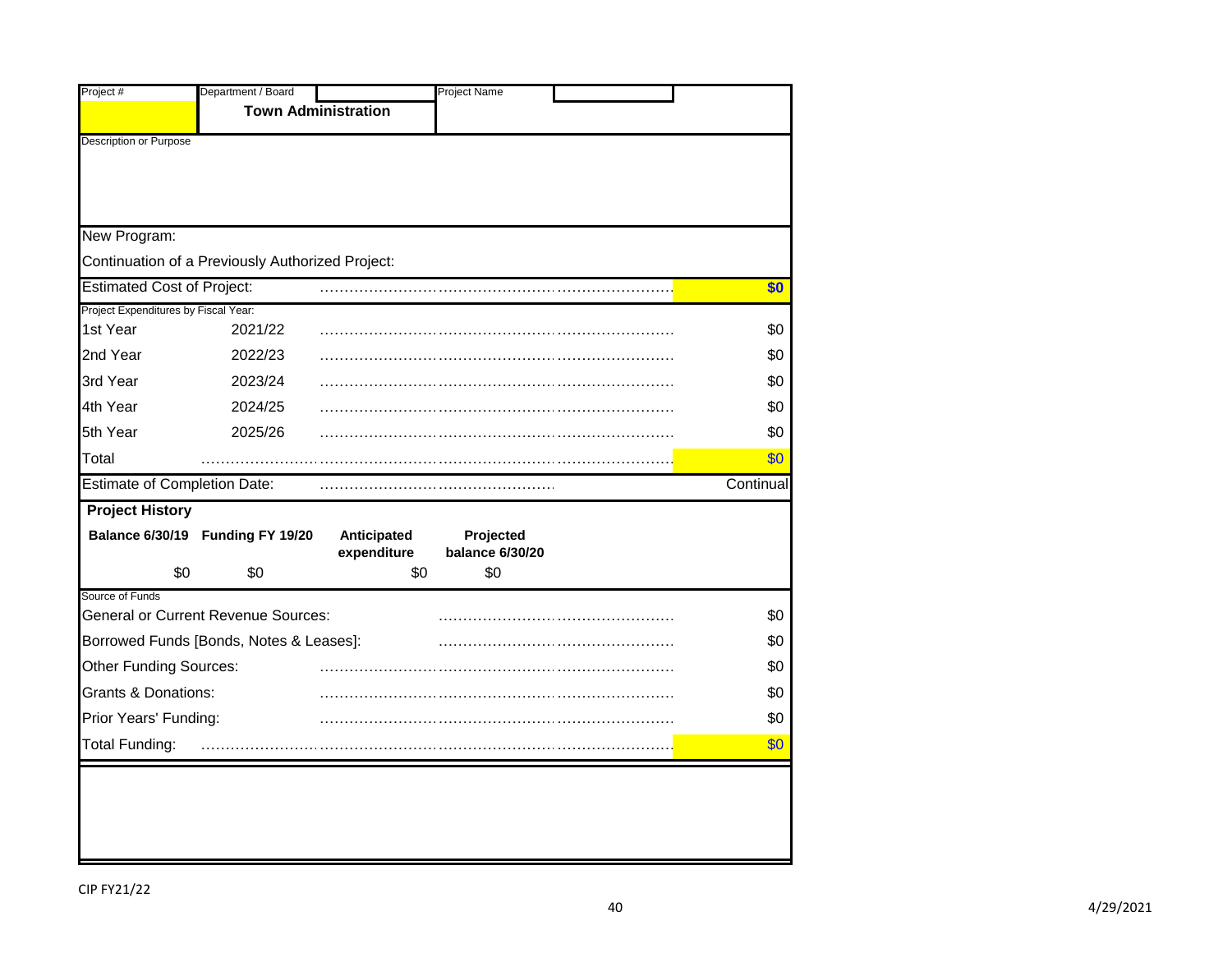| <b>Department / Board:</b> |                                                                              | <b>Land Trust</b>                                                       |                                 |                                           |                              |                                       |              |
|----------------------------|------------------------------------------------------------------------------|-------------------------------------------------------------------------|---------------------------------|-------------------------------------------|------------------------------|---------------------------------------|--------------|
| Project#                   | <b>Capital Improvement Program by Fiscal Years</b><br><b>Project Name</b>    |                                                                         |                                 | <b>Fiscal Year</b>                        |                              |                                       |              |
|                            |                                                                              | 2021/22                                                                 | 2022/23                         | 2023/24                                   | 2024/25                      | 2025/26                               | <b>Total</b> |
| Land Acq                   | Open Space Acquistion                                                        | \$526,249                                                               | \$90,000                        | \$255,000                                 | \$325,000                    | \$250,000                             | \$1,446,249  |
| Land Imp                   | Land improvements                                                            | \$15,000                                                                | \$15,000                        | \$15,000                                  | \$0                          | \$0                                   | \$45,000     |
|                            |                                                                              | \$541,249                                                               | \$105,000                       | \$270,000                                 | \$325,000                    | \$250,000                             | \$1,491,249  |
|                            | <b>Capital Improvement Program by Funding Sources</b><br><b>Project Name</b> | <b>General or</b><br><b>Current</b><br><b>Revenue</b><br><b>Sources</b> | <b>Borrowed</b><br><b>Funds</b> | Other<br><b>Funding</b><br><b>Sources</b> | Grants &<br><b>Donations</b> | <b>Prior Year's</b><br><b>Funding</b> | <b>Total</b> |
| Land Acq                   | Open Space Acquistion                                                        | \$0                                                                     | \$0                             | \$0                                       | \$0                          | \$526,249                             | \$526,249    |
| Land Imp                   | Land improvements                                                            | \$15,000                                                                | \$0                             | \$0                                       | \$0                          | \$0                                   | \$15,000     |
|                            |                                                                              |                                                                         |                                 |                                           |                              |                                       |              |
|                            |                                                                              | \$15,000                                                                | \$0                             | \$0                                       | \$0                          | \$526,249                             | \$541,249    |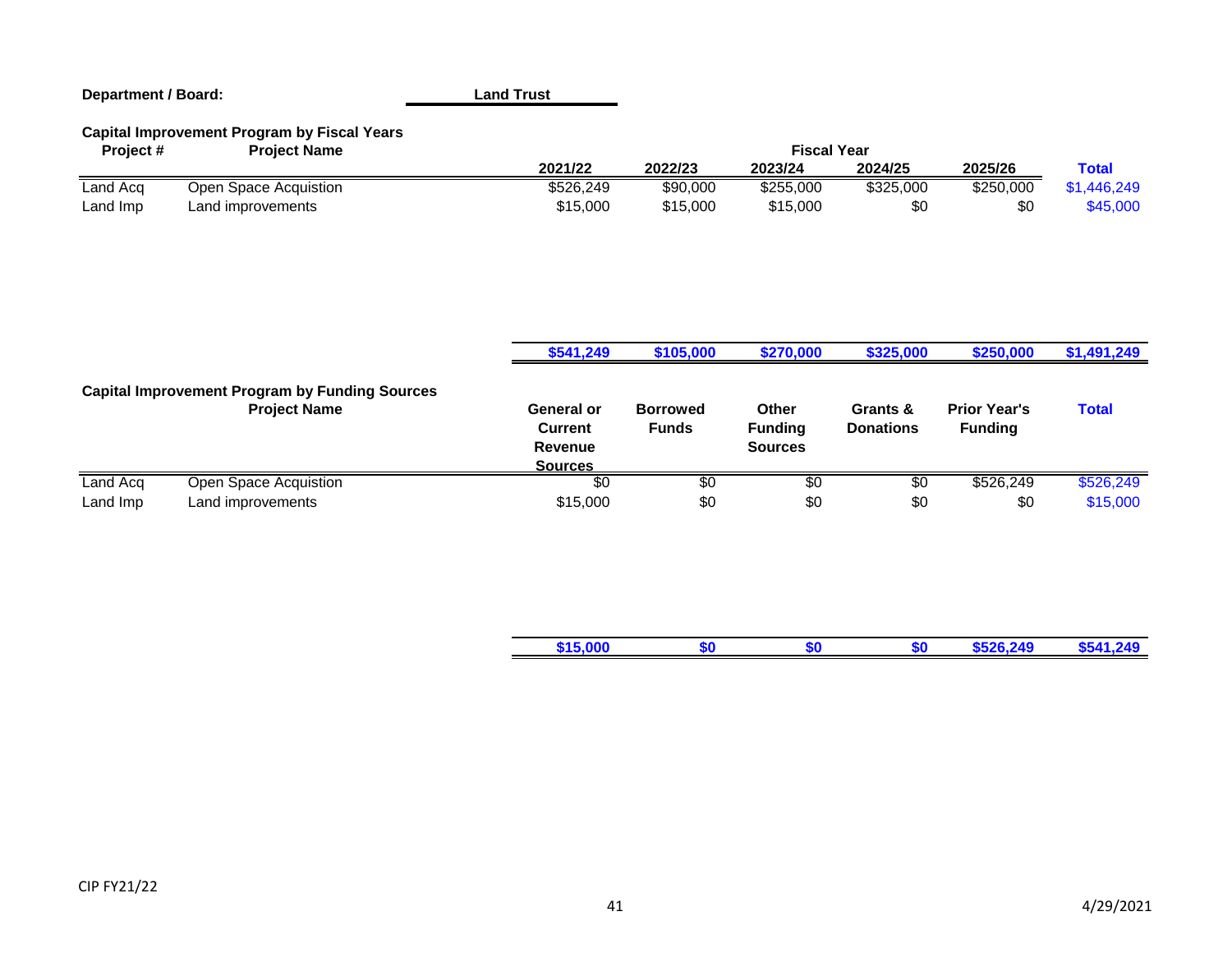| Project #                                                                                       | Department / Board                               |                                                         | <b>Project Name</b><br>02.46.5640                                                                                                                                                                                                                                                                                                                            |                 |
|-------------------------------------------------------------------------------------------------|--------------------------------------------------|---------------------------------------------------------|--------------------------------------------------------------------------------------------------------------------------------------------------------------------------------------------------------------------------------------------------------------------------------------------------------------------------------------------------------------|-----------------|
| <b>Land Acq</b>                                                                                 |                                                  | <b>Land Trust</b>                                       | <b>Open Space Acquistion</b>                                                                                                                                                                                                                                                                                                                                 |                 |
| Description or Purpose<br>FY 20/21 \$15,000 Crawley<br>\$75,000; Acq #4 \$250,000<br>out 1 year | Continuation of a Previously Authorized Project: | Fy 21/22 \$600,000 Crawley<br>FY 24/25 Acq #4 \$250,000 | Land Acquisition funding through 2014 and 2017 bonds. Balance at June 30, 2019 2014 Bond \$490,000 2017 Bond \$500,000.<br>Purchase made in 2019 Old Mountain Trail. TOTAL ESTIMATE \$1.445 Million. Available \$526,250 need funding of \$928,750<br>Fy 22/23 Acq #3 \$5000; Acq #4 250,000<br>UNSURE OF FY 21/21 Purchases due to COVID moved all projects | FY 23/24 Acq #3 |
| <b>Estimated Cost of Project:</b>                                                               |                                                  |                                                         |                                                                                                                                                                                                                                                                                                                                                              | \$1,446,249     |
| Project Expenditures by Fiscal Year:<br>1st Year                                                | 2021/22                                          |                                                         |                                                                                                                                                                                                                                                                                                                                                              | \$526,249       |
| 2nd Year                                                                                        | 2022/23                                          |                                                         | need additional funding of \$90,000 est                                                                                                                                                                                                                                                                                                                      | \$90,000        |
| 3rd Year                                                                                        | 2023/24                                          | all new funding needed                                  |                                                                                                                                                                                                                                                                                                                                                              | \$255,000       |
| 4th Year                                                                                        | 2024/25                                          | all new funding needed                                  |                                                                                                                                                                                                                                                                                                                                                              | \$325,000       |
| 5th Year                                                                                        | 2025/26                                          | all new funding needed                                  |                                                                                                                                                                                                                                                                                                                                                              | \$250,000       |
| Total                                                                                           |                                                  |                                                         |                                                                                                                                                                                                                                                                                                                                                              | \$1,446,249     |
| <b>Estimate of Completion Date:</b>                                                             |                                                  |                                                         |                                                                                                                                                                                                                                                                                                                                                              | Continual       |
| <b>Project History</b>                                                                          |                                                  |                                                         |                                                                                                                                                                                                                                                                                                                                                              |                 |
|                                                                                                 | Balance 6/30/20 Funding FY 20/21                 | Anticipated<br>expenditure                              | Projected<br><b>balance 6/30/21</b>                                                                                                                                                                                                                                                                                                                          |                 |
| \$526,249<br>Source of Funds                                                                    | \$0                                              | \$0                                                     | \$526,249                                                                                                                                                                                                                                                                                                                                                    |                 |
|                                                                                                 | <b>General or Current Revenue Sources:</b>       |                                                         |                                                                                                                                                                                                                                                                                                                                                              | \$0             |
|                                                                                                 | Borrowed Funds [Bonds, Notes & Leases]:          |                                                         |                                                                                                                                                                                                                                                                                                                                                              | \$0             |
| Other Funding Sources:                                                                          |                                                  |                                                         |                                                                                                                                                                                                                                                                                                                                                              | \$0             |
| <b>Grants &amp; Donations:</b>                                                                  |                                                  |                                                         |                                                                                                                                                                                                                                                                                                                                                              | \$0             |
|                                                                                                 |                                                  |                                                         |                                                                                                                                                                                                                                                                                                                                                              | \$526,249       |
| Prior Years' Funding:                                                                           |                                                  |                                                         |                                                                                                                                                                                                                                                                                                                                                              |                 |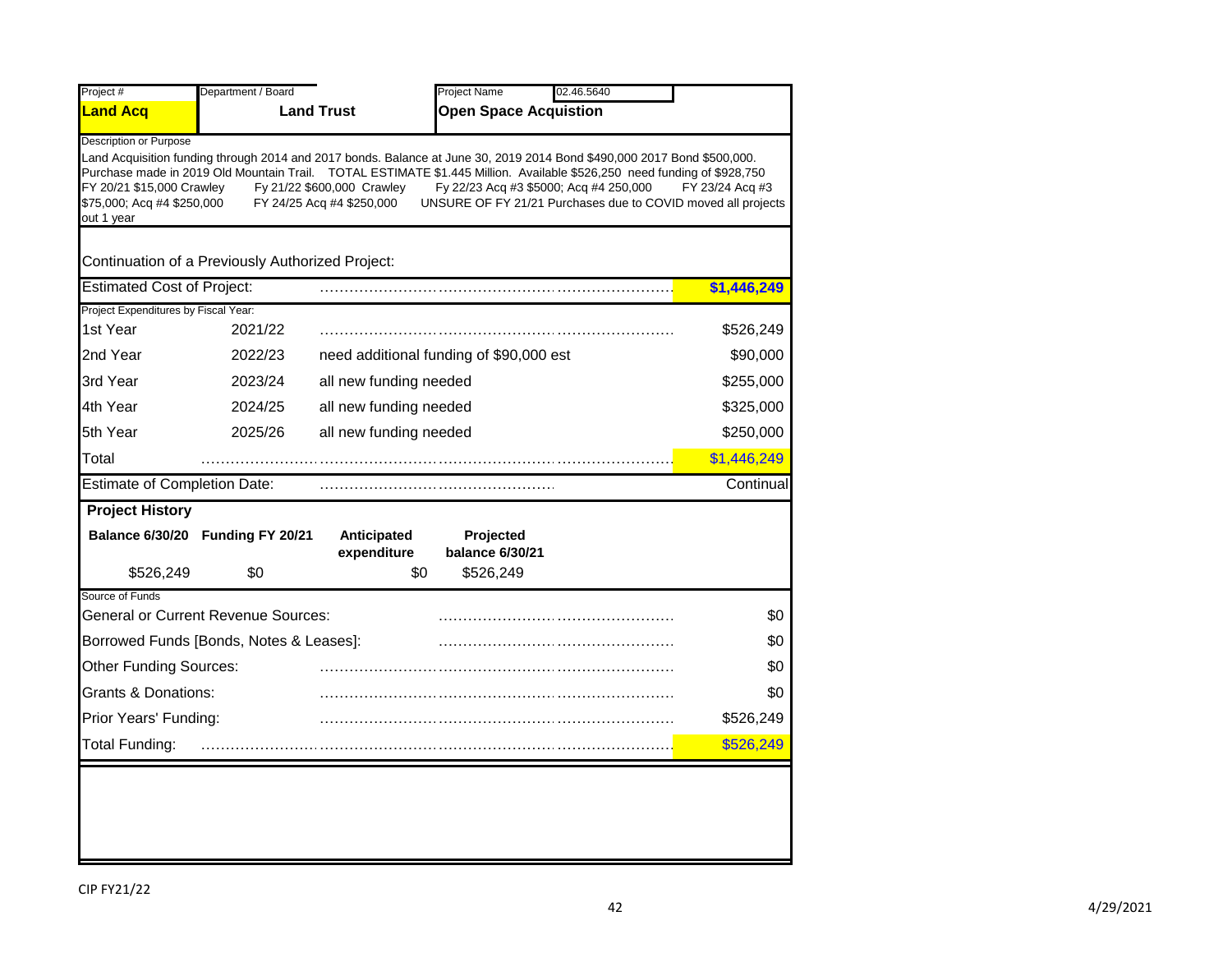| Project #                            | Department / Board                               |                            | Project Name                 | 02.46.XXXX                                                                                                                                                                                                     |           |
|--------------------------------------|--------------------------------------------------|----------------------------|------------------------------|----------------------------------------------------------------------------------------------------------------------------------------------------------------------------------------------------------------|-----------|
| <b>Land Imp</b>                      |                                                  | <b>Land Trust</b>          | <b>Land improvements</b>     |                                                                                                                                                                                                                |           |
| Description or Purpose               | anticipate using funding for Saila               |                            |                              | To increase public access to Land Trust managed Land ACQ #5 OR funding in #05.00.2410 \$9983Finance<br>Board cut \$6000 in FY 20/21 request for General funds looking for donations or other sources. FY 20/21 |           |
| New Program:                         |                                                  |                            |                              |                                                                                                                                                                                                                |           |
|                                      | Continuation of a Previously Authorized Project: |                            |                              |                                                                                                                                                                                                                |           |
| <b>Estimated Cost of Project:</b>    |                                                  |                            |                              |                                                                                                                                                                                                                | \$45,000  |
| Project Expenditures by Fiscal Year: |                                                  |                            |                              |                                                                                                                                                                                                                |           |
| 1st Year                             | 2021/22                                          |                            |                              |                                                                                                                                                                                                                | \$15,000  |
| 2nd Year                             | 2022/23                                          |                            |                              |                                                                                                                                                                                                                | \$15,000  |
| 3rd Year                             | 2023/24                                          |                            |                              |                                                                                                                                                                                                                | \$15,000  |
| 4th Year                             | 2024/25                                          |                            |                              |                                                                                                                                                                                                                | \$0       |
| 5th Year                             | 2025/26                                          |                            |                              |                                                                                                                                                                                                                | \$0       |
| Total                                |                                                  |                            |                              |                                                                                                                                                                                                                | \$45,000  |
| <b>Estimate of Completion Date:</b>  |                                                  |                            |                              |                                                                                                                                                                                                                | Continual |
| <b>Project History</b>               |                                                  |                            |                              |                                                                                                                                                                                                                |           |
|                                      | Balance 6/30/20 Funding FY 20/21                 | Anticipated<br>expenditure | Projected<br>balance 6/30/21 |                                                                                                                                                                                                                |           |
| \$9,983                              | \$0                                              | \$9,983                    | \$0                          |                                                                                                                                                                                                                |           |
| Source of Funds                      |                                                  |                            |                              | department                                                                                                                                                                                                     |           |
|                                      | <b>General or Current Revenue Sources:</b>       |                            |                              | \$0                                                                                                                                                                                                            | \$15,000  |
|                                      | Borrowed Funds [Bonds, Notes & Leases]:          |                            |                              |                                                                                                                                                                                                                | \$0       |
| Other Funding Sources:               |                                                  |                            |                              |                                                                                                                                                                                                                | \$0       |
| <b>Grants &amp; Donations:</b>       |                                                  |                            |                              |                                                                                                                                                                                                                | \$0       |
| Prior Years' Funding:                |                                                  |                            |                              |                                                                                                                                                                                                                | \$0       |
| <b>Total Funding:</b>                |                                                  |                            |                              |                                                                                                                                                                                                                | \$15,000  |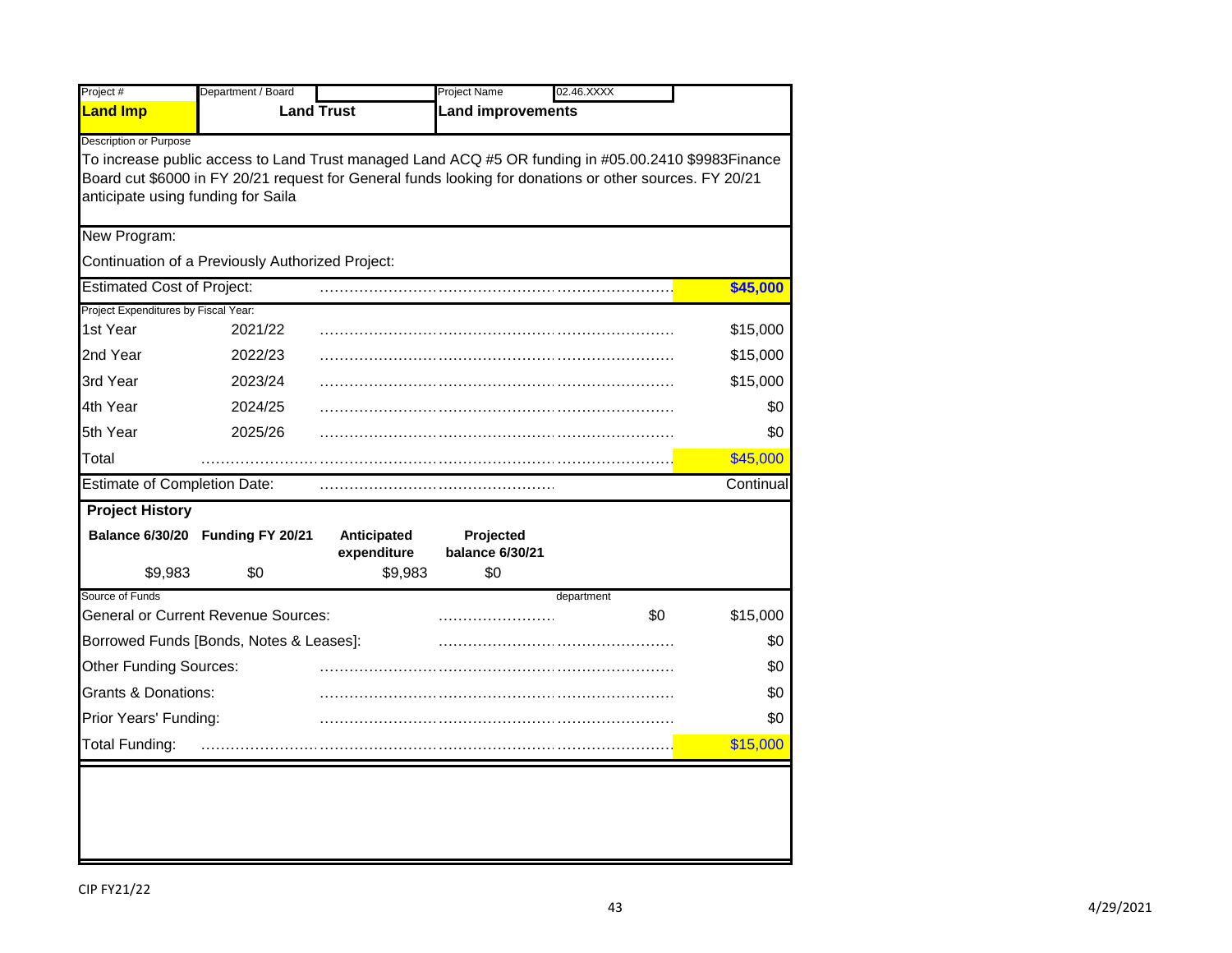| <b>Capital Improvement Program by Fiscal Years</b><br>Project#<br><b>Project Name</b>    |                                                           |                                 | <b>Fiscal Year</b>                        |                              |                                     | <b>Total</b>                                                 |
|------------------------------------------------------------------------------------------|-----------------------------------------------------------|---------------------------------|-------------------------------------------|------------------------------|-------------------------------------|--------------------------------------------------------------|
|                                                                                          | 2021/22                                                   | 2022/23                         | 2023/24                                   | 2024/25                      | 2025/26                             |                                                              |
| <b>Bldg Constr Adr Public Facilities Construction</b>                                    | \$810,153                                                 | \$0                             | \$0                                       | \$0                          | \$0                                 | \$810,153                                                    |
| <b>Cooperative Project</b><br>Senior Center                                              | \$9,070,000                                               | \$0                             | \$0                                       | \$0                          | \$0                                 | \$9,070,000<br>\$0<br>\$0<br>\$0<br>\$0<br>\$0<br>\$0        |
|                                                                                          |                                                           |                                 |                                           |                              |                                     | \$0                                                          |
|                                                                                          | \$9,880,153                                               | \$0                             | \$0                                       | \$0                          | \$0                                 | \$9,880,153                                                  |
| <b>Capital Improvement Program by Funding Sources</b><br>Project#<br><b>Project Name</b> | General or<br><b>Current</b><br>Revenue<br><b>Sources</b> | <b>Borrowed</b><br><b>Funds</b> | Other<br><b>Funding</b><br><b>Sources</b> | Grants &<br><b>Donations</b> | <b>Prior Year</b><br><b>Funding</b> | <b>Total</b>                                                 |
| <b>Bldg Constr Adr Public Facilities Construction</b>                                    | \$0                                                       | \$0                             | \$0                                       | \$0                          | \$810,153                           | \$810,153                                                    |
| Cooperative Project<br>Senior Center                                                     | \$0                                                       | \$2,800,000                     | \$6,050,000                               | \$0                          | \$220,000                           | \$9,070,000<br>\$0<br>\$0<br>\$0<br>\$0<br>\$0<br>\$0<br>\$0 |
|                                                                                          | \$0                                                       | \$2,800,000                     | \$6,050,000                               | \$0                          | \$1,030,153                         | \$9,880,153                                                  |

**Community/Senior Center**

**Department / Board:**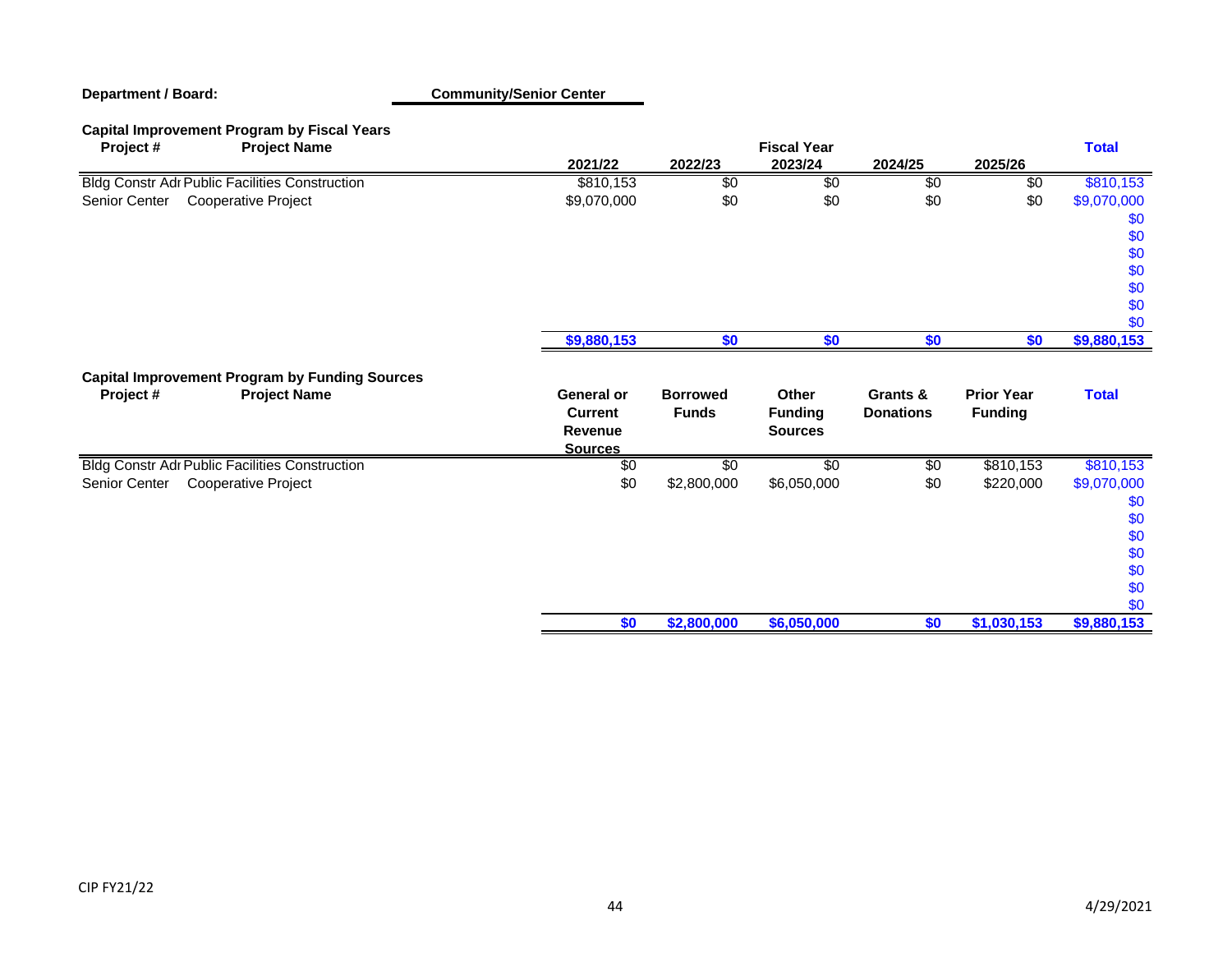| Project #                            | Department / Board                               |                       | Project Name                                                                                             |           |
|--------------------------------------|--------------------------------------------------|-----------------------|----------------------------------------------------------------------------------------------------------|-----------|
| <b>Bldg Constr Adn</b>               |                                                  | <b>Administration</b> | <b>Public Facilities Construction</b>                                                                    |           |
| Description or Purpose               |                                                  |                       |                                                                                                          |           |
|                                      |                                                  |                       | To construct new facilities: Fund set up by Council 2019 for construction funded by clerk receipts Could |           |
|                                      | the next project ADMIN#2. Same project purpose.  |                       | be used for the Senior Community Center Funding in Special Revenue Fund #79 This is in correlation to    |           |
|                                      |                                                  |                       |                                                                                                          |           |
| New Program:                         |                                                  |                       |                                                                                                          |           |
|                                      | Continuation of a Previously Authorized Project: |                       |                                                                                                          |           |
| <b>Estimated Cost of Project:</b>    |                                                  |                       |                                                                                                          | \$810,153 |
| Project Expenditures by Fiscal Year: |                                                  |                       |                                                                                                          |           |
| 1st Year                             | 2021/22                                          |                       |                                                                                                          | \$810,153 |
| 2nd Year                             | 2022/23                                          |                       |                                                                                                          | \$0       |
| 3rd Year                             | 2023/24                                          |                       |                                                                                                          | \$0       |
| 4th Year                             | 2024/25                                          |                       |                                                                                                          | \$0       |
| 5th Year                             | 2025/26                                          |                       |                                                                                                          | \$0       |
| Total                                |                                                  |                       |                                                                                                          | \$810,153 |
| <b>Estimate of Completion Date:</b>  |                                                  |                       |                                                                                                          | Continual |
| <b>Project History</b>               |                                                  |                       |                                                                                                          |           |
| <b>Balance 6/30/20</b>               | Funding FY20/21                                  | Anticipated           | Projected                                                                                                |           |
|                                      |                                                  | expenditure           | <b>balance 6/30/21</b>                                                                                   |           |
| \$810,153                            | \$0                                              |                       | \$810,153<br>\$0                                                                                         |           |
| Source of Funds                      | <b>General or Current Revenue Sources:</b>       |                       |                                                                                                          | \$0       |
|                                      |                                                  |                       |                                                                                                          |           |
|                                      | Borrowed Funds [Bonds, Notes & Leases]:          |                       |                                                                                                          | \$0       |
| <b>Other Funding Sources:</b>        |                                                  |                       |                                                                                                          | \$0       |
| <b>Grants &amp; Donations:</b>       |                                                  |                       |                                                                                                          | \$0       |
| Prior Years' Funding:                |                                                  |                       |                                                                                                          | \$810,153 |
| <b>Total Funding:</b>                |                                                  |                       |                                                                                                          | \$810,153 |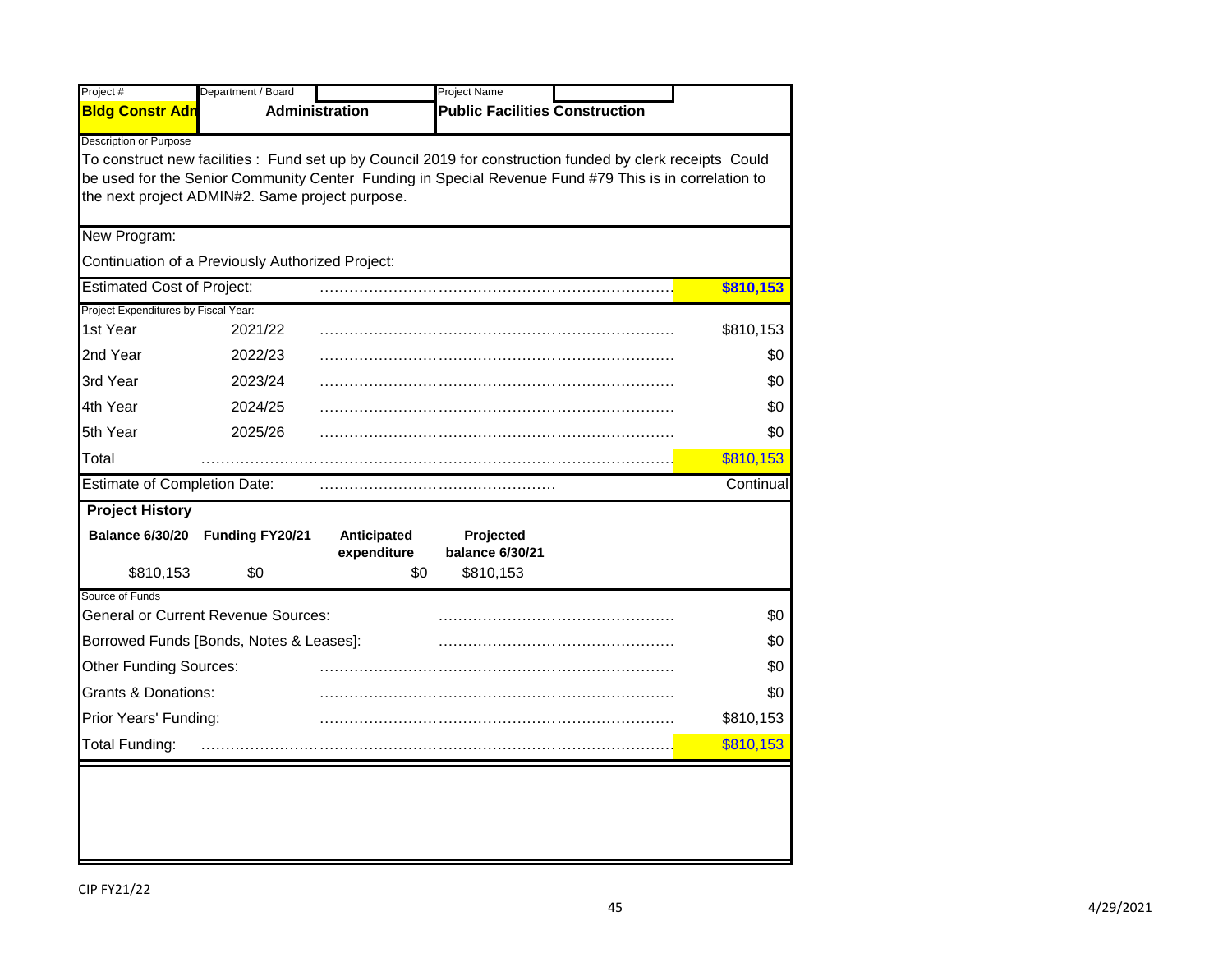| Project #                                               | Department / Board                               | 02.10.5634                 | Project Name                                                                                                                                                                                                                                                                                                                                                                   |                        |             |
|---------------------------------------------------------|--------------------------------------------------|----------------------------|--------------------------------------------------------------------------------------------------------------------------------------------------------------------------------------------------------------------------------------------------------------------------------------------------------------------------------------------------------------------------------|------------------------|-------------|
| <b>Senior Center</b>                                    |                                                  | <b>Administrator</b>       | <b>Cooperative Project</b>                                                                                                                                                                                                                                                                                                                                                     |                        |             |
| <b>Description or Purpose</b>                           | stages See ADMIN Project #1, same project        |                            | To build a recreation center in cooperation with the public and maybe public organizations to include a Senior Center<br>and other Municipal recreation activities. Land purchased in FY 2018 \$206,000. Prior funding of \$20,000 for feasibility<br>study No activity in FY 20/21. The funding and costs are for discussion purposes as the project is still in the planning |                        |             |
|                                                         | Continuation of a Previously Authorized Project: |                            |                                                                                                                                                                                                                                                                                                                                                                                |                        |             |
| <b>Estimated Cost of Project:</b>                       |                                                  |                            |                                                                                                                                                                                                                                                                                                                                                                                |                        | \$9,070,000 |
| Project Expenditures by Fiscal Year:<br>1st Year        | 2021/22                                          |                            |                                                                                                                                                                                                                                                                                                                                                                                |                        | \$9,070,000 |
| 2nd Year                                                | 2022/23                                          |                            |                                                                                                                                                                                                                                                                                                                                                                                |                        | \$0         |
| 3rd Year                                                | 2023/24                                          |                            |                                                                                                                                                                                                                                                                                                                                                                                |                        | \$0         |
| 4th Year                                                | 2024/25                                          |                            |                                                                                                                                                                                                                                                                                                                                                                                |                        | \$0         |
| 5th Year                                                | 2025/26                                          |                            |                                                                                                                                                                                                                                                                                                                                                                                |                        | \$0         |
| Total                                                   |                                                  |                            |                                                                                                                                                                                                                                                                                                                                                                                |                        | \$9,070,000 |
| <b>Estimate of Completion Date:</b>                     |                                                  |                            |                                                                                                                                                                                                                                                                                                                                                                                |                        | Continual   |
| <b>Project History</b>                                  |                                                  |                            |                                                                                                                                                                                                                                                                                                                                                                                |                        |             |
|                                                         | Balance 6/30/20 Funding FY 20/21                 | Anticipated<br>expenditure | Projected<br>balance 6/30/21                                                                                                                                                                                                                                                                                                                                                   |                        |             |
| \$20,000                                                | \$0                                              | \$0                        | \$20,000                                                                                                                                                                                                                                                                                                                                                                       |                        |             |
| Source of Funds                                         | <b>General or Current Revenue Sources:</b>       |                            |                                                                                                                                                                                                                                                                                                                                                                                | department<br>\$50,000 | \$0         |
|                                                         | Borrowed Funds [Bonds, Notes & Leases]:          |                            |                                                                                                                                                                                                                                                                                                                                                                                |                        | \$2,800,000 |
| <b>Other Funding Sources:</b>                           |                                                  |                            | Private Donations/capital contribution/bldg fund                                                                                                                                                                                                                                                                                                                               |                        | \$6,050,000 |
|                                                         |                                                  |                            |                                                                                                                                                                                                                                                                                                                                                                                |                        | \$0         |
|                                                         |                                                  |                            |                                                                                                                                                                                                                                                                                                                                                                                |                        | \$220,000   |
| <b>Grants &amp; Donations:</b><br>Prior Years' Funding: |                                                  |                            | Land Purchased Town and feasibility study                                                                                                                                                                                                                                                                                                                                      |                        |             |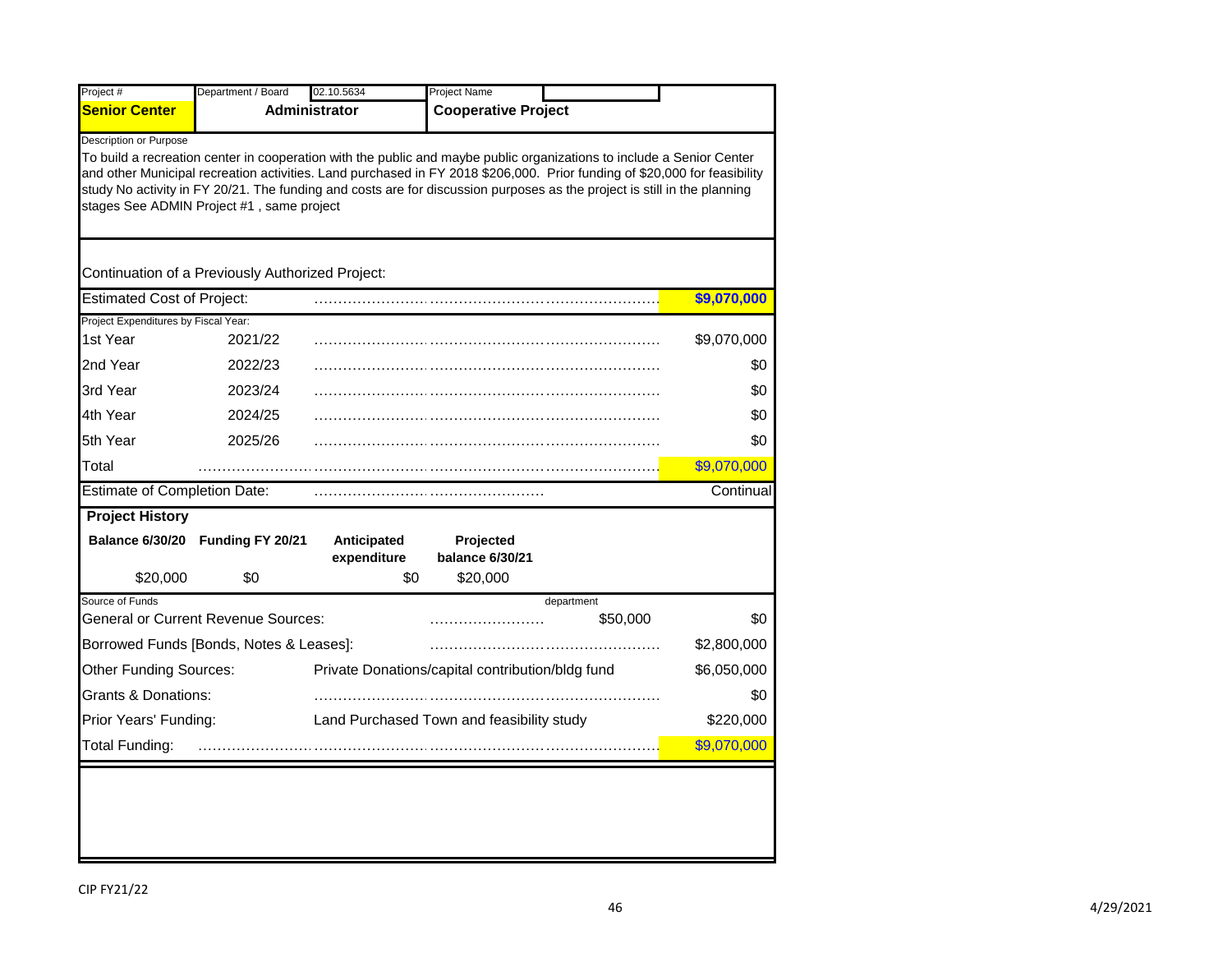# **Department / Board: Capital Improvement Program by Fiscal Years**

| Project#                      | <b>Project Name</b>                    |           |         | <b>Fiscal Year</b> |         |         |              |
|-------------------------------|----------------------------------------|-----------|---------|--------------------|---------|---------|--------------|
|                               |                                        | 2021/22   | 2022/23 | 2023/24            | 2024/25 | 2025/26 | <b>Total</b> |
| Chlorination                  | <b>Chlorination System</b>             | \$331.250 | \$0     | \$0                | -\$0    | \$0     | \$331,250    |
|                               | Master Meter#1 Main Meter Kingstown Rd | \$0       | \$0     | \$0                | \$0     | \$0     | \$0          |
| Water Line                    | Water Line Replacement                 | \$0       | \$0     | \$0                | \$0     | \$0     | \$0          |
| Water Tank                    | Water Tank repairs                     | \$0       | \$0     | \$0                | \$0     | \$0     | \$0          |
|                               | Master Meter#2 Water Master Meter      | \$0       | \$0     | \$0                | \$0     | \$0     | \$0          |
| Line Extension Line Extension |                                        | \$100,000 | \$0     | \$0                | \$0     | \$0     | \$100,000    |

**Water**

|                                                                                          | \$431,250                                                               | \$0                             | \$0                                              | \$0                          | \$0                                   | \$431,250    |
|------------------------------------------------------------------------------------------|-------------------------------------------------------------------------|---------------------------------|--------------------------------------------------|------------------------------|---------------------------------------|--------------|
| <b>Capital Improvement Program by Funding Sources</b><br><b>Project Name</b><br>Project# | <b>General or</b><br><b>Current</b><br><b>Revenue</b><br><b>Sources</b> | <b>Borrowed</b><br><b>Funds</b> | <b>Other</b><br><b>Funding</b><br><b>Sources</b> | Grants &<br><b>Donations</b> | <b>Prior Year's</b><br><b>Funding</b> | <b>Total</b> |
| <b>Chlorination System</b><br>Chlorination                                               | \$0                                                                     | \$231,250                       | $\sqrt[6]{}$                                     | \$100,000                    | $\overline{50}$                       | \$331,250    |
| Master Meter#1 Main Meter Kingstown Rd                                                   | \$0                                                                     | \$0                             | \$0                                              | \$0                          | \$0                                   | \$0          |
| Water Line Replacement<br>Water Line                                                     | \$0                                                                     | \$0                             | \$0                                              | \$0                          | \$0                                   | \$0          |
| Water Tank repairs<br>Water Tank                                                         | \$0                                                                     | \$0                             | \$0                                              | \$0                          | \$0                                   | \$0          |
| Master Meter#2 Water Master Meter                                                        | \$0                                                                     | \$0                             | \$0                                              | \$0                          | \$0                                   | \$0          |
| Line Extension Line Extension                                                            | \$100,000                                                               | \$0                             | \$0                                              | \$0                          | \$0                                   | \$100,000    |
|                                                                                          | \$100,000                                                               | \$231,250                       | \$0                                              | \$100,000                    | \$0                                   | \$431,250    |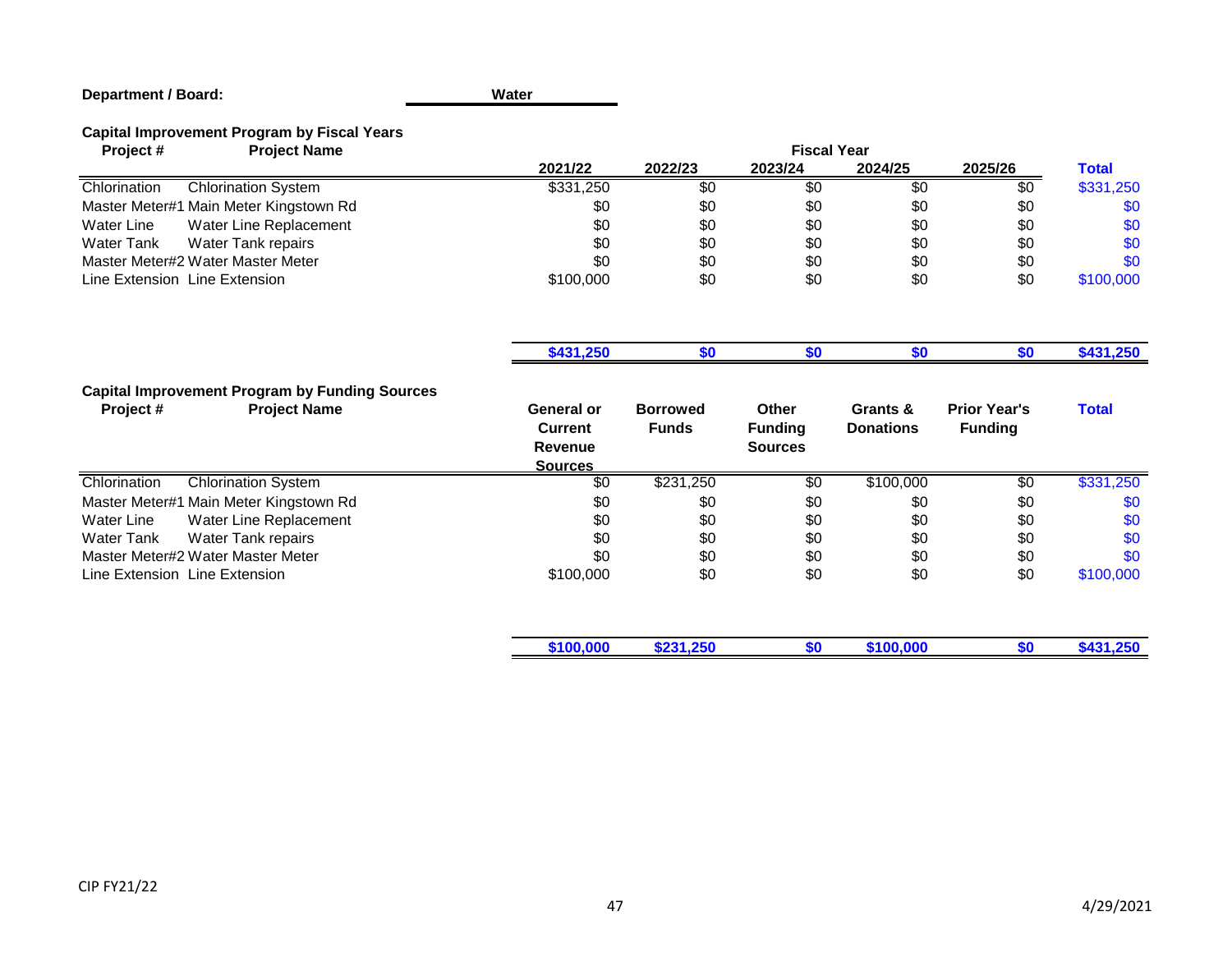| Project #           | Department / Board | 03.   | <b>Project Name</b>                          |                                                                                                                                                                                                                                                                                                   |  |
|---------------------|--------------------|-------|----------------------------------------------|---------------------------------------------------------------------------------------------------------------------------------------------------------------------------------------------------------------------------------------------------------------------------------------------------|--|
| <b>Chlorination</b> |                    | Water | <b>Chlorination System</b>                   |                                                                                                                                                                                                                                                                                                   |  |
|                     |                    |       | will request approval at the FY 2021/22 FTM. | The upgrade of the water system to include a chlorination system. The engineering was started in<br>FY 2020 with the continuation in FY2020/21. As of June 30, 2020 \$51,000 has been expensed<br>from Water operating funds for engineering. The Town has the option of a Loan from the RIIB and |  |

Estimated Cost of Project:

|                                            |     | Engineering       | Total |                         |             |                          | Contengency 25% Total Estimated | <b>Project Cost</b> |
|--------------------------------------------|-----|-------------------|-------|-------------------------|-------------|--------------------------|---------------------------------|---------------------|
| 155,000 \$<br>\$                           |     | 110,000 \$        |       | $265,000$ \$            |             | 66,250                   |                                 | \$<br>331,250       |
| <b>Estimated Cost of Project:</b>          |     |                   |       |                         |             |                          |                                 | \$331,250           |
| Project Expenditures by Fiscal Year:       |     |                   |       |                         |             |                          |                                 |                     |
| 1st Year                                   |     | 2021/22           |       |                         |             |                          |                                 | \$331,250           |
| 2nd Year                                   |     | 2022/23           |       |                         |             |                          |                                 | \$0                 |
| 3rd Year                                   |     | 2023/24           |       |                         |             |                          |                                 | \$0                 |
| 4th Year                                   |     | 2024/25           |       |                         |             |                          |                                 | \$0                 |
| 5th Year                                   |     | 2025/26           |       |                         |             |                          |                                 | \$0                 |
| Total                                      |     |                   |       |                         |             |                          |                                 | \$331,250           |
| <b>Estimate of Completion Date:</b>        |     |                   |       |                         |             |                          |                                 | Continual           |
| <b>Project History</b>                     |     |                   |       |                         |             |                          |                                 |                     |
|                                            |     |                   |       |                         |             |                          |                                 |                     |
| <b>Balance 6/30/19</b>                     |     | <b>Funding FY</b> |       | Anticipated             |             | <b>Projected balance</b> |                                 |                     |
|                                            | \$0 | 20&21<br>\$64,250 |       | expenditure<br>\$64,250 |             | 6/30/21<br>\$0           |                                 |                     |
| Source of Funds                            |     |                   |       |                         |             |                          |                                 |                     |
| <b>General or Current Revenue Sources:</b> |     |                   |       |                         |             |                          |                                 | \$0                 |
| Borrowed Funds [Bonds, Notes & Leases]:    |     |                   |       |                         | <b>RIIB</b> |                          |                                 | \$231,250           |
| Other Funding Sources:                     |     |                   |       |                         |             |                          |                                 | \$0                 |
| <b>Grants &amp; Donations:</b>             |     |                   |       | RIIB                    |             |                          |                                 | \$100,000           |
| Prior Years' Funding:                      |     |                   |       |                         |             |                          |                                 | \$0                 |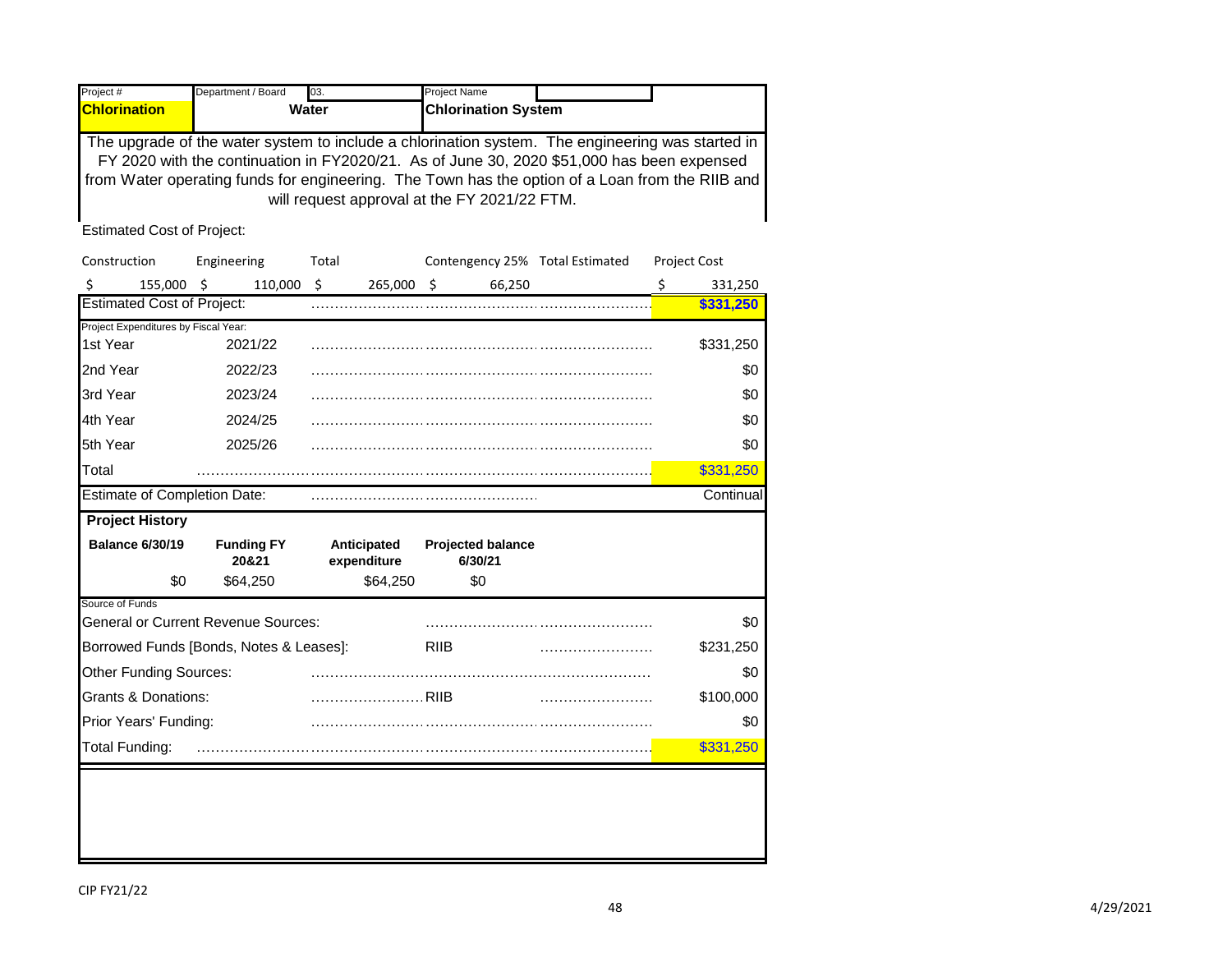|                                                  | Department / Board                               |                            | Project Name                                                                                                                                                                                                                                                                                           |           |
|--------------------------------------------------|--------------------------------------------------|----------------------------|--------------------------------------------------------------------------------------------------------------------------------------------------------------------------------------------------------------------------------------------------------------------------------------------------------|-----------|
| <b>Master Meter#1</b>                            | Water                                            |                            | <b>Main Meter Kingstown Rd</b>                                                                                                                                                                                                                                                                         |           |
| Description or Purpose                           |                                                  |                            | To install a master meter on Kingstown Rd Engineering as of Dec 2020 for meter out of water operating<br>budget \$8875 Initial Cash outlay is from the Town Facilities Maintenance Fund to be paid back over time<br>from the Water fund. This is to be completed in FY 21. Contract \$128,500 approx. |           |
| New Program:                                     |                                                  |                            |                                                                                                                                                                                                                                                                                                        |           |
|                                                  | Continuation of a Previously Authorized Project: |                            |                                                                                                                                                                                                                                                                                                        |           |
| <b>Estimated Cost of Project:</b>                |                                                  |                            |                                                                                                                                                                                                                                                                                                        | \$0       |
| Project Expenditures by Fiscal Year:<br>1st Year | 2021/22                                          |                            |                                                                                                                                                                                                                                                                                                        | \$0       |
| 2nd Year                                         | 2022/23                                          |                            |                                                                                                                                                                                                                                                                                                        | \$0       |
| 3rd Year                                         | 2023/24                                          |                            |                                                                                                                                                                                                                                                                                                        | \$0       |
| 4th Year                                         | 2024/25                                          |                            |                                                                                                                                                                                                                                                                                                        | \$0       |
| 5th Year                                         | 2025/26                                          |                            |                                                                                                                                                                                                                                                                                                        | \$0       |
| Total                                            |                                                  |                            |                                                                                                                                                                                                                                                                                                        | \$0       |
| <b>Estimate of Completion Date:</b>              |                                                  |                            |                                                                                                                                                                                                                                                                                                        | Continual |
| <b>Project History</b>                           |                                                  |                            |                                                                                                                                                                                                                                                                                                        |           |
|                                                  | Balance 6/30/20 Funding FY 20/21                 | Anticipated<br>expenditure | Projected<br>balance 6/30/21                                                                                                                                                                                                                                                                           |           |
| \$0                                              | \$128,500                                        | \$128,500                  | \$0                                                                                                                                                                                                                                                                                                    |           |
| Source of Funds                                  | <b>General or Current Revenue Sources:</b>       |                            |                                                                                                                                                                                                                                                                                                        | \$0       |
|                                                  |                                                  |                            |                                                                                                                                                                                                                                                                                                        |           |
|                                                  | Borrowed Funds [Bonds, Notes & Leases]:          |                            |                                                                                                                                                                                                                                                                                                        | \$0       |
| Other Funding Sources:                           |                                                  |                            |                                                                                                                                                                                                                                                                                                        | \$0       |
| <b>Grants &amp; Donations:</b>                   |                                                  |                            |                                                                                                                                                                                                                                                                                                        | \$0       |
| Prior Years' Funding:                            |                                                  |                            |                                                                                                                                                                                                                                                                                                        | \$0       |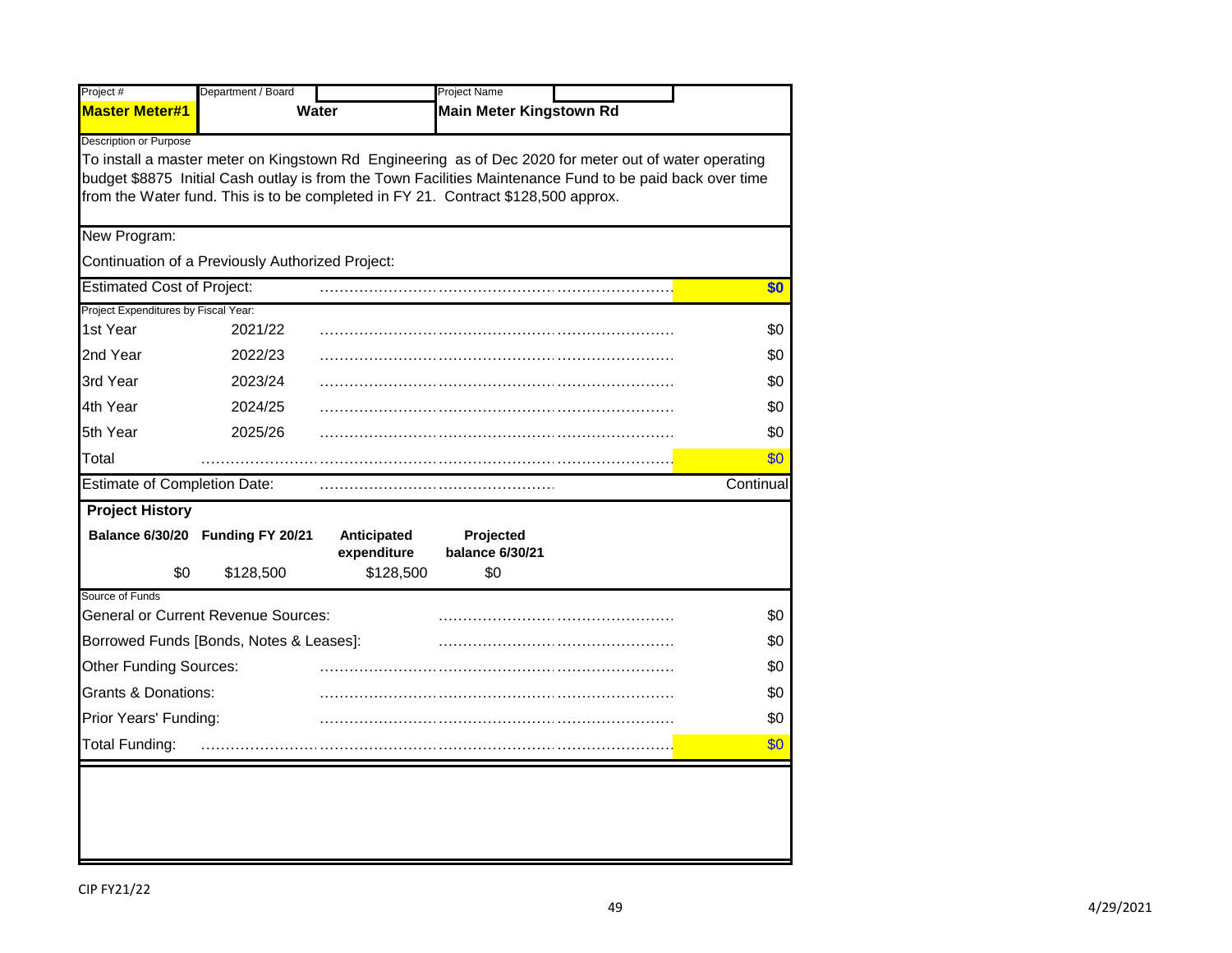|                                                | Department / Board                                                      |                            | Project Name                  |            |
|------------------------------------------------|-------------------------------------------------------------------------|----------------------------|-------------------------------|------------|
| <b>Water Line</b>                              | Water                                                                   |                            | <b>Water Line Replacement</b> |            |
| Description or Purpose                         | To set aside funding for the replacement of water system infrastructure |                            |                               |            |
| New Program:                                   |                                                                         |                            |                               |            |
|                                                | Continuation of a Previously Authorized Project:                        |                            |                               |            |
| <b>Estimated Cost of Project:</b>              |                                                                         |                            |                               | \$0        |
| Project Expenditures by Fiscal Year:           |                                                                         |                            |                               |            |
| 1st Year                                       | 2021/22                                                                 |                            |                               | \$0        |
| 2nd Year                                       | 2022/23                                                                 |                            |                               | \$0        |
| 3rd Year                                       | 2023/24                                                                 |                            |                               | \$0        |
| 4th Year                                       | 2024/25                                                                 |                            |                               | \$0        |
| 5th Year                                       | 2025/26                                                                 |                            |                               | \$0        |
| Total                                          |                                                                         |                            |                               | \$0        |
| <b>Estimate of Completion Date:</b>            |                                                                         |                            |                               | Continual  |
| <b>Project History</b>                         |                                                                         |                            |                               |            |
|                                                | Balance 6/30/20 Funding FY 20/21                                        | Anticipated<br>expenditure | Projected<br>balance 6/30/21  |            |
| \$0                                            | \$0                                                                     | \$0                        | \$0                           |            |
| Source of Funds                                |                                                                         |                            |                               |            |
|                                                |                                                                         |                            |                               |            |
|                                                | <b>General or Current Revenue Sources:</b>                              |                            |                               | \$0        |
|                                                | Borrowed Funds [Bonds, Notes & Leases]:                                 |                            |                               | \$0        |
| <b>Other Funding Sources:</b>                  |                                                                         |                            |                               | \$0        |
| <b>Grants &amp; Donations:</b>                 |                                                                         |                            |                               | \$0        |
| Prior Years' Funding:<br><b>Total Funding:</b> |                                                                         |                            |                               | \$0<br>\$0 |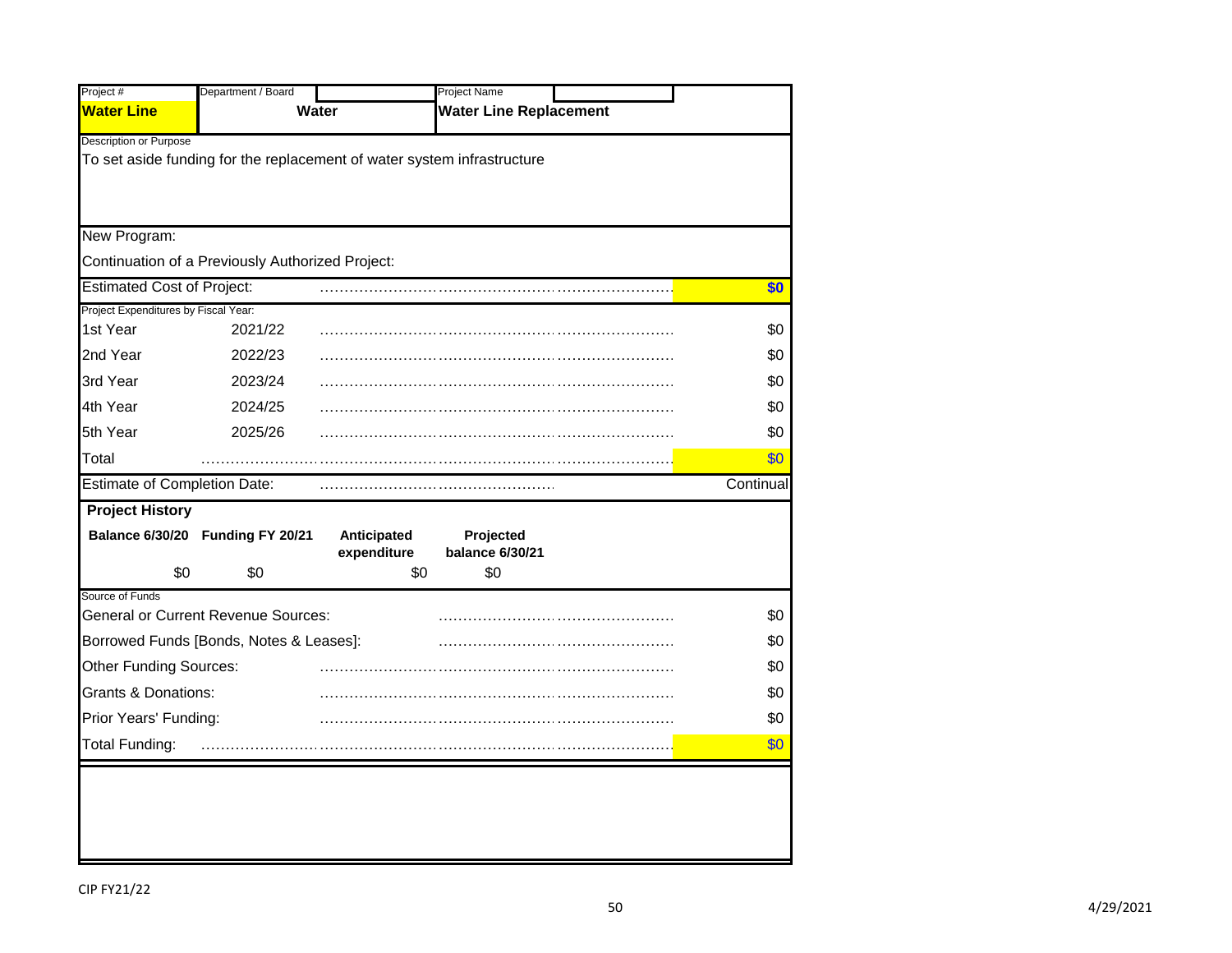|                                                  | Department / Board                                   |             | Project Name              |           |
|--------------------------------------------------|------------------------------------------------------|-------------|---------------------------|-----------|
| <b>Water Tank</b>                                |                                                      | Water       | <b>Water Tank repairs</b> |           |
| <b>Description or Purpose</b>                    |                                                      |             |                           |           |
|                                                  | To set up funding for the repairs to the Water tanks |             |                           |           |
|                                                  |                                                      |             |                           |           |
|                                                  |                                                      |             |                           |           |
| New Program:                                     |                                                      |             |                           |           |
|                                                  | Continuation of a Previously Authorized Project:     |             |                           |           |
| <b>Estimated Cost of Project:</b>                |                                                      |             |                           | \$0       |
| Project Expenditures by Fiscal Year:<br>1st Year | 2021/22                                              |             |                           | \$0       |
| 2nd Year                                         | 2022/23                                              |             |                           | \$0       |
| 3rd Year                                         | 2023/24                                              |             |                           | \$0       |
| 4th Year                                         | 2024/25                                              |             |                           | \$0       |
| 5th Year                                         | 2025/26                                              |             |                           | \$0       |
| Total                                            |                                                      |             |                           | \$0       |
| <b>Estimate of Completion Date:</b>              |                                                      |             |                           | Continual |
| <b>Project History</b>                           |                                                      |             |                           |           |
|                                                  | Balance 6/30/20 Funding FY 20/21                     | Anticipated | Projected                 |           |
|                                                  |                                                      | expenditure | balance 6/30/21           |           |
| \$0<br>Source of Funds                           | \$0                                                  | \$0         | \$0                       |           |
|                                                  | <b>General or Current Revenue Sources:</b>           |             |                           | \$0       |
|                                                  |                                                      |             |                           |           |
|                                                  | Borrowed Funds [Bonds, Notes & Leases]:              |             |                           | \$0       |
| Other Funding Sources:                           |                                                      |             |                           | \$0       |
| <b>Grants &amp; Donations:</b>                   |                                                      |             |                           | \$0       |
| Prior Years' Funding:                            |                                                      |             |                           | \$0       |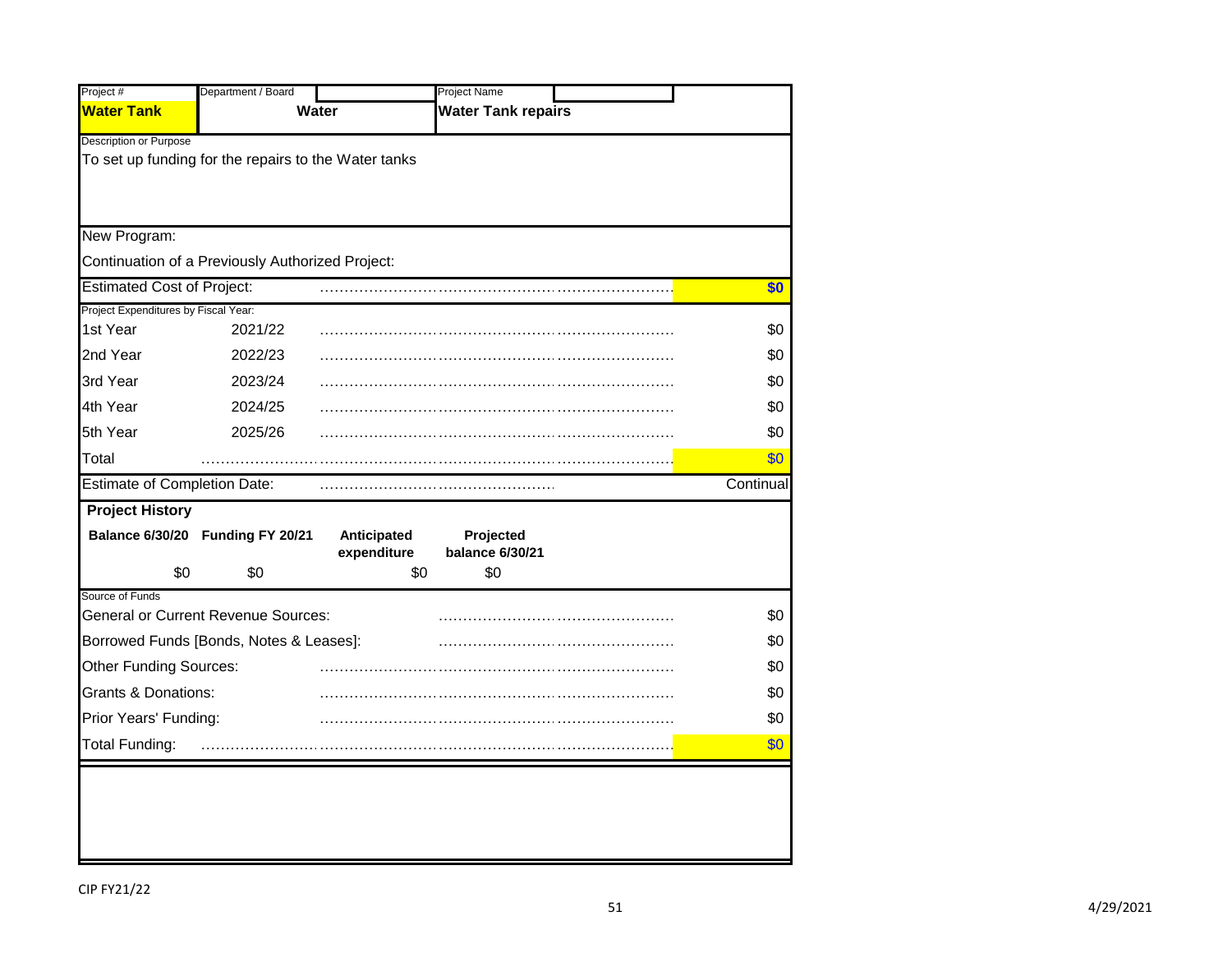|                                                | Department / Board                                         |              | <b>Project Name</b>       |            |
|------------------------------------------------|------------------------------------------------------------|--------------|---------------------------|------------|
| <b>Master Meter#2</b>                          |                                                            | <b>Water</b> | <b>Water Master Meter</b> |            |
| <b>Description or Purpose</b>                  |                                                            |              |                           |            |
|                                                | To replace the Master Meter between Hopkinton and Richmond |              |                           |            |
|                                                |                                                            |              |                           |            |
|                                                |                                                            |              |                           |            |
| New Program:                                   |                                                            |              |                           |            |
|                                                | Continuation of a Previously Authorized Project:           |              |                           |            |
| <b>Estimated Cost of Project:</b>              |                                                            |              |                           | \$0        |
| Project Expenditures by Fiscal Year:           |                                                            |              |                           |            |
| 1st Year                                       | 2021/22                                                    |              |                           | \$0        |
| 2nd Year                                       | 2022/23                                                    |              |                           | \$0        |
| 3rd Year                                       | 2023/24                                                    |              |                           | \$0        |
| 4th Year                                       | 2024/25                                                    |              |                           | \$0        |
| 5th Year                                       | 2025/26                                                    |              |                           | \$0        |
| Total                                          |                                                            |              |                           | \$0        |
| <b>Estimate of Completion Date:</b>            |                                                            |              |                           | Continual  |
| <b>Project History</b>                         |                                                            |              |                           |            |
|                                                | Balance 6/30/20 Funding FY 20/21                           | Anticipated  | Projected                 |            |
|                                                |                                                            | expenditure  | balance 6/30/21           |            |
|                                                |                                                            |              |                           |            |
| \$0                                            | \$0                                                        | \$0          | \$0                       |            |
| Source of Funds                                |                                                            |              |                           |            |
|                                                | <b>General or Current Revenue Sources:</b>                 |              |                           | \$0        |
|                                                | Borrowed Funds [Bonds, Notes & Leases]:                    |              |                           | \$0        |
| <b>Other Funding Sources:</b>                  |                                                            |              |                           | \$0        |
| <b>Grants &amp; Donations:</b>                 |                                                            |              |                           | \$0        |
| Prior Years' Funding:<br><b>Total Funding:</b> |                                                            |              |                           | \$0<br>\$0 |

L